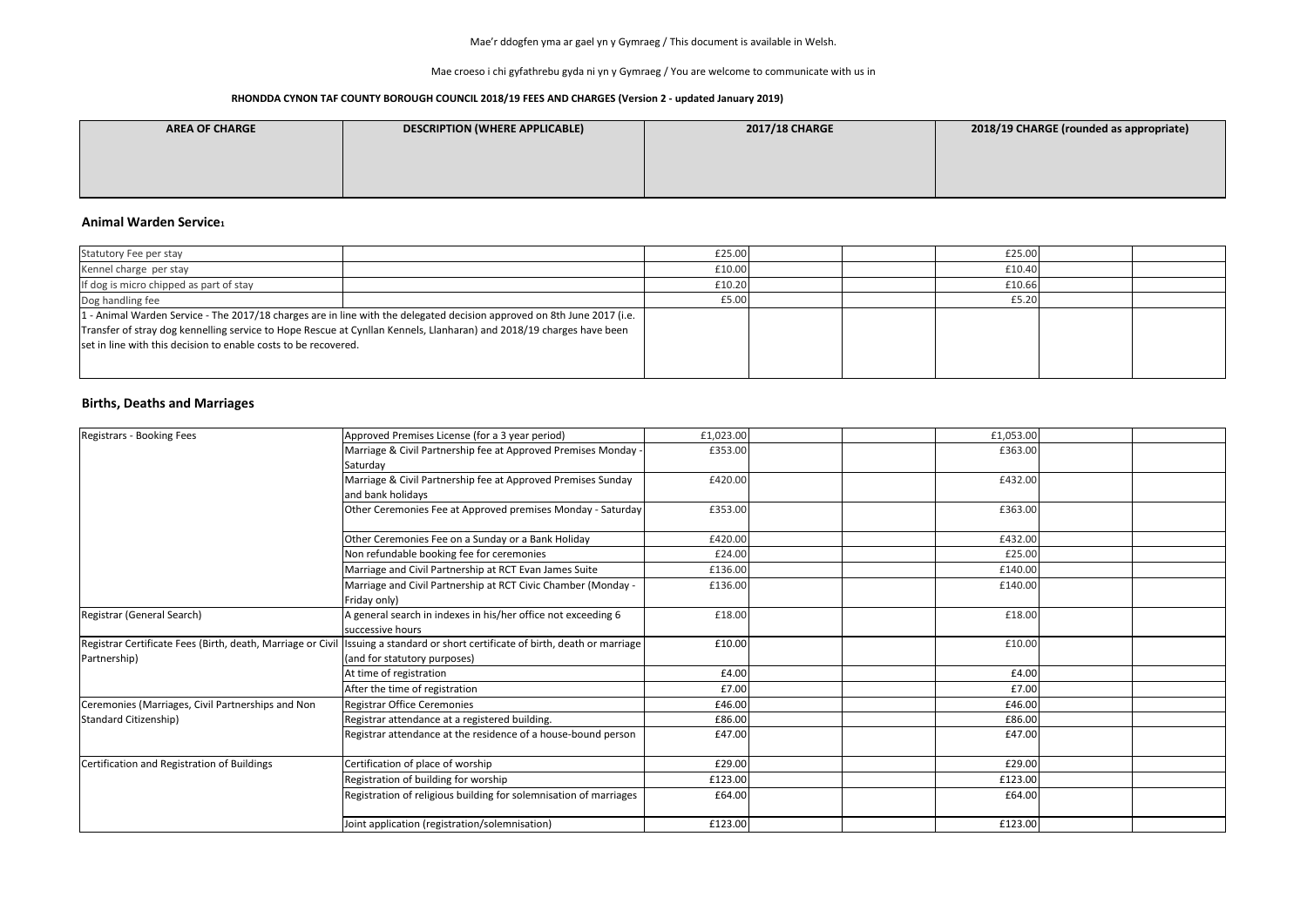Mae croeso i chi gyfathrebu gyda ni yn y Gymraeg / You are welcome to communicate with us in

### **RHONDDA CYNON TAF COUNTY BOROUGH COUNCIL 2018/19 FEES AND CHARGES (Version 2 - updated January 2019)**

| <b>AREA OF CHARGE</b> | <b>DESCRIPTION (WHERE APPLICABLE)</b> | <b>2017/18 CHARGE</b> |
|-----------------------|---------------------------------------|-----------------------|
|                       |                                       |                       |
|                       |                                       |                       |
|                       |                                       |                       |

| Notices                     | Legal notice of intent to marry                                  | £35.00 |  | £35.00 |  |
|-----------------------------|------------------------------------------------------------------|--------|--|--------|--|
|                             | Legal notice of Civil Partnership                                | £35.00 |  | £35.00 |  |
|                             | Certificate of Non-impediment (foreign marriages)                | £35.00 |  | £35.00 |  |
|                             | Housebound Registration at Residence (notice)                    | £86.00 |  | £86.00 |  |
|                             | Application to shorten notice period                             | £60.00 |  | £60.00 |  |
| Priority Fees & Search Fees | Priority Same Day Issue (up until 2pm)                           | £3.40  |  | £3.50  |  |
|                             | Five year search of a given date                                 | £5.60  |  | £5.80  |  |
|                             | Ten year search of a given date                                  | £11.30 |  | £11.60 |  |
|                             | Non-Standard Citizenship Ceremonies at Register Office           | £52.10 |  | £53.60 |  |
|                             | Consideration of Foreign Divorce paperwork                       | £50.00 |  | £50.00 |  |
|                             | Consideration of a Correction                                    | £75.00 |  | £75.00 |  |
|                             | Space 17 - amendment to birth certificate within 1 year of birth | £40.00 |  | £40.00 |  |

|                            | Schedule1                                                            |                       |                         |                     |                       |                         |                     |
|----------------------------|----------------------------------------------------------------------|-----------------------|-------------------------|---------------------|-----------------------|-------------------------|---------------------|
|                            | TABLE A - Creation or Conversion to New Housing (fees including VAT) |                       |                         |                     |                       |                         |                     |
| <b>Number of Dwellings</b> |                                                                      | New Full Plans - Plan | <b>New Full Plans -</b> | <b>New Building</b> | New Full Plans - Plan | <b>New Full Plans -</b> | <b>New Building</b> |
|                            |                                                                      | Fee                   | <b>Inspection Fee</b>   | <b>Notice Fee</b>   | Fee                   | <b>Inspection Fee</b>   | <b>Notice Fee</b>   |
| <300m2 x1                  |                                                                      | £140.74               | £328.39                 | £469.12             | £140.74               | £328.39                 | £469.12             |
| <300m2 x2                  |                                                                      | £238.17               | £555.73                 | £793.90             | £238.17               | £555.73                 | £793.90             |
| <300m2 x3                  |                                                                      | £324.78               | £757.81                 | £1,082.59           | £324.78               | £757.81                 | £1,082.59           |
| <300m2 x4                  |                                                                      | £411.38               | £959.90                 | £1,371.28           | £411.38               | £959.90                 | £1,371.28           |
| <300m2 x5                  |                                                                      | £454.69               | £1,060.94               | £1,515.63           | £454.69               | £1,060.94               | £1,515.63           |
| <300m2 x6                  |                                                                      | £519.64               | £1,212.50               | £1,732.15           | £519.64               | £1,212.50               | £1,732.15           |
| <300m2 x7                  |                                                                      | £584.60               | £1,364.07               | £1,948.67           | £584.60               | £1,364.07               | £1,948.67           |
| <300m2 x8                  |                                                                      | £692.86               | £1,616.67               | £2,309.53           | £692.86               | £1,616.67               | £2,309.53           |
| <300m2 x9                  |                                                                      | £736.16               | £1,717.71               | £2,453.88           | £736.16               | £1,717.71               | £2,453.88           |
| <300m2 x10                 |                                                                      | £822.77               | £1,919.80               | £2,742.57           | £822.77               | £1,919.80               | £2,742.57           |
| <300m2 x11                 |                                                                      | £866.07               | £2,020.84               | £2,886.91           | £866.07               | £2,020.84               | £2,886.91           |
| <300m2 x12                 |                                                                      | £931.03               | £2,172.40               | £3,103.43           | £931.03               | £2,172.40               | £3,103.43           |
| <300m2 x13                 |                                                                      | £974.33               | £2,273.44               | £3,247.78           | £974.33               | £2,273.44               | £3,247.78           |
| <300m2 x14                 |                                                                      | £1,039.29             | £2,425.01               | £3,464.29           | £1,039.29             | £2,425.01               | £3,464.29           |
| <300m2 x15                 |                                                                      | £1,093.42             | £2,551.31               | £3,644.73           | £1,093.42             | £2,551.31               | £3,644.73           |
| <300m2 x16                 |                                                                      | £1,147.55             | £2,677.61               | £3,825.16           | £1,147.55             | £2,677.61               | £3,825.16           |
| <300m2 x17                 |                                                                      | £1,212.50             | £2,829.17               | £4,041.68           | £1,212.50             | £2,829.17               | £4,041.68           |
| <300m2 x18                 |                                                                      | £1,277.46             | £2,980.74               | £4,258.20           | £1,277.46             | £2,980.74               | £4,258.20           |

### **ABILITY CHARGE (rounded as appropriate)**

## **Building Regulations**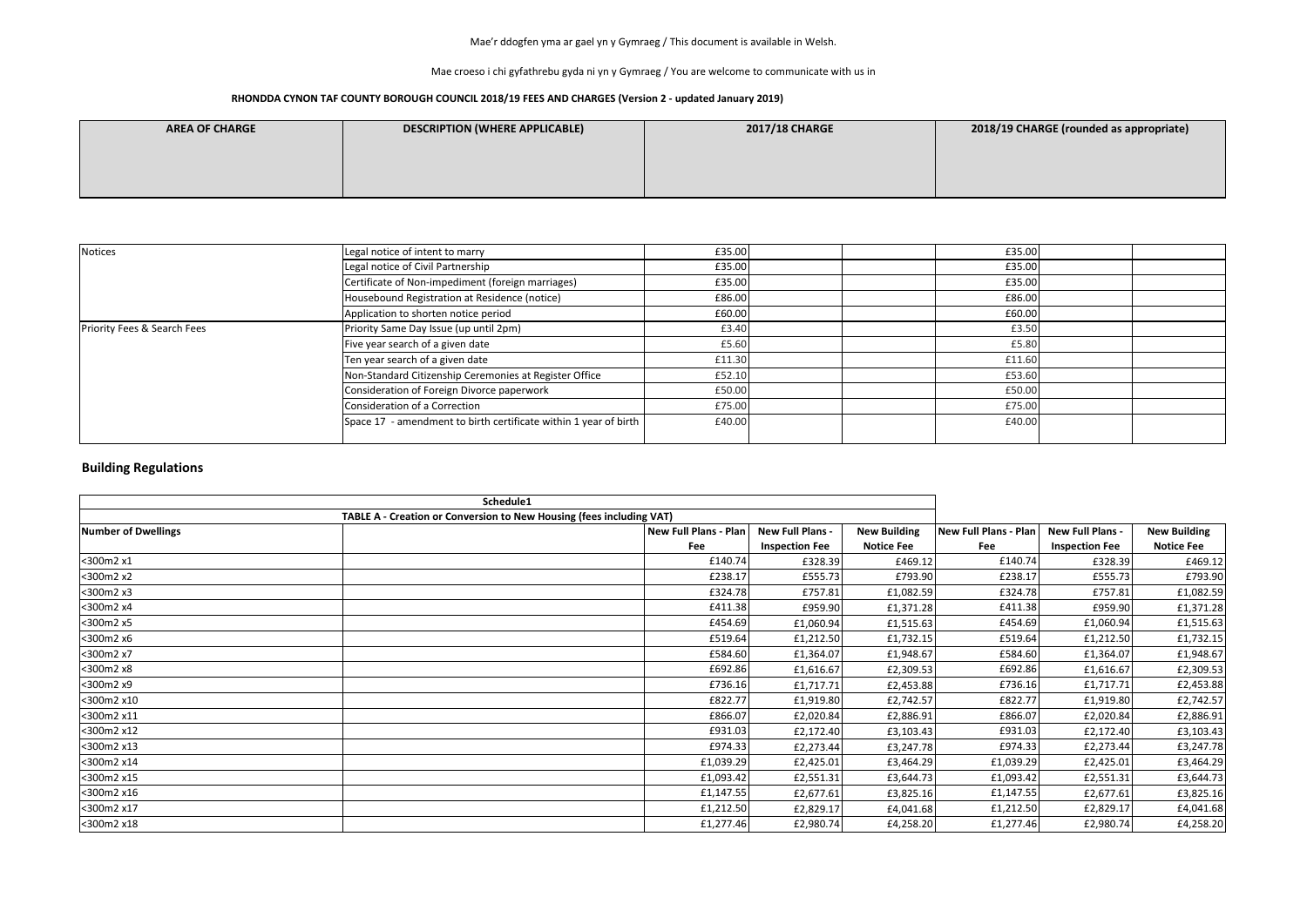Mae croeso i chi gyfathrebu gyda ni yn y Gymraeg / You are welcome to communicate with us in

| <b>AREA OF CHARGE</b>            | <b>DESCRIPTION (WHERE APPLICABLE)</b> |                                            | <b>2017/18 CHARGE</b> |           | 2018/19 CHARGE (rounded as appropriate)    |           |           |
|----------------------------------|---------------------------------------|--------------------------------------------|-----------------------|-----------|--------------------------------------------|-----------|-----------|
| <300m2 x19                       |                                       | f1,342.41                                  | £3,132.30             | £4,474.71 | f1,342.41                                  | £3,132.30 | £4,474.71 |
| <300m2 x20                       |                                       | £1,385.72                                  | £3,233.34             | £4,619.06 | f1,385.72                                  | £3,233.34 | £4,619.06 |
| <300m2 x21 and larger than 300m2 |                                       | <b>Contact the Building Control Office</b> |                       |           | <b>Contact the Building Control Office</b> |           |           |

|                                                                         | <b>Schedule 2</b>        |                                            |                        |                          |                                            |                        |
|-------------------------------------------------------------------------|--------------------------|--------------------------------------------|------------------------|--------------------------|--------------------------------------------|------------------------|
| TABLE B - Domestic Extensions to a Single Building (fees including VAT) |                          |                                            |                        |                          |                                            |                        |
| <b>Type of Work</b>                                                     | <b>Full Plans - Plan</b> | <b>Full Plans -</b>                        | <b>Building Notice</b> | <b>Full Plans - Plan</b> | <b>Full Plans -</b>                        | <b>Building Notice</b> |
|                                                                         | Fee                      | <b>Inspection Fee</b>                      | Fee                    | Fee                      | <b>Inspection Fee</b>                      | Fee                    |
| Single Storey Extension <10m2                                           | £86.61                   | £202.08                                    | £288.69                | £86.61                   | £202.08                                    | £288.69                |
| Single Storey Extension 10m2 - 40m2                                     | £135.32                  | £315.76                                    | £451.08                | £135.32                  | £315.76                                    | £451.08                |
| Single Storey Extension 40m2 - 100m2                                    | £173.21                  | £404.17                                    | £577.38                | £173.21                  | £404.17                                    | £577.38                |
| Two storey Extension <40m2                                              | £146.15                  | £341.02                                    | £487.17                | £146.15                  | £341.02                                    | £487.17                |
| Two storey Extension 40m2 - 200m2                                       | £184.04                  | £429.43                                    | £613.47                | £184.04                  | £429.43                                    | £613.47                |
| Loft Conversion with no dormer                                          | £119.09                  | £277.87                                    | £396.95                | £119.09                  | £277.87                                    | £396.95                |
| Loft Conversion with dormer                                             | £140.74                  | £328.39                                    | £469.12                | £140.74                  | £328.39                                    | £469.12                |
| Erection or Extension of a Garage <100m2                                | £86.61                   | £202.08                                    | £288.69                | £86.61                   | £202.08                                    | £288.69                |
| Conversion of a Garage to Habitable Room                                | £86.61                   | £202.08                                    | £288.69                | £86.61                   | £202.08                                    | £288.69                |
| Alterations to extend or create a basement <100m2                       | £156.98                  | £366.28                                    | £523.25                | £156.98                  | £366.28                                    | £523.25                |
| <b>Electrical Works</b>                                                 |                          | <b>Contact the Building Control Office</b> |                        |                          | <b>Contact the Building Control Office</b> |                        |

|                                                                          | <b>Schedule 2A</b> |                          |                       |                        |                          |                       |                        |
|--------------------------------------------------------------------------|--------------------|--------------------------|-----------------------|------------------------|--------------------------|-----------------------|------------------------|
| TABLE D - Non Domestic Work Extension and New Build (fees including VAT) |                    |                          |                       |                        |                          |                       |                        |
| <b>Type of Work</b>                                                      |                    | <b>Full Plans - Plan</b> | <b>Full Plans -</b>   | <b>Building Notice</b> | <b>Full Plans - Plan</b> | <b>Full Plans -</b>   | <b>Building Notice</b> |
|                                                                          |                    | Fee                      | <b>Inspection Fee</b> | Fee                    | Fee                      | <b>Inspection Fee</b> | Fee                    |
| Floor Area <10m2                                                         |                    | £146.15                  | £341.02               | £487.17                | £146.15                  | £341.02               | £487.17                |
| Floor Area 10m2 - 40m2                                                   |                    | £184.04                  | £429.43               | £613.47                | £184.04                  | £429.43               | £613.47                |
| Floor Area 40m2 - 100m2                                                  |                    | £200.28                  | £467.32               | £667.60                | £200.28                  | £467.32               | £667.60                |
| Floor Area 100m2 - 200m2                                                 |                    | £276.06                  | £644.14               | £920.20                | £276.06                  | £644.14               | £920.20                |

|                                                        | Schedule 3                                                               |                          |                       |                        |                          |                       |                        |
|--------------------------------------------------------|--------------------------------------------------------------------------|--------------------------|-----------------------|------------------------|--------------------------|-----------------------|------------------------|
|                                                        | TABLE C - Domestic Alterations to a Single Building (fees including VAT) |                          |                       |                        |                          |                       |                        |
| <b>Type of Work</b>                                    |                                                                          | <b>Full Plans - Plan</b> | <b>Full Plans -</b>   | <b>Building Notice</b> | <b>Full Plans - Plan</b> | <b>Full Plans -</b>   | <b>Building Notice</b> |
|                                                        |                                                                          | Fee                      | <b>Inspection Fee</b> | Fee                    | <b>Fee</b>               | <b>Inspection Fee</b> | Fee                    |
| Underpinning                                           |                                                                          | £97.43                   | £227.34               | £324.78                | £97.43                   | £227.34               | £324.78                |
| Renovation of a thermal element                        |                                                                          | £32.48                   | £75.78                | £108.26                | £32.48                   | £75.78                | £108.26                |
| Internal alteration & installation of fittings <£2,000 |                                                                          | £144.35                  | £0.00                 | £144.35                | £144.35                  | £0.00                 | £144.35                |
| £2,000 - £5,000                                        |                                                                          | £75.78                   | £176.82               | £252.60                | £75.78                   | £176.82               | £252.60                |
| E5,000 - £15,000                                       |                                                                          | £108.26                  | £252.60               | £360.86                | £108.26                  | £252.60               | £360.86                |
| E15,000 - £25,000                                      |                                                                          | £140.74                  | £328.39               | £469.12                | £140.74                  | £328.39               | £469.12                |
| E25,000 - £50,000                                      |                                                                          | £216.52                  | £505.21               | £721.73                | £216.52                  | £505.21               | £721.73                |
| E50,000 - £75,000                                      |                                                                          | £281.47                  | £656.77               | £938.25                | £281.47                  | £656.77               | £938.25                |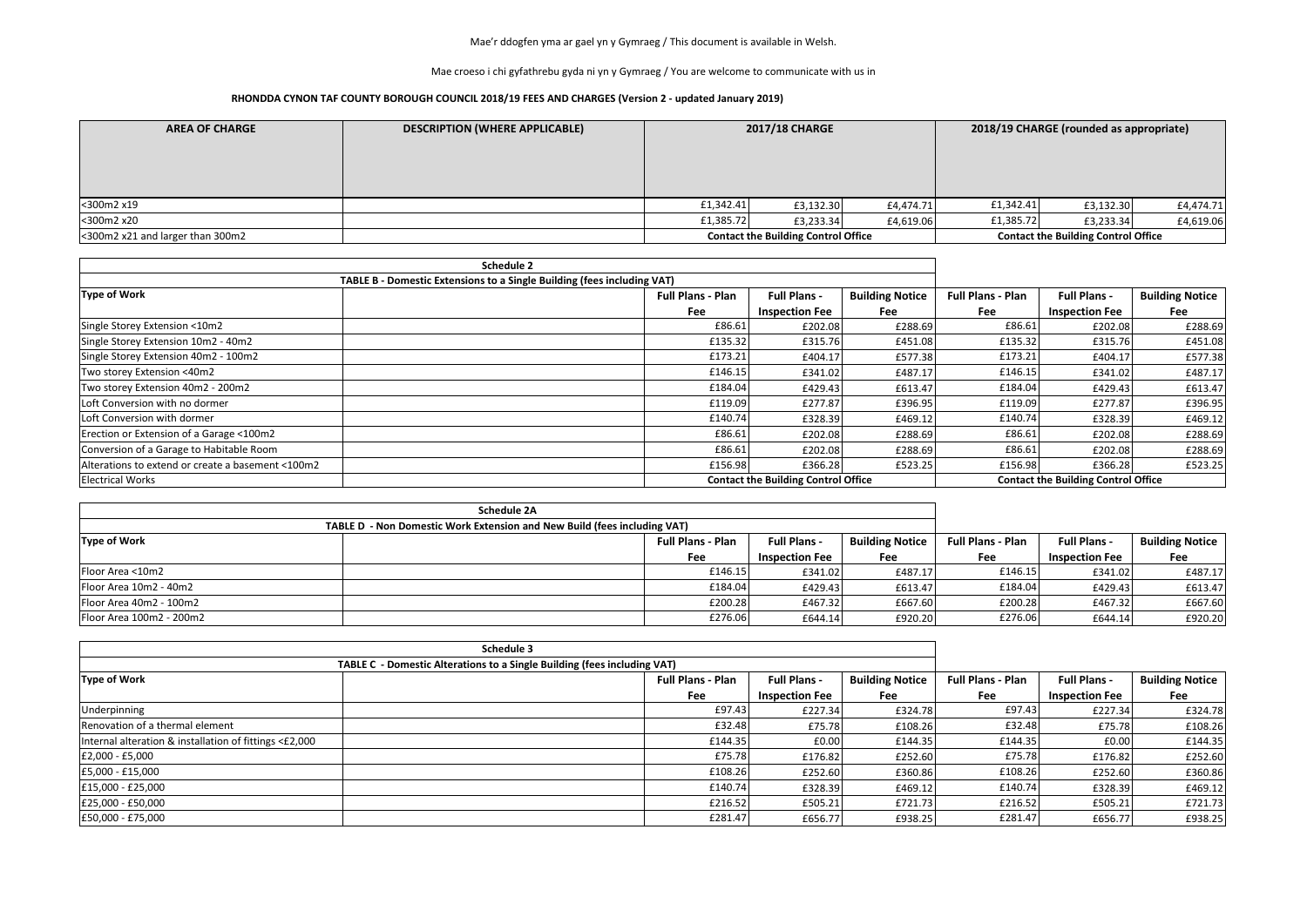Mae croeso i chi gyfathrebu gyda ni yn y Gymraeg / You are welcome to communicate with us in

### **RHONDDA CYNON TAF COUNTY BOROUGH COUNCIL 2018/19 FEES AND CHARGES (Version 2 - updated January 2019)**

| <b>AREA OF CHARGE</b>          | 2017/18 CHARGE<br>2018/19 CHARGE (rounded as appropriate)<br><b>DESCRIPTION (WHERE APPLICABLE)</b> |                                            |                                            |         |                                            |                                            |         |
|--------------------------------|----------------------------------------------------------------------------------------------------|--------------------------------------------|--------------------------------------------|---------|--------------------------------------------|--------------------------------------------|---------|
| Over £75,000                   |                                                                                                    |                                            | <b>Contact the Building Control Office</b> |         |                                            | <b>Contact the Building Control Office</b> |         |
| Window/Glazed Door Replacement |                                                                                                    |                                            |                                            |         |                                            |                                            |         |
| <20 windows                    |                                                                                                    | £27.06                                     | £63.15                                     | £90.22  | £27.06                                     | £63.15                                     | £90.22  |
| >20 windows                    |                                                                                                    | £37.89                                     | £88.41                                     | £126.30 | £37.89                                     | £88.41                                     | £126.30 |
| <b>Electrical Works</b>        |                                                                                                    | <b>Contact the Building Control Office</b> |                                            |         | <b>Contact the Building Control Office</b> |                                            |         |

|                                            | <b>Schedule 3A</b>                                           |                          |                                            |                        |                          |                                            |                        |
|--------------------------------------------|--------------------------------------------------------------|--------------------------|--------------------------------------------|------------------------|--------------------------|--------------------------------------------|------------------------|
|                                            | TABLE E - Non Domestic Work Alterations (fees including VAT) |                          |                                            |                        |                          |                                            |                        |
| <b>Type of Work</b>                        |                                                              | <b>Full Plans - Plan</b> | <b>Full Plans -</b>                        | <b>Building Notice</b> | <b>Full Plans - Plan</b> | <b>Full Plans -</b>                        | <b>Building Notice</b> |
|                                            |                                                              | Fee                      | <b>Inspection Fee</b>                      | Fee                    | Fee                      | <b>Inspection Fee</b>                      | Fee                    |
| Underpinning & Pad Foundations < £50,000   |                                                              | £129.91                  | £303.13                                    | £433.04                | £129.91                  | £303.13                                    | £433.04                |
| £50,000 - £100,000                         |                                                              | £167.80                  | £391.54                                    | £559.34                | £167.80                  | £391.54                                    | £559.34                |
| £100,000 - £250,000                        |                                                              | £200.28                  | £467.32                                    | £667.60                | £200.28                  | £467.32                                    | £667.60                |
| <b>Window Replacement &lt;20 windows</b>   |                                                              | £27.06                   | £63.15                                     | £90.22                 | £27.06                   | £63.15                                     | £90.22                 |
| Window Replacement >20 windows             |                                                              | £37.89                   | £88.41                                     | £126.30                | £37.89                   | £88.41                                     | £126.30                |
| New Shop Fronts <20 windows                |                                                              | £92.02                   | £214.71                                    | £306.73                | £92.02                   | £214.71                                    | £306.73                |
| New Shop Fronts >20 windows                |                                                              | £97.43                   | £227.34                                    | £324.78                | £97.43                   | £227.34                                    | £324.78                |
| Renovation of a thermal element <£50,000   |                                                              | £75.78                   | £176.82                                    | £252.60                | £75.78                   | £176.82                                    | £252.60                |
| £50,000 - £100,000                         |                                                              | £92.02                   | £214.71                                    | £306.73                | £92.02                   | £214.71                                    | £306.73                |
| £100,000 - £250,000                        |                                                              | £129.91                  | £303.13                                    | £433.04                | £129.91                  | £303.13                                    | £433.04                |
| Alterations and Fittings <£2,000           |                                                              | £43.30                   | £101.04                                    | £144.35                | £43.30                   | £101.04                                    | £144.35                |
| £2,000 - £5,000                            |                                                              | £86.61                   | £202.08                                    | £288.69                | £86.61                   | £202.08                                    | £288.69                |
| £5,000 - £15,000                           |                                                              | £108.26                  | £252.60                                    | £360.86                | £108.26                  | £252.60                                    | £360.86                |
| £15,000 - £25,000                          |                                                              | £140.74                  | £328.39                                    | £469.12                | £140.74                  | £328.39                                    | £469.12                |
| £25,000 - £50,000                          |                                                              | £216.52                  | £505.21                                    | £721.73                | £216.52                  | £505.21                                    | £721.73                |
| £50,000 - £75,000                          |                                                              | £281.47                  | £656.77                                    | £938.25                | £281.47                  | £656.77                                    | £938.25                |
| £75,000 - £100,000                         |                                                              | £303.13                  | £707.29                                    | £1,010.42              | £303.13                  | £707.29                                    | £1,010.42              |
| <b>Mezzanine Floor &lt;500m2</b>           |                                                              | £184.04                  | £429.43                                    | £613.47                | £184.04                  | £429.43                                    | £613.47                |
| <b>Office Fit Out &lt;500m2</b>            |                                                              | £167.80                  | £391.54                                    | £559.34                | £167.80                  | £391.54                                    | £559.34                |
| 500m2 - 2,000m2                            |                                                              | £221.93                  | £517.84                                    | £739.77                | £221.93                  | £517.84                                    | £739.77                |
| Shop Fit Out <500m2                        |                                                              | £167.80                  | £391.54                                    | £559.34                | £167.80                  | £391.54                                    | £559.34                |
| 500m2 - 2,000m2                            |                                                              | £221.93                  | £517.84                                    | £739.77                | £221.93                  | £517.84                                    | £739.77                |
| <b>Exceeding any maximums quoted above</b> |                                                              |                          | <b>Contact the Building Control Office</b> |                        |                          | <b>Contact the Building Control Office</b> |                        |

| <b>NNDR Summons</b>               | £61.00 |  | £61.00 |  |
|-----------------------------------|--------|--|--------|--|
|                                   |        |  |        |  |
| NNDR Liability Order <sub>2</sub> | £0.50  |  | f0.50  |  |

## **Business Rates Summons/Liability Order**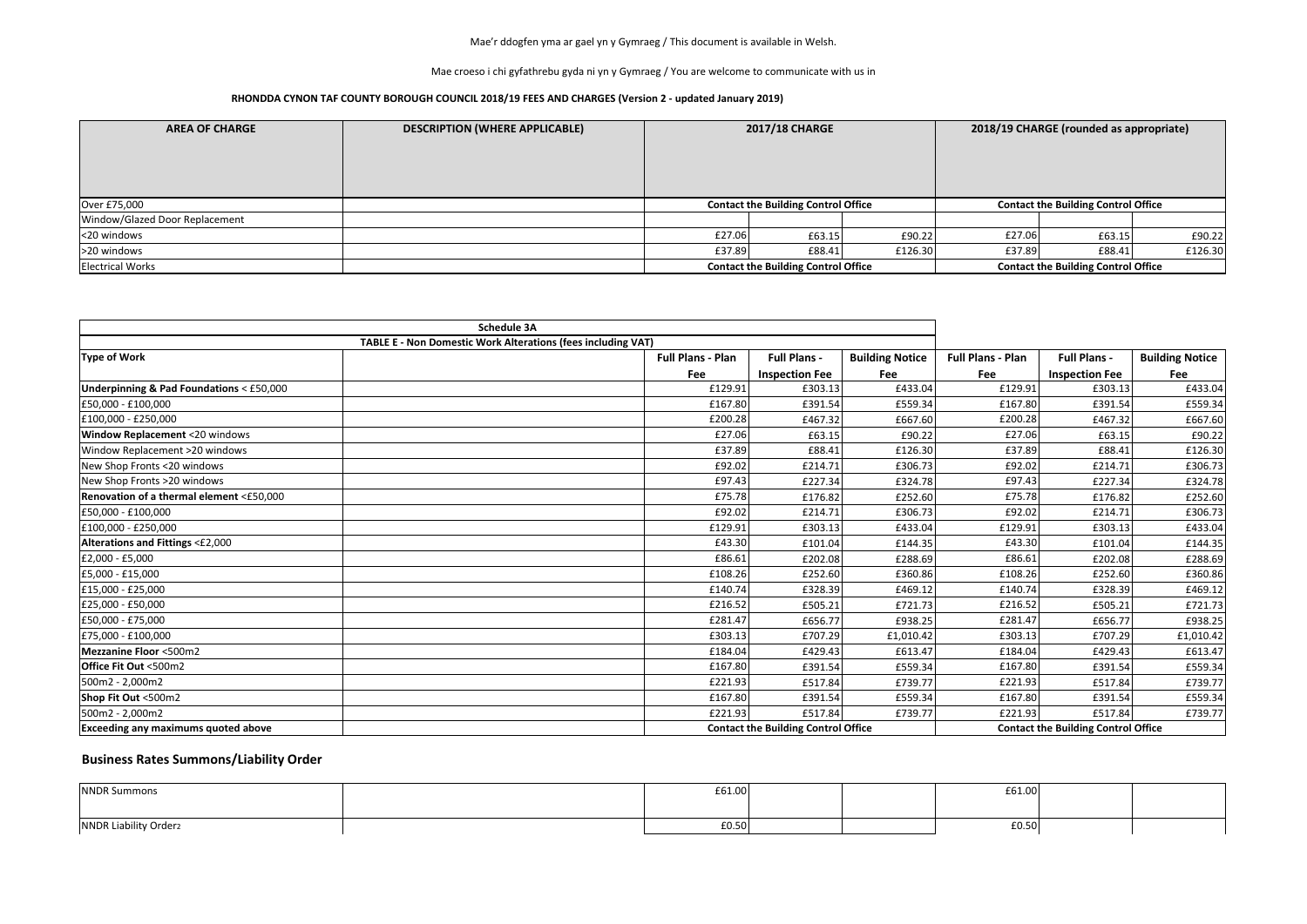Mae croeso i chi gyfathrebu gyda ni yn y Gymraeg / You are welcome to communicate with us in

#### **RHONDDA CYNON TAF COUNTY BOROUGH COUNCIL 2018/19 FEES AND CHARGES (Version 2 - updated January 2019)**

### **Car Parks**

| Parking in all Pontyclun, Tonypandy, Porth and<br>Mountain Ash car parks                                    | £0.00   | £0.00   |  |
|-------------------------------------------------------------------------------------------------------------|---------|---------|--|
|                                                                                                             |         |         |  |
| Disabled badge holders in disabled parking bays in all<br>Council car parks                                 | £0.00   | £0.00   |  |
| Short stay car parks - Aberdare and Pontypridd 3                                                            |         |         |  |
| Charging hours 8:00am to 6:00pm Monday - Saturday                                                           |         |         |  |
| except bank holidays.                                                                                       |         |         |  |
| Up to an hour                                                                                               | £0.50   | £0.50   |  |
| Up to two hours                                                                                             | £1.00   | £1.00   |  |
| Up to three hours                                                                                           | £1.50   | £1.50   |  |
| Up to four hours                                                                                            | £2.00   | £2.00   |  |
| Long stay car parks - Aberdare and Pontypridd 3                                                             |         |         |  |
| Charging hours 8:00am to 6:00pm Monday - Saturday<br>except bank holidays.                                  |         |         |  |
| Ynys car park charging hours are 8:00am - 4:00pm                                                            |         |         |  |
| Monday-Saturday except bank holidays                                                                        |         |         |  |
| Up to four hours                                                                                            | £1.00   | £1.00   |  |
| Over four hours                                                                                             | £2.00   | £2.00   |  |
| Saturday all day parking                                                                                    | £1.00   | £1.00   |  |
|                                                                                                             |         |         |  |
| <b>Annual Permit</b>                                                                                        | £200.00 | £200.00 |  |
| <b>Monthly Permit</b>                                                                                       | £20.00  | £20.00  |  |
| Release Fee from a locked car park                                                                          | £50.00  | £50.00  |  |
|                                                                                                             |         |         |  |
| 3 - Pontypridd and Aberdare town centres will have free car parking after 10am during the month of December |         |         |  |
| On Street Car Parking                                                                                       |         |         |  |
| <b>Resident Annual Permit</b>                                                                               |         |         |  |
| <b>First Permit</b>                                                                                         | £10.00  | £10.00  |  |
| Second Permit (if applicable)                                                                               | £15.00  | £15.00  |  |
| Subsequent Additional Permits (if capacity allows)                                                          | £50.00  | £50.00  |  |

### **ABILITY CHARGE (rounded as appropriate)**

| <b>AREA OF CHARGE</b>                                                 | <b>DESCRIPTION (WHERE APPLICABLE)</b> | <b>2017/18 CHARGE</b> |  |  |  |  |  |
|-----------------------------------------------------------------------|---------------------------------------|-----------------------|--|--|--|--|--|
|                                                                       |                                       |                       |  |  |  |  |  |
|                                                                       |                                       |                       |  |  |  |  |  |
|                                                                       |                                       |                       |  |  |  |  |  |
| 2 - NNDR Liability Order - Reduced from £3.00 to £0.50 from July 2018 |                                       |                       |  |  |  |  |  |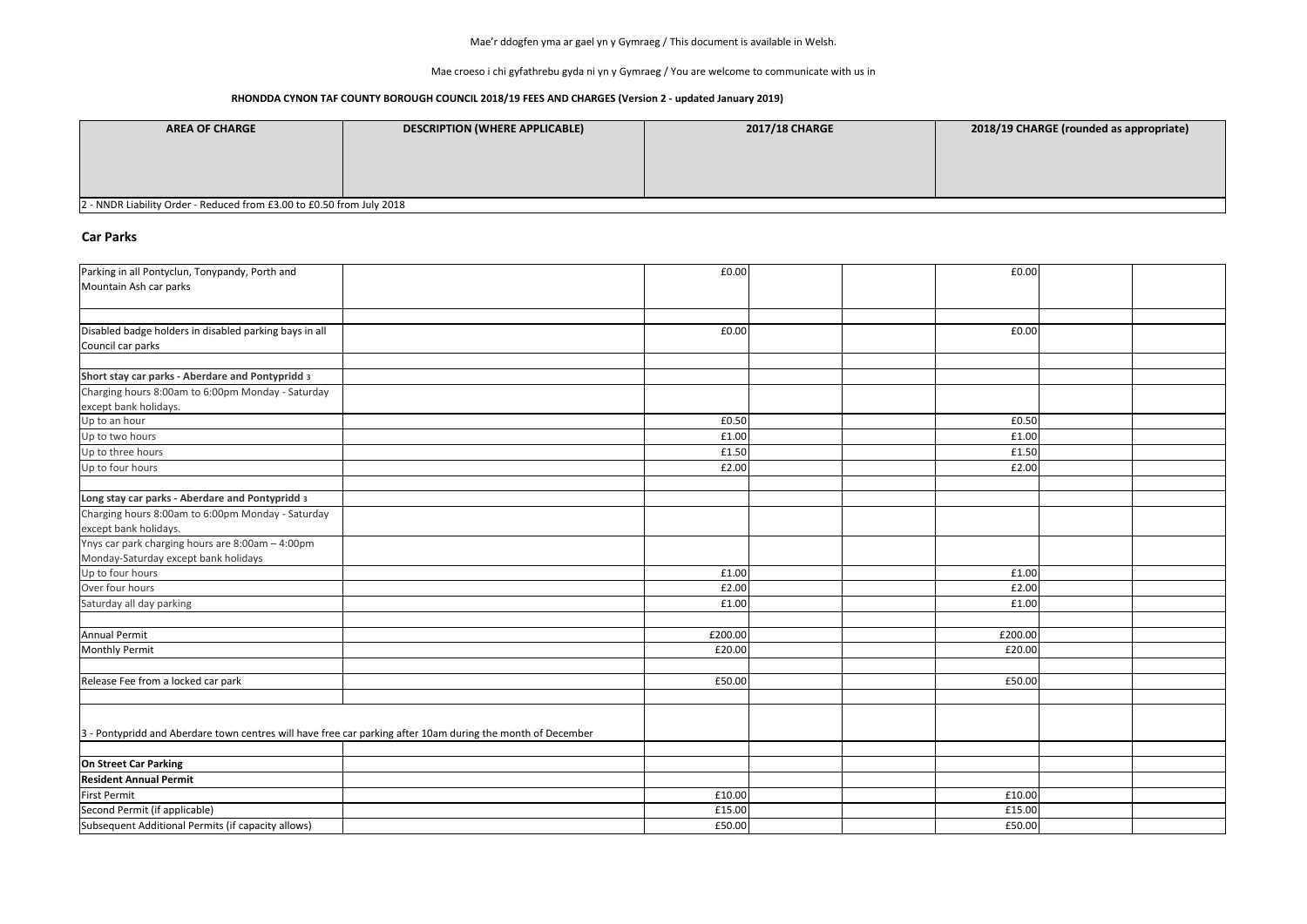Mae croeso i chi gyfathrebu gyda ni yn y Gymraeg / You are welcome to communicate with us in

### **RHONDDA CYNON TAF COUNTY BOROUGH COUNCIL 2018/19 FEES AND CHARGES (Version 2 - updated January 2019)**

| <b>AREA OF CHARGE</b>                                                                    | <b>DESCRIPTION (WHERE APPLICABLE)</b> | <b>2017/18 CHARGE</b> |  | 2018/19 CHARGE (rounded as appropriate) |  |  |  |
|------------------------------------------------------------------------------------------|---------------------------------------|-----------------------|--|-----------------------------------------|--|--|--|
|                                                                                          |                                       |                       |  |                                         |  |  |  |
| Replacement Permit (lost, stolen or damaged)                                             |                                       | £10.00                |  | £10.00                                  |  |  |  |
| A single price of £10 per permit will apply to registered premises of multiple occupancy |                                       | £10.00                |  | £10.00                                  |  |  |  |

### **Cemeteries and Crematoria**

| <b>Bereavement Services</b>                                                                                     |           |  |           |  |
|-----------------------------------------------------------------------------------------------------------------|-----------|--|-----------|--|
| Cremation fee (no charge for person under 18 years of age)                                                      | £670.00   |  | £690.00   |  |
| Purchase of exclusive right of burial in a cremated remains plot                                                | £256.00   |  | £264.00   |  |
| Interment in a cremated remains plot                                                                            | £256.00   |  | £264.00   |  |
| <b>Exhumation of cremated remains</b>                                                                           | £238.00   |  | £245.00   |  |
| Additional Chapel slot/burial service at Glyntaff Crematorium chapel                                            | £115.00   |  | £118.00   |  |
| Loose deposit of cremated remains at a rosebush                                                                 | £158.00   |  | £163.00   |  |
| Scattering of remains on a lawn/grave                                                                           | £111.00   |  | £114.00   |  |
| For the exclusive right of burial in a grave for one/two interments                                             | £519.00   |  | N/A       |  |
| For the exclusive right of burial in a grave for 3 interments (where available)                                 | £557.00   |  | N/A       |  |
| For the exclusive right of burial in a grave                                                                    | £0.00     |  | £700.00   |  |
| Pre purchase of the exclusive right of burial in a grave                                                        | £0.00     |  | £1,050.00 |  |
| For the exclusive right of burial in an infant grave (no charge for interment)                                  | £36.00    |  | £0.00     |  |
| For the interment of a person who has attained their $18th$ birthday - grave for one/two interments             | £519.00   |  | £700.00   |  |
| For the interment of a person who has attained their 18 <sup>th</sup> birthday - grave for three interments     | £0.00     |  | £800.00   |  |
| To excavate a grave for the purposes of determining depth - where records indicate no further room is available | £318.00   |  | £327.00   |  |
| Use of Trealaw Chapel for a burial service                                                                      | £104.00   |  | £107.00   |  |
| For the exhumation of human remains (full body interment) plus all additional costs incurred                    | £2,595.00 |  | £2,672.00 |  |
| To place a memorial headstone on an earthen grave or cremation plot                                             | £256.00   |  | £250.00   |  |
| To erect a standard kerb tablet 15"x9" 10 year period                                                           | £282.00   |  | £290.00   |  |
| To erect a standard kerb tablet 10"x6" 10 year period                                                           | £217.00   |  | £223.00   |  |
| To erect a standard kerb tablet 30"x9" 10 year period                                                           | £390.00   |  | £402.00   |  |
| Additional inscription on a tablet                                                                              | £90.00    |  | £93.00    |  |
|                                                                                                                 |           |  |           |  |
| <b>Supplementary Fees</b>                                                                                       |           |  |           |  |
| Dedication of a rosebush and plaque for a 10 year period                                                        | £181.00   |  | £186.00   |  |
| Additional inscription on rosebush plaque                                                                       | £25.00    |  | £26.00    |  |
| Book of remembrance - 2 line                                                                                    | £73.00    |  | £75.00    |  |
| Book of remembrance - 5 line                                                                                    | £108.00   |  | £111.00   |  |
| Book of remembrance - 8 line                                                                                    | £144.00   |  | £148.00   |  |
| Floral emblem and crest                                                                                         | £115.00   |  | £118.00   |  |
| <b>Reservation of lines</b>                                                                                     | £80.00    |  | £82.00    |  |
|                                                                                                                 |           |  |           |  |
| Rededication of a rosebush for a 10 year period                                                                 | £152.00   |  | £156.00   |  |
| Rededication of a standard rosebush for a 10 year period                                                        | £165.00   |  | £170.00   |  |
|                                                                                                                 |           |  |           |  |
| Rededication of 15"x9" tablet                                                                                   | £194.00   |  | £200.00   |  |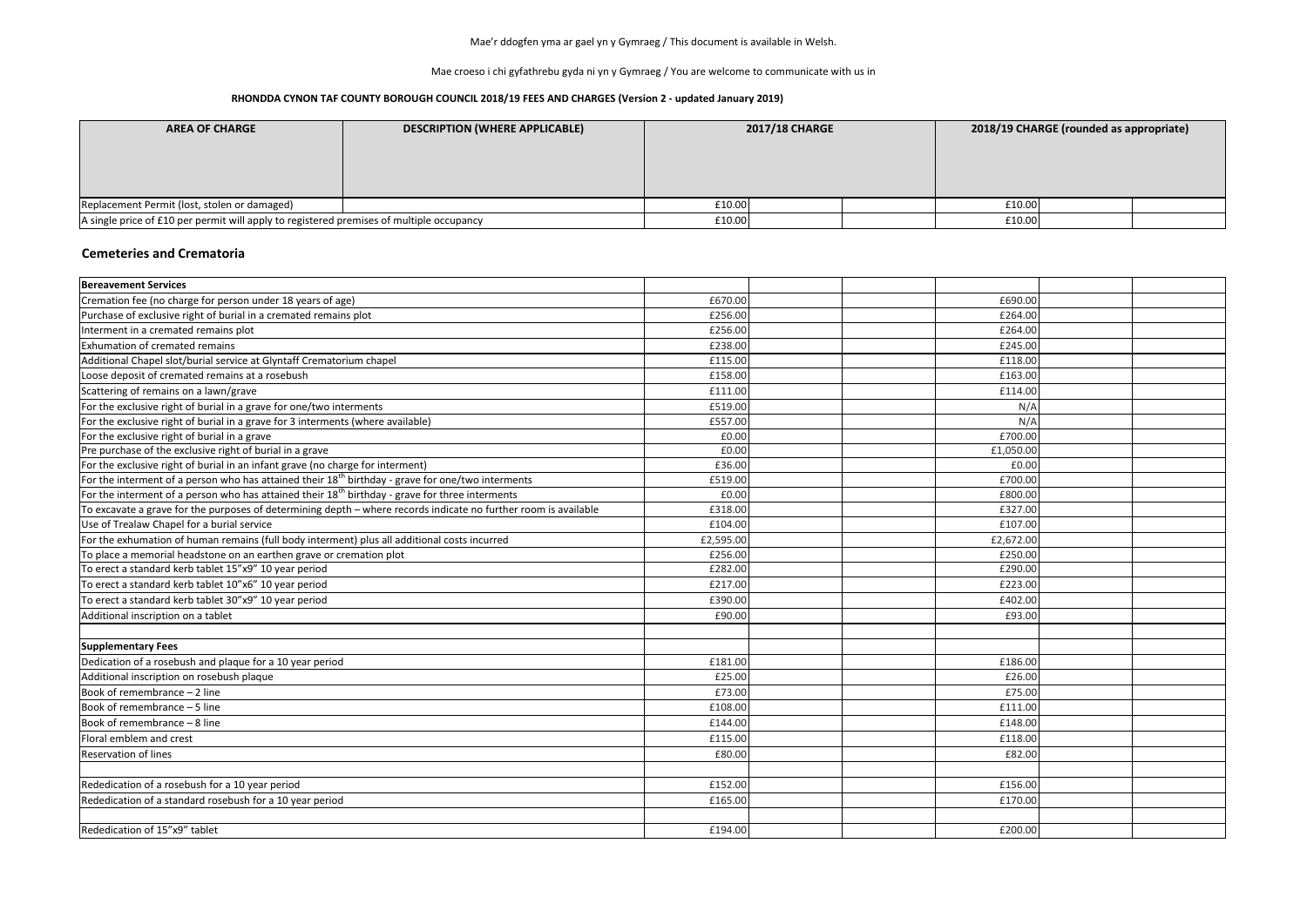Mae croeso i chi gyfathrebu gyda ni yn y Gymraeg / You are welcome to communicate with us in

### **RHONDDA CYNON TAF COUNTY BOROUGH COUNCIL 2018/19 FEES AND CHARGES (Version 2 - updated January 2019)**

## **Childcare**

| <b>Early Years &amp; Family Support</b> |             |         |  |         |  |
|-----------------------------------------|-------------|---------|--|---------|--|
| Day Nursery Fees - Pontypridd           | per 1/2 day | £28.75  |  | £29.60  |  |
| Day Nursery Fees - Pontypridd           | per day     | £50.85  |  | £52.35  |  |
| Day Nursery Fees - Pontypridd           | per week    | £239.25 |  | £246.30 |  |
|                                         |             |         |  |         |  |
| Day Nursery Fees - Ynyscynon            | per 1/2 day | £22.50  |  | £23.15  |  |
| Day Nursery Fees - Ynyscynon            | per day     | £40.15  |  | £41.35  |  |
| Day Nursery Fees - Ynyscynon            | per week    | £182.00 |  | £187.35 |  |
|                                         |             |         |  |         |  |
| <b>Four Seasons Centre</b>              |             |         |  |         |  |
| Parent Toddler Group                    | per day     | £1.85   |  | £1.90   |  |
| <b>Walking Bus</b>                      | per day     | £7.35   |  | £7.55   |  |
| Afterschool club drop in                | per day     | £3.05   |  | £3.15   |  |
| Holiday Fun Time                        | per day     | £21.35  |  | £22.00  |  |
| Holiday Fun Time                        | per 1/2 day | £10.70  |  | £11.00  |  |

| <b>AREA OF CHARGE</b>                                                 | <b>DESCRIPTION (WHERE APPLICABLE)</b> |         | <b>2017/18 CHARGE</b> |         | 2018/19 CHARGE (rounded as appropriate) |  |
|-----------------------------------------------------------------------|---------------------------------------|---------|-----------------------|---------|-----------------------------------------|--|
|                                                                       |                                       |         |                       |         |                                         |  |
|                                                                       |                                       |         |                       |         |                                         |  |
|                                                                       |                                       |         |                       |         |                                         |  |
| Rededication of 30"x9" tablet                                         |                                       | £390.00 |                       | £402.00 |                                         |  |
| Rededication of 10"x6" tablet                                         |                                       | £149.00 |                       | £153.00 |                                         |  |
| Rededication of 7.5 x 5 tablet                                        |                                       | £149.00 |                       | £153.00 |                                         |  |
| Infant memorial planter tablet                                        |                                       | £304.00 |                       | £313.00 |                                         |  |
|                                                                       |                                       |         |                       |         |                                         |  |
| <b>Scatter tubes</b>                                                  |                                       |         |                       |         |                                         |  |
| Large                                                                 |                                       | £22.00  |                       | £23.00  |                                         |  |
| Small                                                                 |                                       | £16.00  |                       | £16.00  |                                         |  |
|                                                                       |                                       |         |                       |         |                                         |  |
| <b>Other memorials</b>                                                |                                       |         |                       |         |                                         |  |
| Painted cremated remains caskets                                      |                                       | £11.00  |                       | £11.00  |                                         |  |
| Token remains container                                               |                                       | £50.00  |                       | £51.00  |                                         |  |
| Provision of wooden casket and nameplate                              |                                       | £54.00  |                       | £56.00  |                                         |  |
| Provision of wooden cross and nameplate                               |                                       | £54.00  |                       | £56.00  |                                         |  |
| Certified extract from the cremation register/replacement certificate |                                       | £28.00  |                       | £29.00  |                                         |  |
| Metal flower containers                                               |                                       | £9.00   |                       | £9.00   |                                         |  |

## **Childcare Training**

| <b>Early Years Course Fees</b> |              |        |  |        |  |
|--------------------------------|--------------|--------|--|--------|--|
| Paediatric First Aid           | per attendee | £46.00 |  | £47.50 |  |
| Level 3 Safeguarding Children  | per attendee | £46.00 |  | £47.50 |  |
| Autism in the Early Years      | per attendee | £20.45 |  | £21.00 |  |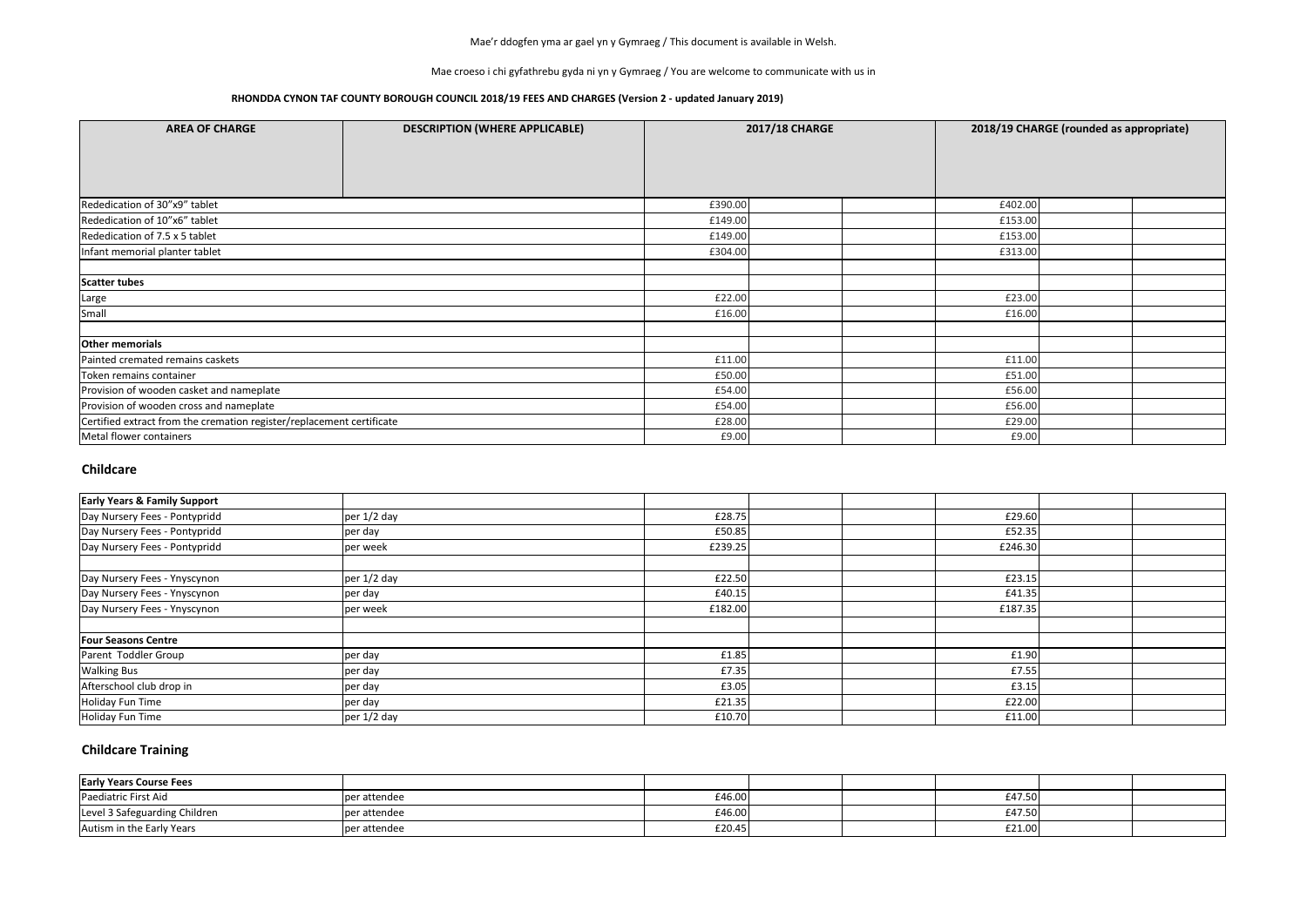Mae croeso i chi gyfathrebu gyda ni yn y Gymraeg / You are welcome to communicate with us in

#### **RHONDDA CYNON TAF COUNTY BOROUGH COUNCIL 2018/19 FEES AND CHARGES (Version 2 - updated January 2019)**

| <b>AREA OF CHARGE</b>                             | <b>DESCRIPTION (WHERE APPLICABLE)</b> | <b>2017/18 CHARGE</b> |  | 2018/19 CHARGE (rounded as appropriate) |  |  |
|---------------------------------------------------|---------------------------------------|-----------------------|--|-----------------------------------------|--|--|
|                                                   |                                       |                       |  |                                         |  |  |
| How to Manage Conflict Within a Childcare Setting | per attendee                          | £20.45                |  | £21.00                                  |  |  |
| Health, Safety & COSHH                            | per attendee                          | £20.45                |  | £21.00                                  |  |  |
| Level 2 Food Safety                               | per attendee                          | £46.00                |  | £47.50                                  |  |  |
| Communication & Recording training                | per attendee                          | £20.45                |  | £21.00                                  |  |  |

## **Civil Parking Enforcement**

### **Council Tax Summons/Liability Order**

## **DBS - Disclosure and Barring Service**

| DBS Checks for oth<br>ks for other local organisations | £44.00 | £44.00                  |  |
|--------------------------------------------------------|--------|-------------------------|--|
| <b>DBS Admin Fee</b>                                   | £12.27 | 0.020<br>£12.65         |  |
| <b>Total Charge</b>                                    | £56.27 | $\sim$ $\sim$<br>L56.65 |  |

# **Electoral Registration**

| <b>Enforcement Fines</b>                            |        |  |        |  |
|-----------------------------------------------------|--------|--|--------|--|
| Higher Penalty Charge Notice                        | £70.00 |  | £70.00 |  |
| Higher Penalty Charge Notice if paid within 14 days | £35.00 |  | £35.00 |  |
| Lower Penalty Charge Notice                         | £50.00 |  | £50.00 |  |
| Lower Penalty Charge Notice if paid within 14 days  | £25.00 |  | £25.00 |  |

| <b>Electoral Registration</b> | Sale of Electoral Register to Credit Companies (in Data Format)                                                 | $\left  \frac{20.00 \text{ plus } £1.50 \text{ for}}{\right }$<br>each 1,000 entries<br>(or remaining part of<br>$1,000$ entries) in it  | £20.00 plus £1.50 for<br>each 1,000 entries<br>(or remaining part of<br>1,000 entries) in it    |  |
|-------------------------------|-----------------------------------------------------------------------------------------------------------------|------------------------------------------------------------------------------------------------------------------------------------------|-------------------------------------------------------------------------------------------------|--|
|                               | Sale of Electoral Register or Full Copy of the Edited Register or<br>List of Overseas Electors (in Data Format) | $\left  \frac{20.00 \text{ plus } £1.50 \text{ for}}{\right }$<br>each 1,000 entries<br>(or remaining part of<br>$1,000$ entries) in it. | £20.00 plus £1.50 for<br>each 1,000 entries<br>(or remaining part of<br>$1,000$ entries) in it. |  |

| Council Tax Summons                                                        |  | £61.00 |  | £61.00 |  |
|----------------------------------------------------------------------------|--|--------|--|--------|--|
| Council Tax Liability Order 4                                              |  | £0.50  |  | £1.00  |  |
| 4 - Council Tax Liability Order reduced from £3.00 to £0.50 from July 2018 |  |        |  |        |  |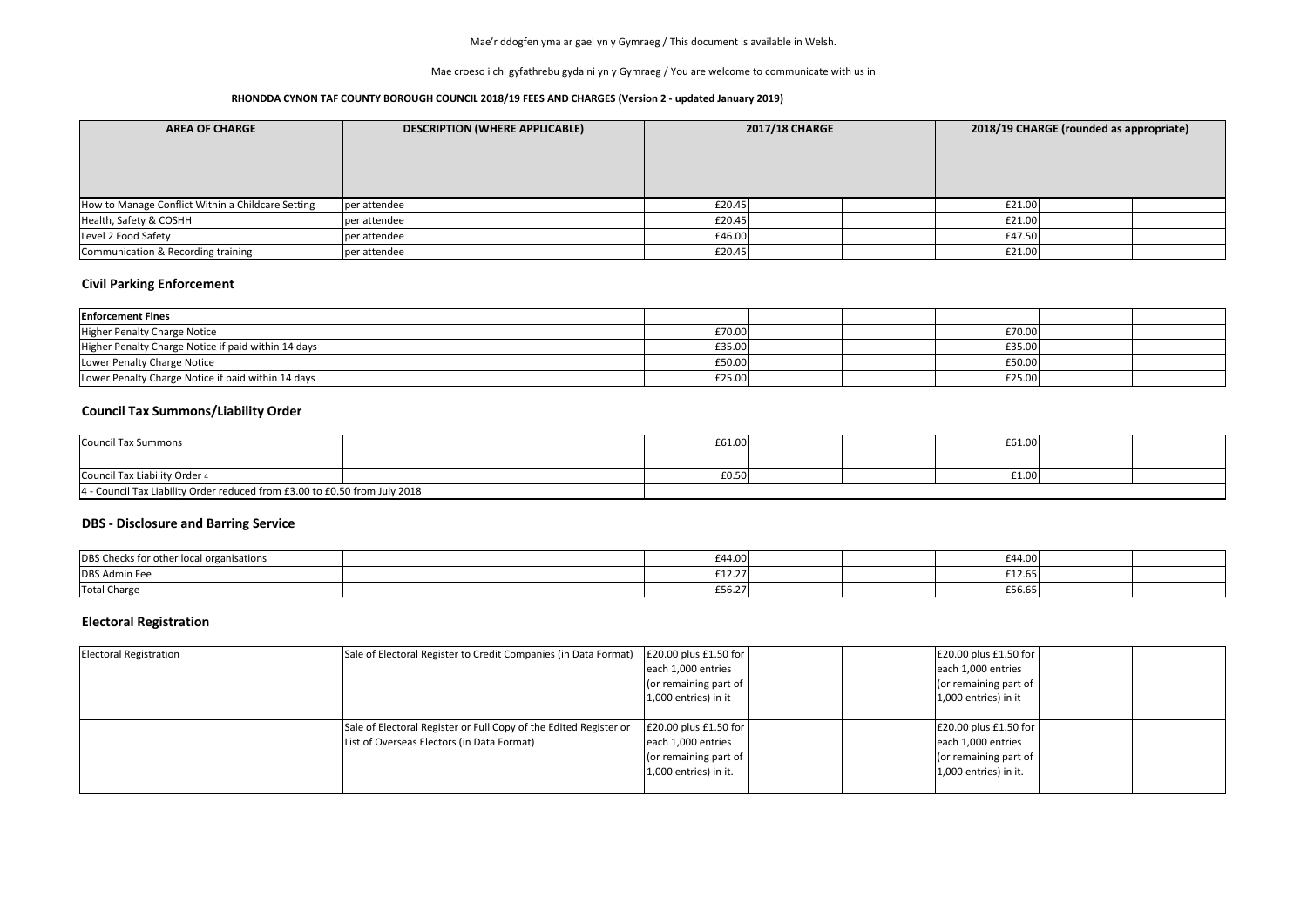Mae croeso i chi gyfathrebu gyda ni yn y Gymraeg / You are welcome to communicate with us in

### **RHONDDA CYNON TAF COUNTY BOROUGH COUNCIL 2018/19 FEES AND CHARGES (Version 2 - updated January 2019)**

| <b>AREA OF CHARGE</b> | <b>DESCRIPTION (WHERE APPLICABLE)</b>                             | <b>2017/18 CHARGE</b>  | 2018/19 CHARGE (rounded as appropriate) |                        |  |  |
|-----------------------|-------------------------------------------------------------------|------------------------|-----------------------------------------|------------------------|--|--|
|                       |                                                                   |                        |                                         |                        |  |  |
|                       |                                                                   |                        |                                         |                        |  |  |
|                       |                                                                   |                        |                                         |                        |  |  |
|                       | Sale of Electoral Register or Full Copy of the Edited Register or | £10.00 plus £5.00 for  |                                         | £10.00 plus £5.00 for  |  |  |
|                       | List of Overseas Electors (in Printed Format)                     | each 1,000 entries     |                                         | each 1,000 entries     |  |  |
|                       |                                                                   | (or remaining part of  |                                         | (or remaining part of  |  |  |
|                       |                                                                   | $1,000$ entries) in it |                                         | $1,000$ entries) in it |  |  |
|                       |                                                                   |                        |                                         |                        |  |  |

## **Food Health Certificates**

## **Heritage Service**

| Health Certificate   | Health Certificate                     | £30.00  |  | £31.00  |  |
|----------------------|----------------------------------------|---------|--|---------|--|
|                      | l Re score fee                         | £160.00 |  | £160.00 |  |
| <b>Fixed Penalty</b> | <b>Fixed Penalty</b>                   | £200.00 |  | £200.00 |  |
|                      | Fixed Penalty - if paid within 14 days | £140.00 |  | £140.00 |  |

| Fixed Penalty Notices (fees set in line with Welsh Government guidance) |                                    |        |  |         |  |
|-------------------------------------------------------------------------|------------------------------------|--------|--|---------|--|
| Depositing litter                                                       | ull amount of penalty              | £75.00 |  | £100.00 |  |
| Dog fouling                                                             | ull amount of penalty <sup>:</sup> | £75.00 |  | £100.00 |  |
| Graffiti, Fly Posting and other Defacement                              | Full amount of penalty             | £75.00 |  | £100.00 |  |

| Heritage Park      |                   |        |  |        |  |
|--------------------|-------------------|--------|--|--------|--|
| Underground Tour   | Adult             | £5.95  |  | £6.95  |  |
|                    | Child             | £4.75  |  | £5.75  |  |
|                    | Concession        | £5.25  |  | £6.25  |  |
|                    | Family            | £17.00 |  | £19.00 |  |
|                    | Schoolchild       | £3.95  |  | £4.50  |  |
|                    | Teacher           | £5.95  |  | £6.50  |  |
| <b>Energy Zone</b> | Under 2           | £0.00  |  | £0.00  |  |
|                    | Child             | £2.00  |  | £2.05  |  |
|                    | Late Entry        | £1.00  |  | £1.05  |  |
|                    | Adult             | £0.00  |  | £0.00  |  |
| Education          | RHP-led Workshop  | £1.00  |  | £1.05  |  |
|                    | Loan box on site  | £10.50 |  | £10.80 |  |
|                    | Self-led Workshop | £10.50 |  | £10.80 |  |
|                    | Loan box off site | £37.00 |  | £38.10 |  |
| Santa's Toy Mine   | Schoolchild       | £6.95  |  | £7.15  |  |
|                    | Teacher           | £4.00  |  | £4.10  |  |
|                    | Public Adult      | £6.45  |  | £6.65  |  |
|                    | Public Child      | £9.95  |  | £10.25 |  |

## **Fixed Penalty Notices**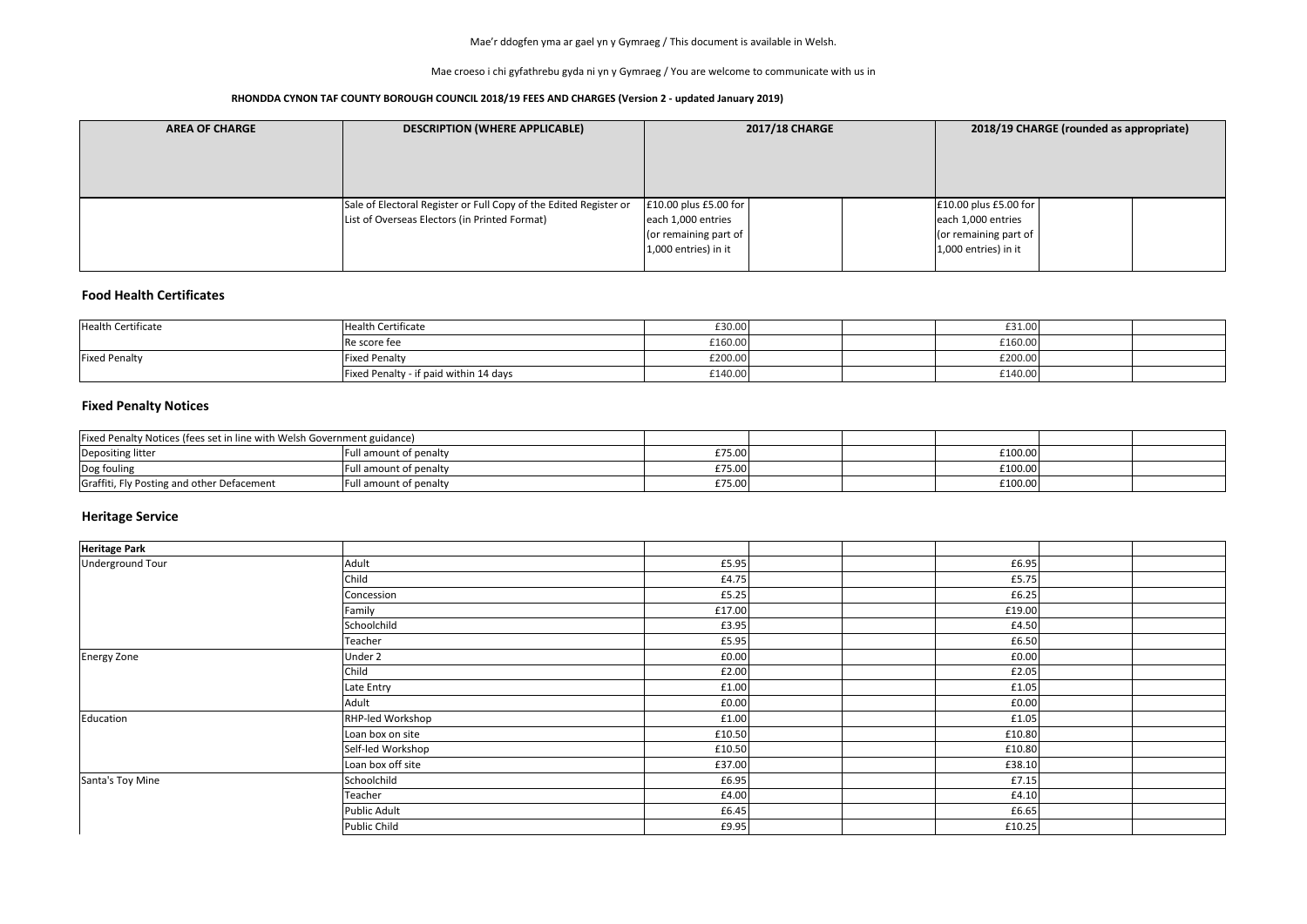Mae croeso i chi gyfathrebu gyda ni yn y Gymraeg / You are welcome to communicate with us in

### **RHONDDA CYNON TAF COUNTY BOROUGH COUNCIL 2018/19 FEES AND CHARGES (Version 2 - updated January 2019)**

| <b>AREA OF CHARGE</b> | <b>DESCRIPTION (WHERE APPLICABLE)</b> | <b>2017/18 CHARGE</b> |  | 2018/19 CHARGE (rounded as appropriate) |        |  |  |
|-----------------------|---------------------------------------|-----------------------|--|-----------------------------------------|--------|--|--|
|                       |                                       |                       |  |                                         |        |  |  |
|                       | Public Under 3                        | £8.45                 |  |                                         | £8.70  |  |  |
|                       | Xmas Week Adult                       | £7.45                 |  |                                         | £7.65  |  |  |
|                       | Xmas Week Child                       | £10.95                |  |                                         | £11.25 |  |  |
|                       | Xmas Week Under 3                     | £9.45                 |  |                                         | E9.75  |  |  |

### **Leisure Centres**

| <b>Activities</b>                            |              |         |            |              |              |            |
|----------------------------------------------|--------------|---------|------------|--------------|--------------|------------|
| Leisure for Life Membership                  | <b>Adult</b> | Child   | Concession | <b>Adult</b> | <b>Child</b> | Concession |
| Leisure for Life Annual                      | £370.00      | £230.00 | £230.00    | £370.00      | £230.00      | £230.00    |
| Leisure for Life (DD committed 12 month)     | £37.00       | £23.00  | £23.00     | £37.00       | £23.00       | £23.00     |
| Leisure Life (DD)                            | £41.40       | £25.65  | £25.65     | £41.40       | £25.65       | £25.65     |
| Leisure for Life cash                        | £48.65       | £30.00  | £30.00     | £48.65       | £30.00       | £30.00     |
| Leisure for Life Day Pass                    | £10.65       | £6.40   | £6.40      | £10.65       | £6.40        | £6.40      |
| Leisure for Life Corporate                   | £28.50       |         |            | £28.50       |              |            |
| <b>Fitness</b> $5/6$                         |              |         |            |              |              |            |
| <b>Group Fitness Class</b>                   | £5.60        | £3.35   | £3.35      | £5.75        | £3.45        | £3.45      |
| Fitness studio                               | £5.60        | £3.35   | £3.35      | £5.75        | £3.45        | £3.45      |
| Induction                                    | £11.10       | £6.65   | £6.65      | £11.40       | £6.85        | £6.85      |
| GP Referral / step scheme                    | £2.00        | £2.00   | £2.00      | £2.00        | £2.00        | £2.00      |
| Swimming 5/6                                 |              |         |            |              |              |            |
| Swim                                         | £3.45        | £2.05   | £2.05      | £3.55        | £2.15        | E2.15      |
| Swim under 5's                               | £0.00        | £0.00   | £0.00      | £0.00        | £0.00        | £0.00      |
| 1 to 1 swimming lessons(1/2 hr)              |              | £20.65  |            |              | £21.25       |            |
| 30 min group swimming lesson                 | £7.00        | £4.35   | £4.35      | £7.20        | £4.50        | £4.50      |
| Per 10 wk course                             | £70.00       | £43.50  | £43.50     | £72.00       | £45.00       | £45.00     |
| Requires Swim Wales registration fee         |              | £0.00   |            |              | £0.00        |            |
| Learn 2 Direct Debit                         | £16.70       | £0.00   | £0.00      | £17.20       | £0.00        | £0.00      |
| Life saving class                            | £7.00        | £4.35   | £4.35      | £7.20        | £4.50        | £4.50      |
| Racket sports 5/6                            |              |         |            |              |              |            |
| Badminton, squash, Table tennis Per person   | £4.15        | £2.50   | £2.50      | £4.25        | £2.55        | £2.55      |
| Racket hire                                  | £3.45        | £0.00   |            | £3.55        | £0.00        | £0.00      |
| Team Games 5/6                               |              |         |            |              |              |            |
| Indoor sport activity (5 aside, netball etc) | £41.50       | £25.00  | £25.00     | £42.50       | £25.50       | £25.50     |
| <b>Ball Hire</b>                             | £9.35        | £0.00   | £0.00      | £9.60        | £0.00        | £0.00      |
| <b>Bowls Winter</b>                          | £11.70       | £7.00   | £7.00      | £12.05       | £7.20        | £7.20      |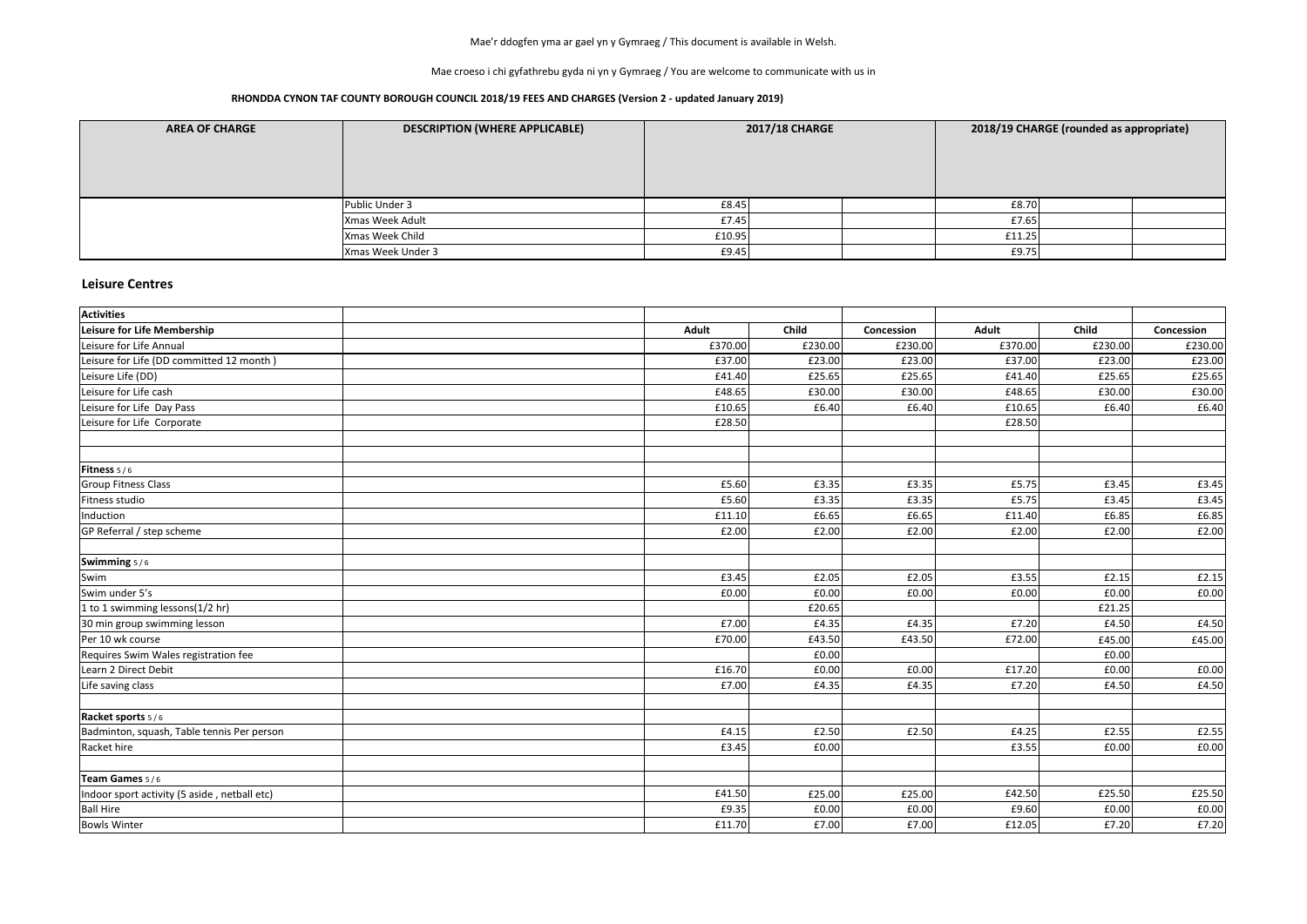Mae croeso i chi gyfathrebu gyda ni yn y Gymraeg / You are welcome to communicate with us in

| <b>AREA OF CHARGE</b>                         | <b>DESCRIPTION (WHERE APPLICABLE)</b> |              | <b>2017/18 CHARGE</b> |            |              | 2018/19 CHARGE (rounded as appropriate) |            |
|-----------------------------------------------|---------------------------------------|--------------|-----------------------|------------|--------------|-----------------------------------------|------------|
|                                               |                                       |              |                       |            |              |                                         |            |
| <b>Bowls Summer</b>                           |                                       | £5.95        | £3.55                 | £3.55      | £6.10        | £3.65                                   | £3.65      |
| Health suite / Spa                            |                                       | £4.20        | £2.50                 | £2.50      | £4.30        | £2.60                                   | £2.60      |
| Sauna                                         |                                       | £4.20        | £2.50                 | £2.50      | £4.30        | £2.60                                   | £2.60      |
| Jog and Shower                                |                                       | £2.25        |                       |            | £2.30        | £0.00                                   | £0.00      |
| Childrens activity 5/6                        |                                       |              |                       |            |              |                                         |            |
| Coached Sports classes per Hr                 |                                       | £5.60        | £3.35                 | £3.35      | £5.75        | £3.45                                   | £3.45      |
| Soft play session                             |                                       |              | £3.35                 |            |              | £3.45                                   |            |
| Cycle Hire 1/2 Day                            |                                       | N/A          | N/A                   | N/A        | N/A          | N/A                                     | N/A        |
| Cycle Hire all Day                            |                                       | N/A          | N/A                   | N/A        | N/A          | N/A                                     | N/A        |
| Leisure Hire                                  |                                       |              |                       |            |              |                                         |            |
| Social hire 5/6                               |                                       |              |                       |            |              |                                         |            |
| Conference and meetings                       |                                       |              |                       |            |              |                                         |            |
| Small meeting / conference per HR(approx 15)  |                                       | £22.35       |                       |            | £23.00       |                                         |            |
| Standard conference                           |                                       | £39.05       |                       |            | £40.20       |                                         |            |
| Large conference (function Hall)              |                                       | £55.80       |                       |            | £57.40       |                                         |            |
| Very large conferences (main hall)            |                                       | £78.15       |                       |            | £80.40       |                                         |            |
| <b>Wedding / Birthday Social function</b>     |                                       | £613.80      |                       |            | £631.60      |                                         |            |
| All inclusive all day Include 2 door security |                                       |              |                       |            |              |                                         |            |
| per hr setup fee                              |                                       | £39.05       |                       |            | £40.20       |                                         |            |
| Extra door security for 200+ guests           |                                       | £111.60      |                       |            | £114.85      |                                         |            |
| Sport hire prices 5/6                         |                                       | <b>Adult</b> | Child                 | Concession | <b>Adult</b> | Child                                   | Concession |
| Single court                                  |                                       | £8.30        | £5.00                 | £5.00      | £8.55        | £5.10                                   | £5.10      |
| Hall hire up to 6 courts                      |                                       | £41.50       | £25.00                | £25.00     | £42.70       | £25.50                                  | £25.50     |
| Room for sport use (up to 20)                 |                                       | £22.35       | £13.40                | £13.40     | £23.00       | £13.80                                  | £13.80     |
| Small hall max 50                             |                                       | £29.00       | £17.40                | £17.40     | £29.85       | £17.90                                  | £17.90     |
| Swimming pool hire per hr 5/6                 |                                       |              |                       |            |              |                                         |            |
| Pool hire                                     |                                       | £55.80       |                       |            | £57.40       |                                         |            |
| Small pool hire                               |                                       | £33.45       |                       |            | £34.40       |                                         |            |
| Diving pit / pool                             |                                       | £33.45       |                       |            | £34.40       |                                         |            |
| Lane hire per lane                            |                                       | £11.10       |                       |            | £11.40       |                                         |            |
| Pool party main pool                          |                                       | £111.60      |                       |            | £114.85      |                                         |            |
| Pool party Small pool (Bronwydd Pool)         |                                       | £55.80       |                       |            | £57.40       |                                         |            |
| <b>Bouncy castle parties 5/6</b>              |                                       |              |                       |            |              |                                         |            |
| Standard Castle party (2hr)                   |                                       | £83.75       |                       |            | £86.20       |                                         |            |
| Premium castle party/ soft play (2hr)         |                                       | £122.75      |                       |            | £126.30      |                                         |            |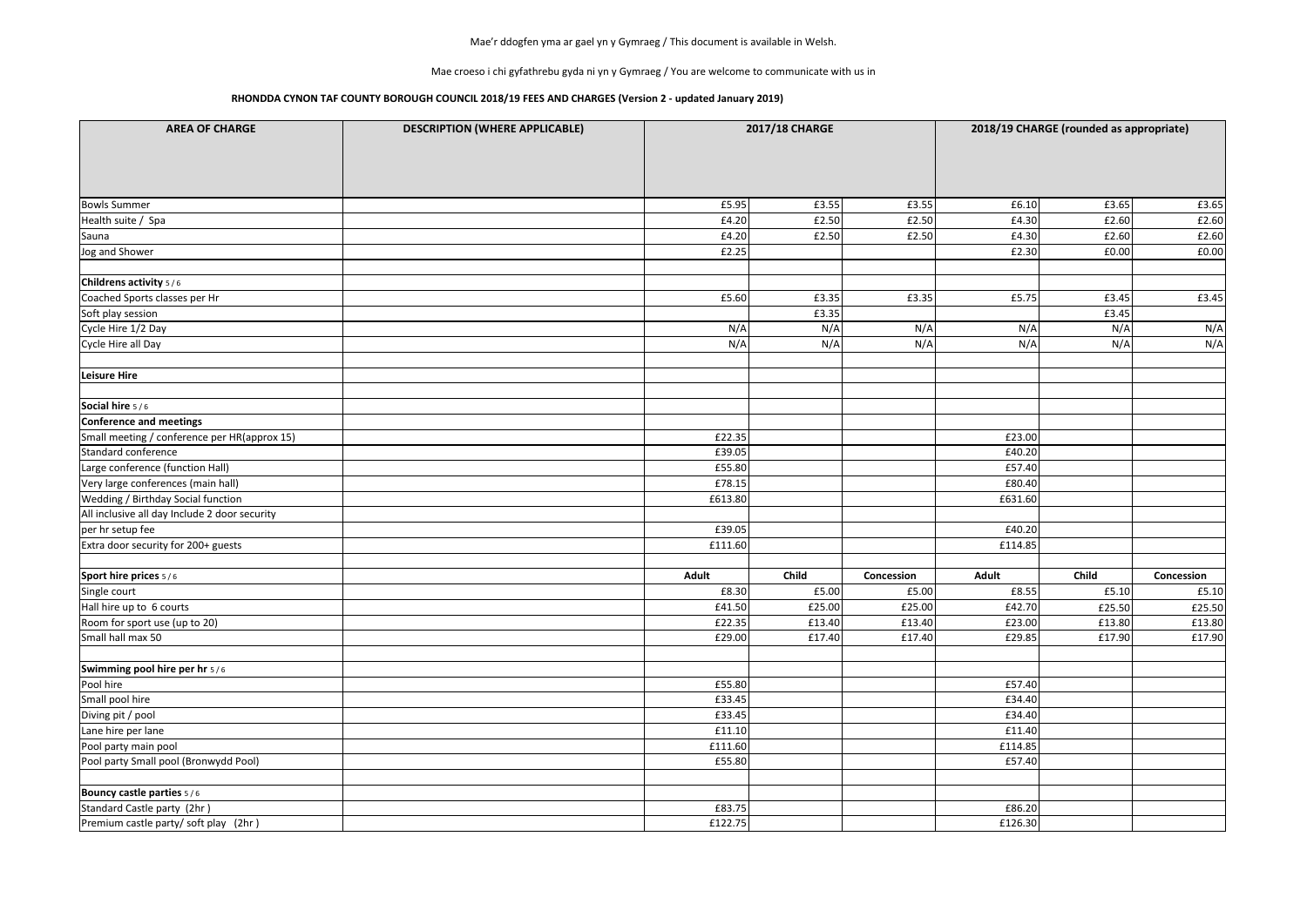Mae croeso i chi gyfathrebu gyda ni yn y Gymraeg / You are welcome to communicate with us in

### **RHONDDA CYNON TAF COUNTY BOROUGH COUNCIL 2018/19 FEES AND CHARGES (Version 2 - updated January 2019)**

## **Library Service**

| <b>AREA OF CHARGE</b>                                                                                | <b>DESCRIPTION (WHERE APPLICABLE)</b> | <b>2017/18 CHARGE</b> |  |  | 2018/19 CHARGE (rounded as appropriate) |  |  |  |
|------------------------------------------------------------------------------------------------------|---------------------------------------|-----------------------|--|--|-----------------------------------------|--|--|--|
| Inclusive of 1hr room hire                                                                           |                                       |                       |  |  |                                         |  |  |  |
|                                                                                                      |                                       |                       |  |  |                                         |  |  |  |
| Football party 5/6                                                                                   |                                       | £25.00                |  |  | £25.50                                  |  |  |  |
|                                                                                                      |                                       |                       |  |  |                                         |  |  |  |
| 5 - 2017/18 Pay and Play prices have been updated to reflect approved charges from 1st January 2018  |                                       |                       |  |  |                                         |  |  |  |
| 6 - 2018/19 Pay and Play prices have been up dated to reflect approved charges from 1st January 2019 |                                       |                       |  |  |                                         |  |  |  |

| <b>Adult Book Fines</b>                  | per week                            | £0.35   |  | £0.35   |  |
|------------------------------------------|-------------------------------------|---------|--|---------|--|
| Concession and Child Book Fines          | per week                            | £0.20   |  | £0.20   |  |
| CDs DVDs                                 | per item per loan (3weeks)          | £0.59   |  | £0.60   |  |
|                                          | per DVD (4 discs or less - 1 week)  | £2.33   |  | £2.40   |  |
|                                          | per DVD (5 discs or more - 3 weeks) | £4.66   |  | £4.80   |  |
| <b>Membership Cards</b>                  | replacement charge                  | £1.17   |  | £1.20   |  |
| A4 photocopies                           | per sheet black & white             | £0.13   |  | £0.15   |  |
|                                          | per sheet colour                    | £0.59   |  | £0.60   |  |
| A3 photocopies                           | per sheet black & white             | £0.23   |  | £0.25   |  |
|                                          | Colour                              | £1.17   |  | £1.20   |  |
| A4 Computer printout                     | <b>Black and White</b>              | £0.13   |  | £0.15   |  |
|                                          | Colour                              | £0.59   |  | £0.60   |  |
| A3 Computer printout                     | <b>Black and White</b>              | £0.23   |  | £0.25   |  |
|                                          | Colour                              | £1.17   |  | £1.20   |  |
| Fax                                      | per sheet to send                   | £1.17   |  | £1.20   |  |
|                                          | per transaction to receive          | £0.59   |  | £0.60   |  |
| Adult fiction - book sale                |                                     | £0.59   |  | £0.60   |  |
| Adult non-fiction - book sale            |                                     | £1.17   |  | £1.20   |  |
| Children's / teenage - book sale         |                                     | £0.23   |  | £0.25   |  |
|                                          |                                     |         |  |         |  |
| Following items under library discretion |                                     |         |  |         |  |
| 6x4 (A6)                                 | per photograph                      | £2.10   |  | £2.15   |  |
| 7x5 (A5)                                 | per photograph                      | £2.88   |  | £2.95   |  |
| 10x8 (A4)                                | per photograph                      | £3.93   |  | £4.05   |  |
| 16x8 (A3)                                | per photograph                      | £5.76   |  | £5.95   |  |
| Digital A3 copies                        | per image                           | £5.00   |  | £5.15   |  |
| Use in book/ newspaper/ journal          | <b>Black and White</b>              | £26.17  |  | £26.95  |  |
|                                          | Colour                              | £47.11  |  | £48.50  |  |
| Use as book jacket / cover               | <b>Black and White</b>              | £47.11  |  | £48.50  |  |
|                                          | Colour                              | £104.70 |  | £107.80 |  |
| Use in advertising/ sales/ publicity     | <b>Black and White</b>              | £47.11  |  | £48.50  |  |
|                                          | Colour                              | £104.70 |  | £107.80 |  |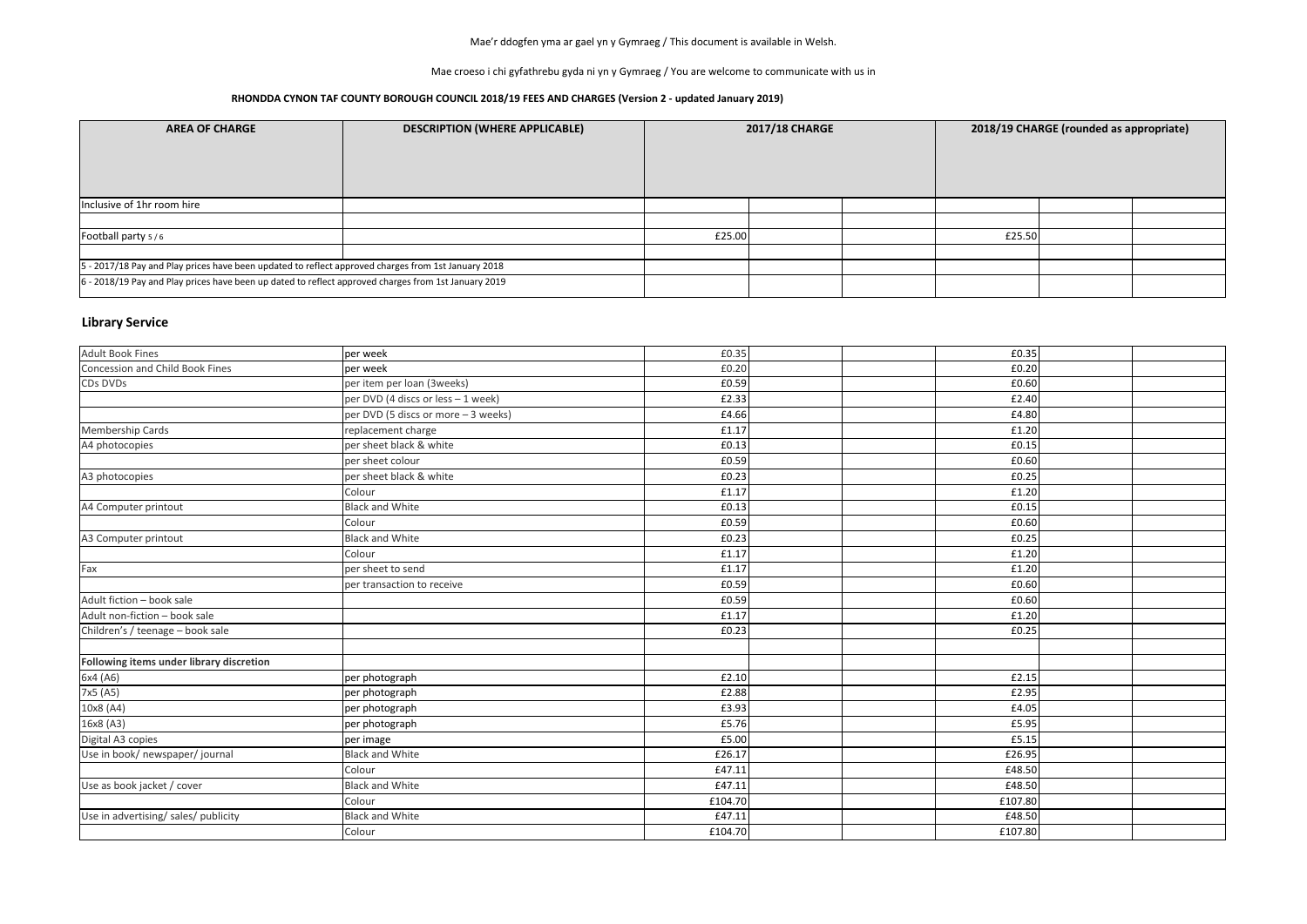Mae croeso i chi gyfathrebu gyda ni yn y Gymraeg / You are welcome to communicate with us in

### **RHONDDA CYNON TAF COUNTY BOROUGH COUNCIL 2018/19 FEES AND CHARGES (Version 2 - updated January 2019)**

| <b>AREA OF CHARGE</b>                                  | <b>DESCRIPTION (WHERE APPLICABLE)</b> | <b>2017/18 CHARGE</b> |  | 2018/19 CHARGE (rounded as appropriate) |  |  |
|--------------------------------------------------------|---------------------------------------|-----------------------|--|-----------------------------------------|--|--|
| Use in postcards/ gift items/ greeting cards           | <b>Black and White</b>                | £31.41                |  | £32.35                                  |  |  |
|                                                        | Colour                                | £57.58                |  | £59.30                                  |  |  |
| Use in packaging e.g. record sleeves/ biscuit tins etc | <b>Black and White</b>                | £31.41                |  | £32.35                                  |  |  |
|                                                        | Colour                                | £58.88                |  | £60.60                                  |  |  |

## **Licensing Act 2003**

| Premises Annual Licence Renewal                      | <b>Band A</b>                                          | £70.00     | £70.00     |  |
|------------------------------------------------------|--------------------------------------------------------|------------|------------|--|
|                                                      | <b>Band B</b>                                          | £180.00    | £180.00    |  |
|                                                      | <b>Band C</b>                                          | £295.00    | £295.00    |  |
|                                                      | <b>Band D</b>                                          | £320.00    | £320.00    |  |
|                                                      | <b>Band E</b>                                          | £350.00    | £350.00    |  |
| New Premises and Club Initial Licence Application    | <b>Band A</b>                                          | £100.00    | £100.00    |  |
|                                                      | <b>Band B</b>                                          | £190.00    | £190.00    |  |
|                                                      | <b>Band C</b>                                          | £315.00    | £315.00    |  |
|                                                      | <b>Band D</b>                                          | £450.00    | £450.00    |  |
|                                                      | <b>Band E</b>                                          | £635.00    | £635.00    |  |
| Minor variation to a licence                         | <b>Band A</b>                                          | £20.00     | £20.00     |  |
|                                                      | <b>Band B</b>                                          | £60.00     | £60.00     |  |
|                                                      | <b>Band C</b>                                          | £80.00     | £80.00     |  |
|                                                      | <b>Band D</b>                                          | £100.00    | £100.00    |  |
|                                                      | <b>Band E</b>                                          | £120.00    | £120.00    |  |
| Sale of alcohol fees                                 | City / town centre pub application fee D (x2)          | £900.00    | £900.00    |  |
|                                                      | City / town centre pub application fee E (x3)          | £1,905.00  | £1,905.00  |  |
|                                                      | City / town centre pub annual charge D (x2)            | £640.00    | £640.00    |  |
|                                                      | City / town centre pub annual charge E (x3)            | £1,050.00  | £1,050.00  |  |
| Exceptionally large events - additional premises fee | Number in attendance in any one time                   |            |            |  |
|                                                      | 5,000 to 9,999                                         | £1,000.00  | £1,000.00  |  |
|                                                      | 10,000 to 14,999                                       | £2,000.00  | £2,000.00  |  |
|                                                      | 15,000 to 19,999                                       | £4,000.00  | £4,000.00  |  |
|                                                      | 20,000 to 29,999                                       | £8,000.00  | £8,000.00  |  |
|                                                      | 30,000 to 39,999                                       | £16,000.00 | £16,000.00 |  |
|                                                      | 40,000 to 49,999                                       | £24,000.00 | £24,000.00 |  |
|                                                      | 50,000 to 59,999                                       | £32,000.00 | £32,000.00 |  |
|                                                      | 60,000 to 69,999                                       | £40,000.00 | £40,000.00 |  |
|                                                      | 70,000 to 79,999                                       | £48,000.00 | £48,000.00 |  |
|                                                      | 80,000 to 89,999                                       | £56,000.00 | £56,000.00 |  |
|                                                      | 90,000 and over                                        | £64,000.00 | £64,000.00 |  |
| Personal Licences, Temporary Events and Other Fees   | Application for a grant or renewal of personal licence | £37.00     | £37.00     |  |
|                                                      | Temporary event notice                                 | £21.00     | £21.00     |  |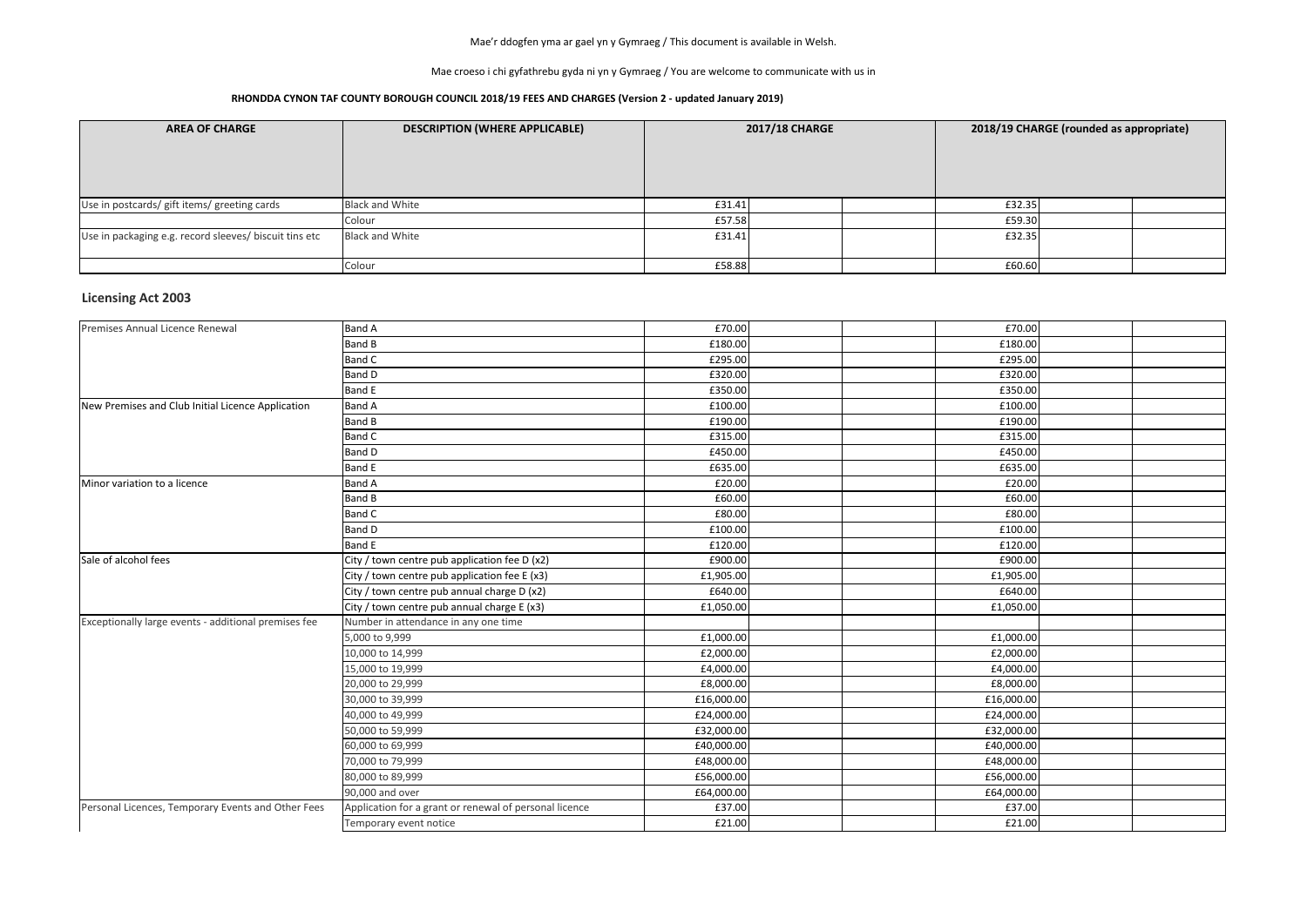Mae croeso i chi gyfathrebu gyda ni yn y Gymraeg / You are welcome to communicate with us in

#### **RHONDDA CYNON TAF COUNTY BOROUGH COUNCIL 2018/19 FEES AND CHARGES (Version 2 - updated January 2019)**

| <b>AREA OF CHARGE</b> | <b>DESCRIPTION (WHERE APPLICABLE)</b>                           | <b>2017/18 CHARGE</b> |         | 2018/19 CHARGE (rounded as appropriate) |
|-----------------------|-----------------------------------------------------------------|-----------------------|---------|-----------------------------------------|
|                       |                                                                 |                       |         |                                         |
|                       |                                                                 |                       |         |                                         |
|                       | Theft, loss, etc. of premises licence or summary                | £10.50                | £10.50  |                                         |
|                       | Application for a provisional statement where premises being    | £195.00               | £195.00 |                                         |
|                       | built, etc.                                                     |                       |         |                                         |
|                       | Notification of change of name or address                       | £10.50                |         | £10.50                                  |
|                       | Application to vary licence to specify individual as premises   | £23.00                |         | £23.00                                  |
|                       | supervisor                                                      |                       |         |                                         |
|                       | Application for transfer of premises licence                    | £23.00                | £23.00  |                                         |
|                       | Interim authority notice following death etc. of licence holder | £23.00                | £23.00  |                                         |
|                       | Theft, loss etc. of certificate or summary                      | £10.50                |         | £10.50                                  |
|                       | Notification of change of name or alteration of rules of club   | £10.50                | £10.50  |                                         |
|                       | Change of relevant registered address of club                   | £10.50                | £10.50  |                                         |
|                       | Theft, loss etc. of temporary event notice                      | £10.50                | £10.50  |                                         |
|                       | Theft, loss etc. of personal licence                            | £10.50                | £10.50  |                                         |
|                       | Duty to notify change of name or address                        | £10.50                |         | £10.50                                  |
|                       | Right of freeholder etc. to be notified of licensing matters    | £21.00                | £21.00  |                                         |

| Licence to store explosives where, a minimum                                 | One year's duration                          | £185.00 |  | £185.00 |  |
|------------------------------------------------------------------------------|----------------------------------------------|---------|--|---------|--|
| separation distance of greater than 0 metres is                              | Two years' duration                          | £243.00 |  | £243.00 |  |
| prescribed                                                                   | Three years' duration                        | £304.00 |  | £304.00 |  |
|                                                                              | Four years' duration                         | £374.00 |  | £374.00 |  |
|                                                                              | Five years' duration                         | £423.00 |  | £423.00 |  |
| Renewal of Licence to store explosives where a                               | One year's duration                          | £86.00  |  | £86.00  |  |
| minimum separation distance of greater than 0 metres                         | Two years' duration                          | £147.00 |  | £147.00 |  |
| is prescribed                                                                | Three years' duration                        | £206.00 |  | £206.00 |  |
|                                                                              | Four years' duration                         | £266.00 |  | £266.00 |  |
|                                                                              | Five years' duration                         | £326.00 |  | £326.00 |  |
| Licence to store explosives where no minimum                                 | One year's duration                          | £109.00 |  | £109.00 |  |
| separation distance or a 0 metres separation distance is Two years' duration |                                              | £141.00 |  | £141.00 |  |
| prescribed                                                                   | Three years' duration                        | £173.00 |  | £173.00 |  |
|                                                                              | Four years' duration                         | £206.00 |  | £206.00 |  |
|                                                                              | Five years' duration                         | £238.00 |  | £238.00 |  |
| Renewal of licence to store explosives where no                              | One year's duration                          | £54.00  |  | £54.00  |  |
| minimum separation distance or a 0 metres minimum                            | Two years' duration                          | £86.00  |  | £86.00  |  |
| separation distance is prescribed.                                           | Three years' duration                        | £120.00 |  | £120.00 |  |
|                                                                              | Four years' duration                         | £152.00 |  | £152.00 |  |
|                                                                              | Five years' duration                         | £185.00 |  | £185.00 |  |
| Varying a licence                                                            | Varying name of licensee and address of site | £36.00  |  | £36.00  |  |

### **Licensing - Explosives (subject to Health & Safety Fees Regulations)**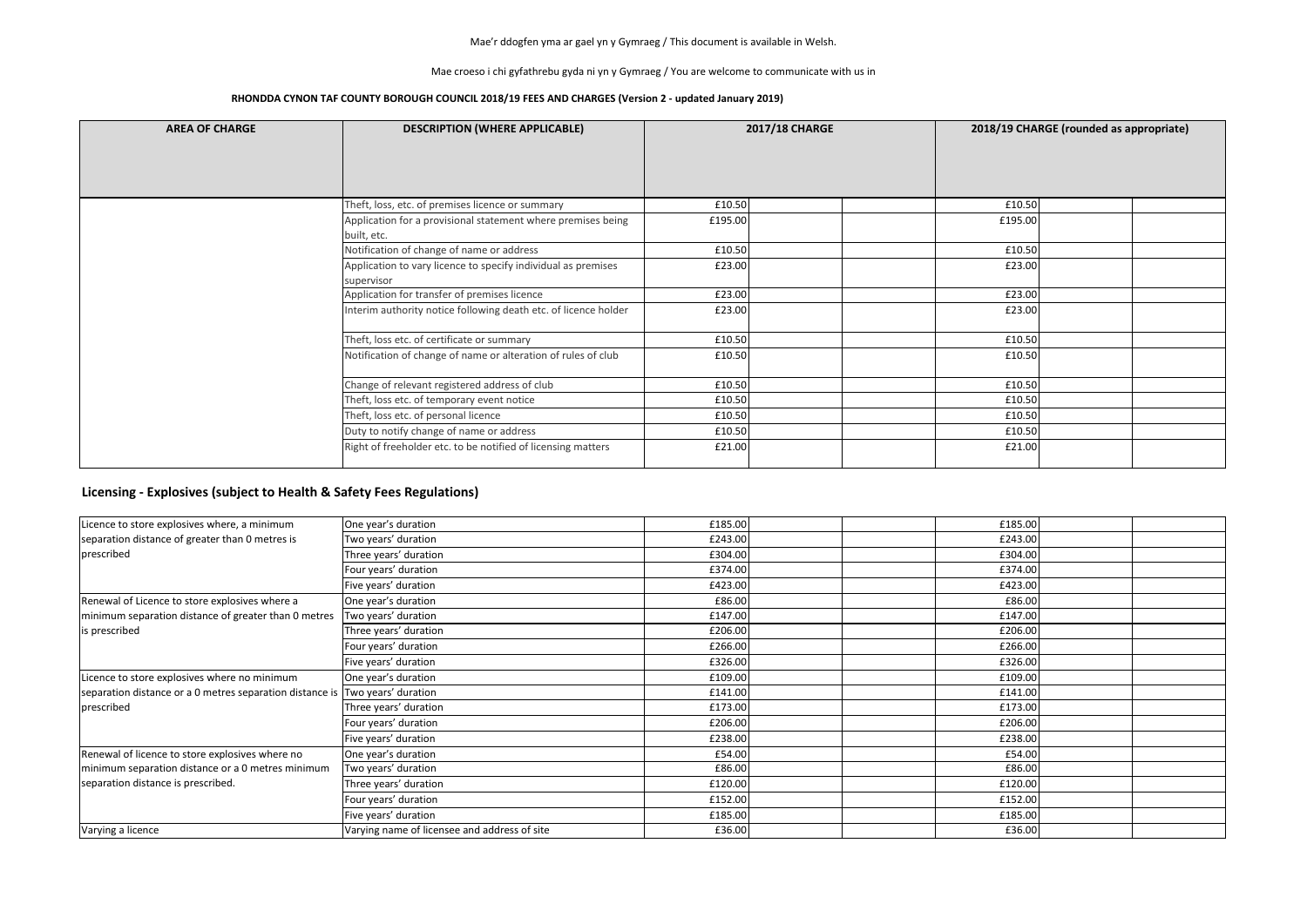Mae croeso i chi gyfathrebu gyda ni yn y Gymraeg / You are welcome to communicate with us in

#### **RHONDDA CYNON TAF COUNTY BOROUGH COUNCIL 2018/19 FEES AND CHARGES (Version 2 - updated January 2019)**

| <b>AREA OF CHARGE</b>                                               | <b>DESCRIPTION (WHERE APPLICABLE)</b> | <b>2017/18 CHARGE</b>                                                                  |  | 2018/19 CHARGE (rounded as appropriate)                                                |  |  |
|---------------------------------------------------------------------|---------------------------------------|----------------------------------------------------------------------------------------|--|----------------------------------------------------------------------------------------|--|--|
|                                                                     |                                       |                                                                                        |  |                                                                                        |  |  |
|                                                                     | Any other kind of variation           | The reasonable cost<br>to the licensing<br>authority of having<br>the work carried out |  | The reasonable cost<br>to the licensing<br>authority of having<br>the work carried out |  |  |
| Transfer of licence or registration                                 |                                       | £36.00                                                                                 |  | £36.00                                                                                 |  |  |
| Replacement of licence or registration referred to above<br>if lost |                                       | £36.00                                                                                 |  | £36.00                                                                                 |  |  |

### **Licensing - Gambling Act 2005**

| <b>Bingo Premises</b>                         | <b>Annual Fee</b>                                  | £466.00 | £466.00 |  |
|-----------------------------------------------|----------------------------------------------------|---------|---------|--|
|                                               | Fee in respect of premises licence                 | £552.00 | £552.00 |  |
|                                               | Application fee to vary licence                    | £552.00 | £552.00 |  |
|                                               | Application fee to transfer licence                | £552.00 | £552.00 |  |
|                                               | Application fee for the reinstatement of a licence | £552.00 | £552.00 |  |
|                                               | Application fee for a provisional statement        | £552.00 | £552.00 |  |
|                                               | Copy of licence                                    | £22.00  | £22.00  |  |
|                                               | Change of circumstances                            | £46.00  | £46.00  |  |
|                                               | Temporary use notice                               | £228.00 | £228.00 |  |
|                                               | Copy of temporary use notice                       | £17.00  | £17.00  |  |
| <b>Adult Gaming Centre</b>                    | Annual Fee                                         | £345.00 | £345.00 |  |
|                                               | Fee in respect of premises licence                 | £409.00 | £409.00 |  |
|                                               | Application fee to vary licence                    | £409.00 | £409.00 |  |
|                                               | Application fee to transfer licence                | £409.00 | £409.00 |  |
|                                               | Application fee for the reinstatement of a licence | £409.00 | £409.00 |  |
|                                               | Application fee for a provisional statement        | £409.00 | £409.00 |  |
|                                               | Copy of licence                                    | £22.00  | £22.00  |  |
|                                               | Change of circumstances                            | £46.00  | £46.00  |  |
|                                               | Temporary use notice                               | £228.00 | £228.00 |  |
|                                               | Copy of temporary use notice                       | £17.00  | £17.00  |  |
| <b>Family Entertainment Centre (Licensed)</b> | <b>Annual Fee</b>                                  | £495.00 | £495.00 |  |
|                                               | Fee in respect of premises licence                 | £565.00 | £565.00 |  |
|                                               | Application fee to vary licence                    | £565.00 | £565.00 |  |
|                                               | Application fee to transfer licence                | £565.00 | £565.00 |  |
|                                               | Application fee for the reinstatement of a licence | £565.00 | £565.00 |  |
|                                               | Application fee for a provisional statement        | £565.00 | £565.00 |  |
|                                               | Copy of licence                                    | £22.00  | £22.00  |  |
|                                               | Change of circumstances                            | £46.00  | £46.00  |  |
|                                               | Temporary use notice                               | £228.00 | £228.00 |  |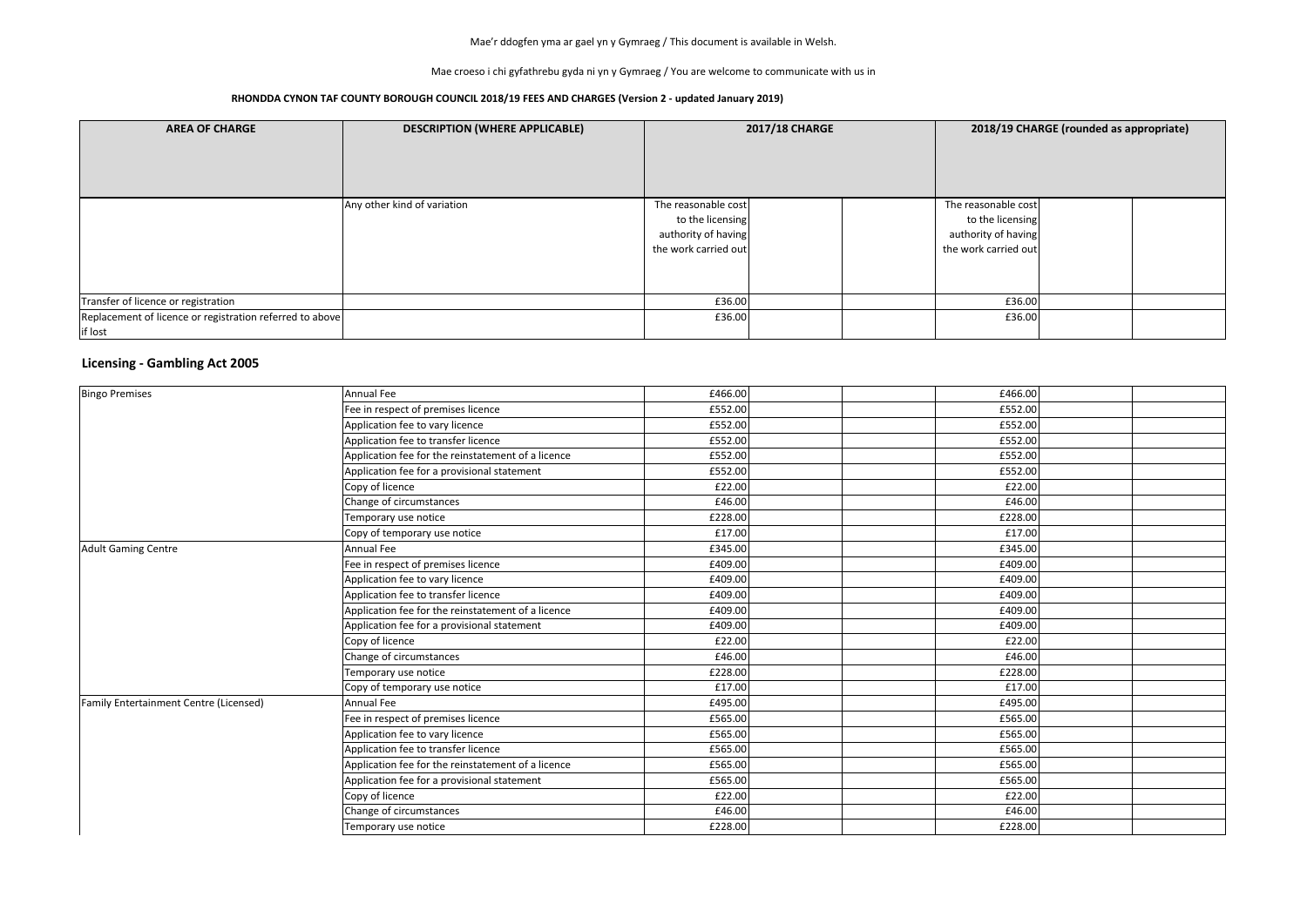#### Mae croeso i chi gyfathrebu gyda ni yn y Gymraeg / You are welcome to communicate with us in

### **RHONDDA CYNON TAF COUNTY BOROUGH COUNCIL 2018/19 FEES AND CHARGES (Version 2 - updated January 2019)**

| <b>AREA OF CHARGE</b>                            | <b>DESCRIPTION (WHERE APPLICABLE)</b>                  |         | <b>2017/18 CHARGE</b> |         | 2018/19 CHARGE (rounded as appropriate) |  |  |
|--------------------------------------------------|--------------------------------------------------------|---------|-----------------------|---------|-----------------------------------------|--|--|
|                                                  |                                                        |         |                       |         |                                         |  |  |
|                                                  |                                                        |         |                       |         |                                         |  |  |
|                                                  |                                                        |         |                       |         |                                         |  |  |
|                                                  | Copy of temporary use notice                           | £17.00  |                       | £17.00  |                                         |  |  |
| Betting Premises (other) Licence                 | Annual Fee                                             | £350.00 |                       | £350.00 |                                         |  |  |
|                                                  | Fee in respect of premises licence                     | £456.00 |                       | £456.00 |                                         |  |  |
|                                                  | Application fee to vary licence                        | £456.00 |                       | £456.00 |                                         |  |  |
|                                                  | Application fee to transfer licence                    | £456.00 |                       | £456.00 |                                         |  |  |
|                                                  | Application fee for the reinstatement of a licence     | £456.00 |                       | £456.00 |                                         |  |  |
|                                                  | Application fee for a provisional statement            | £456.00 |                       | £456.00 |                                         |  |  |
|                                                  | Copy of licence                                        | £22.00  |                       | £22.00  |                                         |  |  |
|                                                  | Change of circumstances                                | £46.00  |                       | £46.00  |                                         |  |  |
|                                                  | Temporary use notice                                   | £228.00 |                       | £228.00 |                                         |  |  |
|                                                  | Copy of temporary use notice                           | £17.00  |                       | £17.00  |                                         |  |  |
| Alcohol licensed premises gaming machine permits | Two machines or less notification charge               | £50.00  |                       | £50.00  |                                         |  |  |
|                                                  | 3 or more machines                                     | £0.00   |                       | £0.00   |                                         |  |  |
|                                                  | New application                                        | £150.00 |                       | £150.00 |                                         |  |  |
|                                                  | Annual fee                                             | £50.00  |                       | £50.00  |                                         |  |  |
| <b>Prize Gaming Permit</b>                       | 10 year permit                                         | £300.00 |                       | £300.00 |                                         |  |  |
| <b>Club Gaming Permits</b>                       | Application fee for an existing operator               | £100.00 |                       | £100.00 |                                         |  |  |
|                                                  | Renewals and new grants                                | £200.00 |                       | £200.00 |                                         |  |  |
|                                                  | Annual fee (not for holders of a club premise licence) | £50.00  |                       | £50.00  |                                         |  |  |
| Small Society Lotteries Registration             | Initial registration                                   | £40.00  |                       | £40.00  |                                         |  |  |
|                                                  | Annual fee                                             | £20.00  |                       | £20.00  |                                         |  |  |

## **Licensing - General**

| <b>Hackney Carriage</b>                              | Annual Vehicle Licence                                    | £256.00            |  | £264.00            |  |
|------------------------------------------------------|-----------------------------------------------------------|--------------------|--|--------------------|--|
|                                                      | 6 monthly vehicle inspection                              | £72.00             |  | £74.00             |  |
|                                                      | 4 monthly vehicle inspection                              | £72.00             |  | £74.00             |  |
| Private Hire Vehicle                                 | Annual Vehicle Licence                                    | £256.00            |  | £264.00            |  |
|                                                      | 6 monthly vehicle inspection                              | £72.00             |  | £74.00             |  |
|                                                      | 4 monthly vehicle inspection                              | £72.00             |  | £74.00             |  |
|                                                      | Private Hire Operators Licence up to 4 vehicles (5 years) | £372.00            |  | £383.00            |  |
|                                                      | Private Hire Operators Licence over 4 vehicles (5 years)  | £435.00            |  | £448.00            |  |
|                                                      | Vehicle Retest after 1st failure                          | £29.00             |  | £30.00             |  |
|                                                      | "A" grade failure                                         | £35.00             |  | £36.00             |  |
|                                                      | Transfer of vehicle proprietor or change of vehicle       | £16.00             |  | £16.00             |  |
| Joint Hackney Carriage/Private Hire Vehicle Drivers  | Grant/Renewal Licence (3 years)                           | £128.00            |  | £132.00            |  |
| Licence                                              | <b>Advanced DBS Check</b>                                 | £45.00             |  | £46.00             |  |
|                                                      | <b>DVLA Check</b>                                         | £5.00              |  | £5.00              |  |
|                                                      | <b>Total Fee to Applicant</b>                             | £178.00            |  | £183.00            |  |
| Replacement Charges for Badges/ Plates/Door Stickers | Hackney Carriage / PHV Door Stickers                      | £13 for one or £17 |  | £13 for one or £17 |  |
|                                                      |                                                           | for two            |  | for two            |  |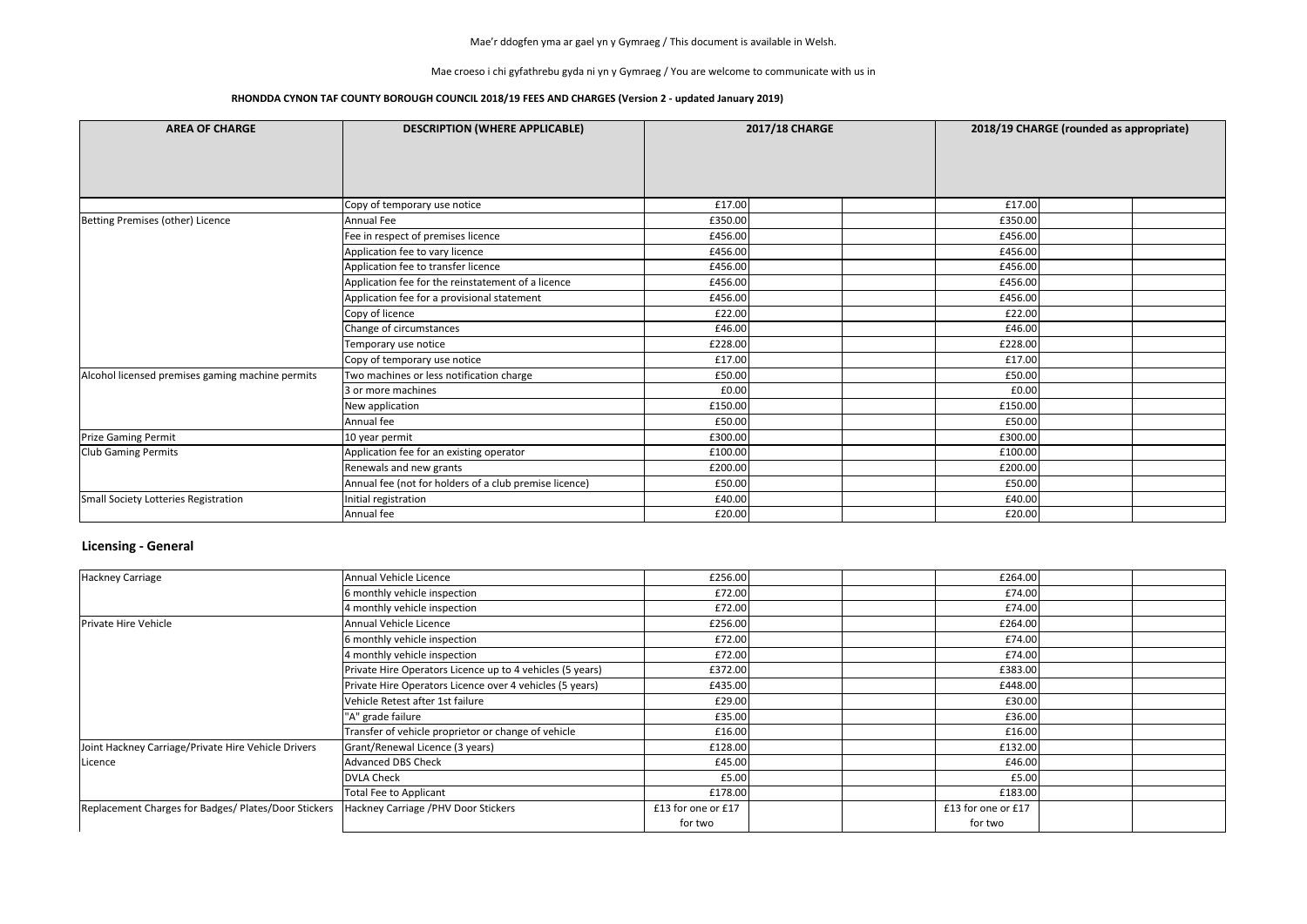Mae croeso i chi gyfathrebu gyda ni yn y Gymraeg / You are welcome to communicate with us in

| <b>AREA OF CHARGE</b>                               | <b>DESCRIPTION (WHERE APPLICABLE)</b>                           | <b>2017/18 CHARGE</b> |             | 2018/19 CHARGE (rounded as appropriate) |  |  |
|-----------------------------------------------------|-----------------------------------------------------------------|-----------------------|-------------|-----------------------------------------|--|--|
|                                                     |                                                                 |                       |             |                                         |  |  |
|                                                     |                                                                 |                       |             |                                         |  |  |
|                                                     |                                                                 |                       |             |                                         |  |  |
|                                                     | External Rear Plate Hackney Carriage/Private Hire Vehicle Plate | £12.00                | £12.00      |                                         |  |  |
|                                                     | Internal Hackney Carriage/Private Hire Vehicle Plate            | £5.00                 | £5.00       |                                         |  |  |
|                                                     | Replacement Drivers Badge                                       | £8.00                 | £8.00       |                                         |  |  |
|                                                     | Replacement Paper Licence                                       | £5.00                 | £5.00       |                                         |  |  |
| Limousines & Speciality Vehicles                    | Private Hire Vehicles Licence                                   | £267.00               | £275.00     |                                         |  |  |
|                                                     | 4 Monthly inspection                                            | £72.00                | £74.00      |                                         |  |  |
| <b>Street / Trading Consent</b>                     | Consent - Grant 12 months                                       | £895.00               | £921.00     |                                         |  |  |
|                                                     | Consent - Grant 6 months                                        | £521.00               | £536.00     |                                         |  |  |
|                                                     | Consent - Grant 3 months                                        | £300.00               | £309.00     |                                         |  |  |
|                                                     | Consent - Renewal12 months                                      | £744.00               | £766.00     |                                         |  |  |
|                                                     | Consent - Renewal 6 months                                      | £448.00               | £461.00     |                                         |  |  |
|                                                     | Consent - Renewal 3 months                                      | £262.00               | £270.00     |                                         |  |  |
| Pet Animals Act 1951 Pet Shop Licence               | per annum & vet costs                                           | £130.00               | £134.00     |                                         |  |  |
| Animal Boarding Establishment Act 1963 Licence      | per annum & vet costs                                           | £130.00               | £134.00     |                                         |  |  |
| Dog Breeders Licence                                | per annum & vet costs                                           | £101.00               | £104.00     |                                         |  |  |
| <b>Exotic &amp; Wild Animals Act Licence</b>        | 2 year licence                                                  | £297.00               | £306.00     |                                         |  |  |
| Riding Establishments Act 1964 & 1970 Licence       | per annum & vet costs                                           | £177.00               | £182.00     |                                         |  |  |
| <b>Performing Animals</b>                           |                                                                 | £139.00               | £143.00     |                                         |  |  |
| Zoo Licensing Act 1981                              |                                                                 | variable on           | variable on |                                         |  |  |
|                                                     |                                                                 | application           | application |                                         |  |  |
| Petroleum Licences (Subject to Health & Safety Fees | Not exceeding 2,500 litres (One year)                           | £44.00                | £44.00      |                                         |  |  |
| Regulations)                                        | 2,500-50,000 litres (One year)                                  | £60.00                | £60.00      |                                         |  |  |
|                                                     | Exceeding 50,000 litres (One year)                              | £125.00               | £125.00     |                                         |  |  |
|                                                     | Not exceeding 2,500 litres (Two years)                          | £88.00                | £88.00      |                                         |  |  |
|                                                     | 2,500-50,000 litres (Two years)                                 | £120.00               | £120.00     |                                         |  |  |
|                                                     | Exceeding 50,000 litres (Two years)                             | £250.00               | £250.00     |                                         |  |  |
|                                                     | Not exceeding 2,500 litres (Three years)                        | £132.00               | £132.00     |                                         |  |  |
|                                                     | 2,500-50,000 litres (Three years)                               | £180.00               | £180.00     |                                         |  |  |
|                                                     | Exceeding 50,000 litres (Three years)                           | £375.00               | £375.00     |                                         |  |  |
|                                                     | Not exceeding 2,500 litres (Four years)                         | £176.00               | £176.00     |                                         |  |  |
|                                                     | 2,500-50,000 litres (Four years)                                | £240.00               | £240.00     |                                         |  |  |
|                                                     | Exceeding 50,000 litres (Four years)                            | £500.00               | £500.00     |                                         |  |  |
|                                                     | Not exceeding 2,500 litres (Five years)                         | £220.00               | £220.00     |                                         |  |  |
|                                                     | 2,500-50,000 litres (Five years)                                | £300.00               | £300.00     |                                         |  |  |
|                                                     | Exceeding 50,000 litres (Five years)                            | £625.00               | £625.00     |                                         |  |  |
| Scrap Metal                                         | Collectors Licence - Initial & Renewal Fee                      | £256.00               | £264.00     |                                         |  |  |
|                                                     | Collectors Licence - Variation Fee                              | £43.00                | £44.00      |                                         |  |  |
|                                                     | Site Licence - Initial & Renewal Fee                            | £383.00               | £394.00     |                                         |  |  |
|                                                     | Site Licence - Variation Fee                                    | £67.00                | £69.00      |                                         |  |  |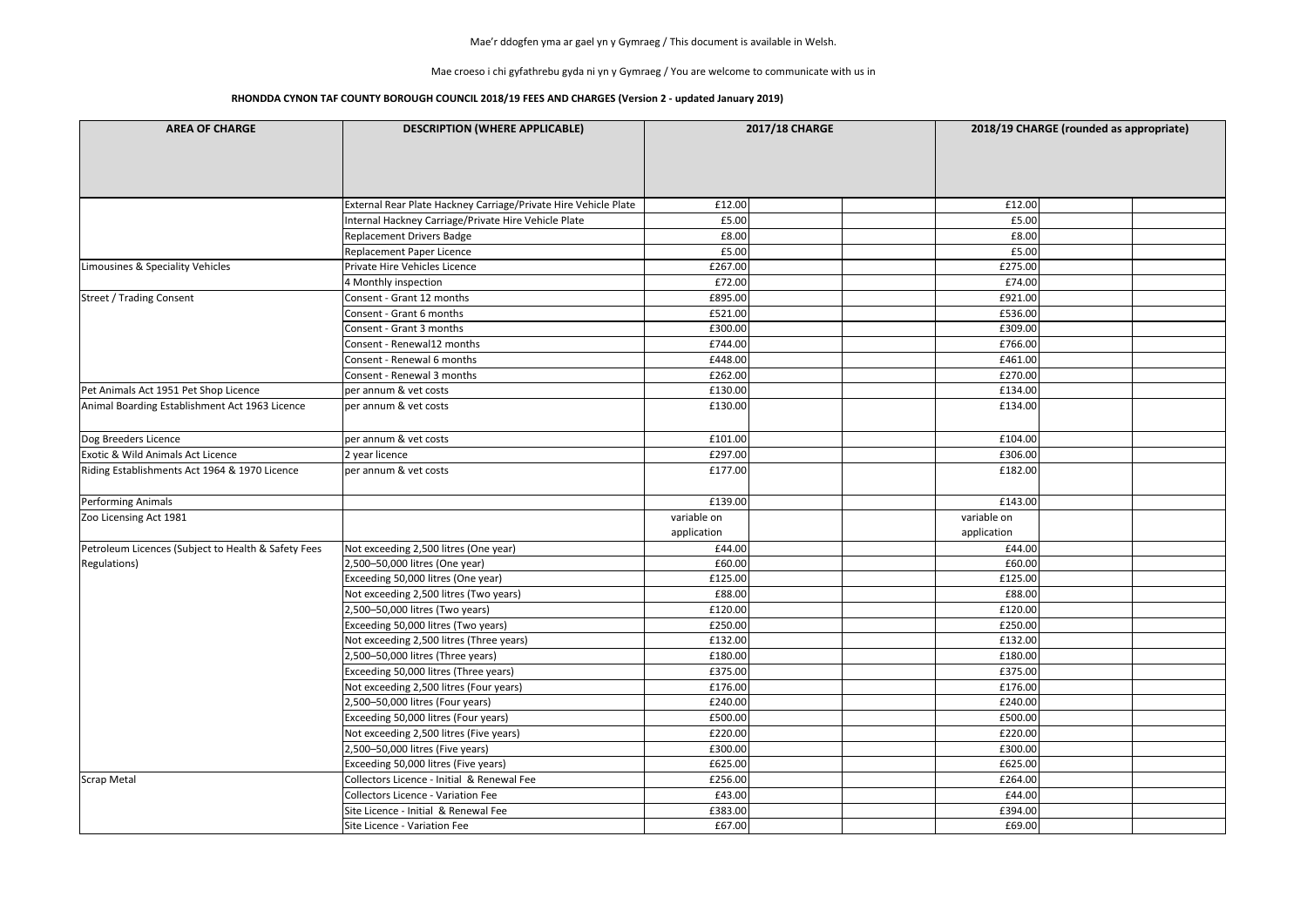Mae croeso i chi gyfathrebu gyda ni yn y Gymraeg / You are welcome to communicate with us in

#### **RHONDDA CYNON TAF COUNTY BOROUGH COUNCIL 2018/19 FEES AND CHARGES (Version 2 - updated January 2019)**

| <b>AREA OF CHARGE</b>                     | <b>DESCRIPTION (WHERE APPLICABLE)</b> | <b>2017/18 CHARGE</b> |  | 2018/19 CHARGE (rounded as appropriate) |           |  |  |
|-------------------------------------------|---------------------------------------|-----------------------|--|-----------------------------------------|-----------|--|--|
| Poison Licence                            | Initial                               | £36.00                |  |                                         | £37.00    |  |  |
|                                           | Annual                                | £19.00                |  |                                         | £20.00    |  |  |
|                                           | Change to original licence            | £10.00                |  |                                         | £10.00    |  |  |
| Tattoo, Piercing and Electrolysis Licence | Person - One off charge               | £70.00                |  |                                         | £72.00    |  |  |
|                                           | Premises - One off charge             | £143.00               |  |                                         | £147.00   |  |  |
|                                           | Transfer of Licence - One off charge  | £30.00                |  |                                         | £31.00    |  |  |
| Sex Establishment Licence                 | Grant                                 | £1,524.00             |  |                                         | £1,569.00 |  |  |
|                                           | Renewal                               | £1,217.00             |  |                                         | £1,253.00 |  |  |
|                                           | Transfer                              | £1,217.00             |  |                                         | £1,253.00 |  |  |

| Application fee           | <b>Mobile plant permit</b>                                      |                   |                   |  |
|---------------------------|-----------------------------------------------------------------|-------------------|-------------------|--|
|                           | <b>First and Second Applications</b>                            | £1,629.00         | £1,629.00         |  |
|                           | Third to Seventh applications                                   | £972.00           | £972.00           |  |
|                           | Eighth and subsequent applications                              | £492.00           | £492.00           |  |
|                           | Combined Part B and waste application for any of above          | Add £274 to above | Add £274 to above |  |
|                           |                                                                 | amounts           | amounts           |  |
|                           | <b>Installation permit</b>                                      |                   | £0.00             |  |
|                           | Dry Cleaning PVRI, PVRII                                        | £152.00           | £152.00           |  |
|                           | PVR I & II combined                                             | £252.00           | £252.00           |  |
|                           | Any reduced fee activity other than above items                 | £355.00           | £355.00           |  |
|                           | Any other activity                                              | £1,629.00         | £1,629.00         |  |
|                           | Additional fee for variation of a permit                        |                   | £0.00             |  |
|                           | Variation on reduced fee activity                               | £101.00           | £101.00           |  |
|                           | Variation on Part B activity or other solvent emission activity | £1,037.00         | £1,037.00         |  |
| Annual subsistence charge | Dry Cleaning, PVRI or any activity in Part B Section 1.1        |                   |                   |  |
|                           | LOW                                                             | £76.00            | £76.00            |  |
|                           | MEDIUM                                                          | £155.00           | £155.00           |  |
|                           | <b>HIGH</b>                                                     | £232.00           | £232.00           |  |
|                           | PVRI and PVRII activities carried on the same service station   |                   |                   |  |
|                           | LOW                                                             | £111.00           | £111.00           |  |
|                           | <b>MEDIUM</b>                                                   | £222.00           | £222.00           |  |
|                           | <b>HIGH</b>                                                     | £333.00           | £333.00           |  |
|                           | All other reduced fee activities                                |                   |                   |  |
|                           | LOW                                                             | £223.00           | £223.00           |  |
|                           | <b>MEDIUM</b>                                                   | £359.00           | £359.00           |  |
|                           | <b>HIGH</b>                                                     | £542.00           | £542.00           |  |
|                           | Any other activity                                              |                   |                   |  |

### **Local Authority Pollution, Prevention & Control (LAPPC)**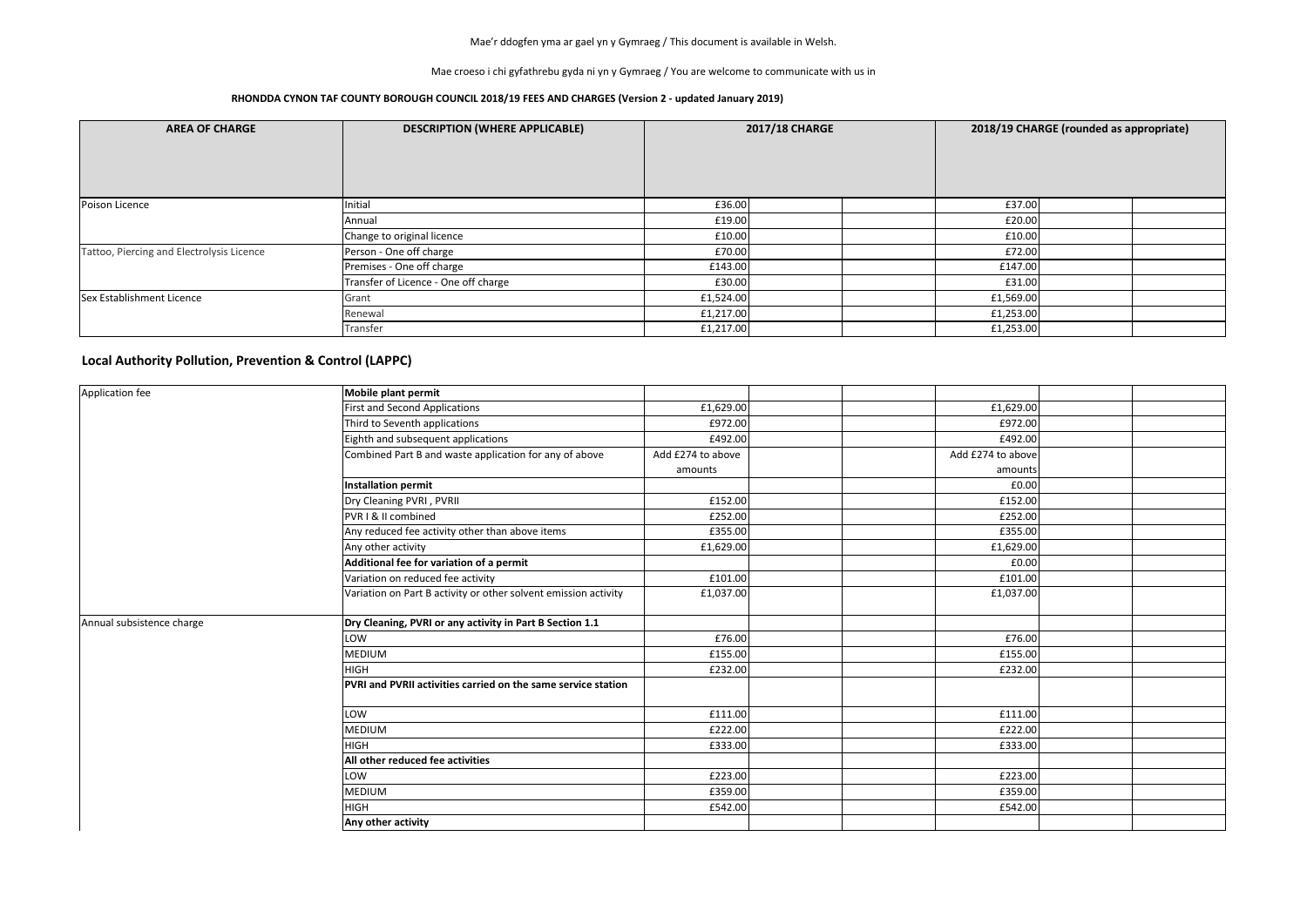Mae croeso i chi gyfathrebu gyda ni yn y Gymraeg / You are welcome to communicate with us in

### **RHONDDA CYNON TAF COUNTY BOROUGH COUNCIL 2018/19 FEES AND CHARGES (Version 2 - updated January 2019)**

| <b>AREA OF CHARGE</b>  | <b>DESCRIPTION (WHERE APPLICABLE)</b>                                                                                            |           | <b>2017/18 CHARGE</b> |           | 2018/19 CHARGE (rounded as appropriate) |  |
|------------------------|----------------------------------------------------------------------------------------------------------------------------------|-----------|-----------------------|-----------|-----------------------------------------|--|
|                        |                                                                                                                                  |           |                       |           |                                         |  |
|                        |                                                                                                                                  |           |                       |           |                                         |  |
|                        |                                                                                                                                  |           |                       |           |                                         |  |
|                        | LOW                                                                                                                              | £762.00   |                       | £762.00   |                                         |  |
|                        | <b>MEDIUM</b>                                                                                                                    | £1,145.00 |                       | £1,145.00 |                                         |  |
|                        | <b>HIGH</b>                                                                                                                      | £1,723.00 |                       | £1,723.00 |                                         |  |
|                        | <b>Mobile Plant</b>                                                                                                              |           |                       |           |                                         |  |
|                        | First and second permits                                                                                                         |           |                       |           |                                         |  |
|                        | LOW                                                                                                                              | £637.00   |                       | £637.00   |                                         |  |
|                        | <b>MEDIUM</b>                                                                                                                    | £1,020.00 |                       | £1,020.00 |                                         |  |
|                        | <b>HIGH</b>                                                                                                                      | £1,530.00 |                       | £1,530.00 |                                         |  |
|                        | Third to seventh permits                                                                                                         |           |                       |           |                                         |  |
|                        | LOW                                                                                                                              | £381.00   |                       | £381.00   |                                         |  |
|                        | <b>MEDIUM</b>                                                                                                                    | £610.00   |                       | £610.00   |                                         |  |
|                        | <b>HIGH</b>                                                                                                                      | £914.00   |                       | £914.00   |                                         |  |
|                        | Eighth & subsequent permits                                                                                                      |           |                       | £0.00     |                                         |  |
|                        | LOW                                                                                                                              | £195.00   |                       | £195.00   |                                         |  |
|                        | <b>MEDIUM</b>                                                                                                                    | £311.00   |                       | £311.00   |                                         |  |
|                        | <b>HIGH</b>                                                                                                                      | £467.00   |                       | £467.00   |                                         |  |
|                        | Payment instalment charge                                                                                                        | £37.00    |                       | £37.00    |                                         |  |
|                        | Late Payment Fee                                                                                                                 | £51.00    |                       | £51.00    |                                         |  |
| Transfer and Surrender | Standard activity total transfer                                                                                                 | £167.00   |                       | £167.00   |                                         |  |
|                        | Standard activity partial transfer                                                                                               | £491.00   |                       | £491.00   |                                         |  |
|                        | Reduced fee activity total transfer                                                                                              | No Fee    |                       | No Fee    |                                         |  |
|                        | Reduced fee activity partial transfer                                                                                            | £46.00    |                       | £46.00    |                                         |  |
|                        | Surrender: all Part B activities                                                                                                 | No Fee    |                       | No Fee    |                                         |  |
|                        | Reduced fee activities are:- Service Station Stations, Vehicle Refinishers, Dry Cleaners and Small Waste Oil Burners under 0.4MW |           |                       |           |                                         |  |

| <b>Postal Searches</b>                                    |               |         |  |         |  |
|-----------------------------------------------------------|---------------|---------|--|---------|--|
| Certificate of search (LLC1 only)                         |               | £6.00   |  | £6.00   |  |
| Con29 only                                                |               | £166.00 |  | £171.00 |  |
| Full search (LLC1 & Con29)                                |               | £172.00 |  | £177.00 |  |
| <b>Fast Track full search (residential property only)</b> |               | £202.00 |  | £208.00 |  |
|                                                           |               |         |  |         |  |
| Additional Enquires (submitted with a search)             |               |         |  |         |  |
| Optional Con290 enquiries (No's 4-22)                     | leach         | £22.10  |  | £22.80  |  |
| Additional parcels                                        | <b>l</b> each | £25.80  |  | £26.60  |  |
| Solicitors additional questions                           | <b>l</b> each | £27.00  |  | £27.80  |  |
|                                                           |               |         |  |         |  |
| Additional Enquires (submitted after a search)            |               |         |  |         |  |
| Optional Con290 enquiries (No's 4-22)                     | each          | £22.10  |  | £22.80  |  |

# **Local Authority Search Fees (including VAT where Applicable)**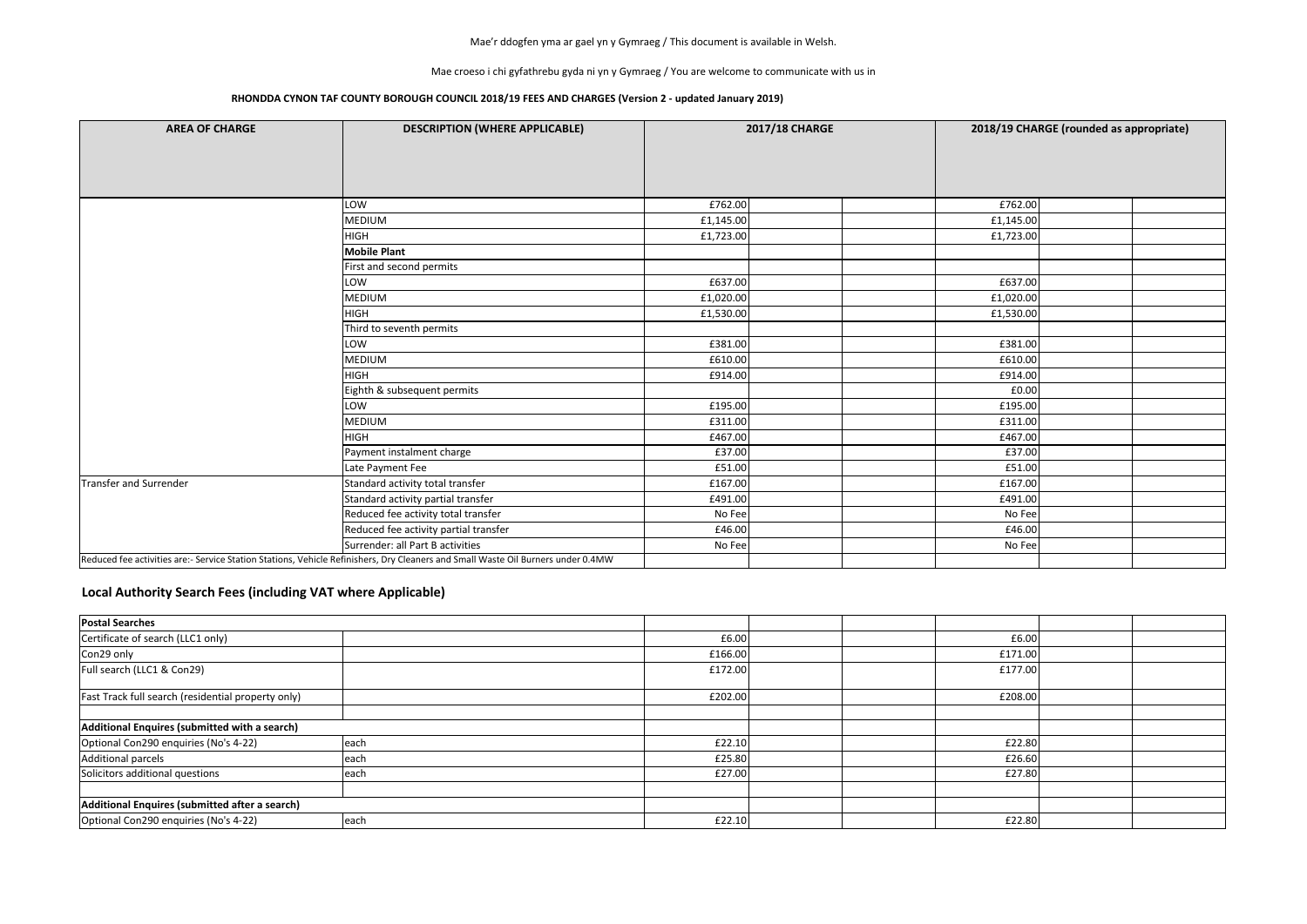Mae croeso i chi gyfathrebu gyda ni yn y Gymraeg / You are welcome to communicate with us in

### **RHONDDA CYNON TAF COUNTY BOROUGH COUNCIL 2018/19 FEES AND CHARGES (Version 2 - updated January 2019)**

#### **Music Service**

| <b>AREA OF CHARGE</b>                        | <b>DESCRIPTION (WHERE APPLICABLE)</b>                                                                                    | <b>2017/18 CHARGE</b> |  | 2018/19 CHARGE (rounded as appropriate) |        |  |  |
|----------------------------------------------|--------------------------------------------------------------------------------------------------------------------------|-----------------------|--|-----------------------------------------|--------|--|--|
| Solicitors Additional Questions              | leach                                                                                                                    | £46.60                |  |                                         | £48.00 |  |  |
| Commons registration search (No 22 on Con29) | leach                                                                                                                    | £22.10                |  |                                         | £22.80 |  |  |
|                                              |                                                                                                                          |                       |  |                                         |        |  |  |
| lincur an additional £12.70 admin fee        | Please note that any CON290 optional part II enquiries that are submitted after a search or as a CON290 search only will | £12.30                |  |                                         | £12.70 |  |  |

## **Parks and Countryside**

| Instrument Loan Scheme - excluding harps |                                | £36.81          | £37.00            |  |
|------------------------------------------|--------------------------------|-----------------|-------------------|--|
| Course Fees - Pupil Contribution         | Depending in course            | £5.25 - £52.50  | $5.40 - 54.10$    |  |
| Ensembles                                | Weekly for 1 child - per hour  | £1.53           | £1.58             |  |
|                                          | subsequent ensembles           | £1.02           | £1.05             |  |
|                                          | subsequent children - per hour | £1.02           | £1.05             |  |
| <b>Examination Fees</b>                  | Prep Test initial exam         | £34.00 - £35.00 | £34.00 - £35.00   |  |
|                                          | Grade 1                        | £38.00 - £39.00 | £38.00 - £39.00   |  |
|                                          | Grade 2                        | £44.00          | £44.00            |  |
|                                          | Grade 3                        | £49.50 - £50.00 | £49.50 - £50.00   |  |
|                                          | Grade 4                        | £55.00 - £59.00 | £55.00 - £59.00   |  |
|                                          | Grade 5                        | £59.00 - £62.00 | $£59.00 - £62.00$ |  |
|                                          | Grade 6                        | £68.00 - £72.00 | $£68.00 - £72.00$ |  |
|                                          | Grade 7                        | £75.00 - £80.00 | £75.00 - £80.00   |  |
|                                          | Grade 8                        | £87.00 - £90.00 | £87.00 - £90.00   |  |

| Cricket  | Season charge per team (adults)                | £450.00 |  | £450.00 |  |
|----------|------------------------------------------------|---------|--|---------|--|
|          | Season charge per team (concessions)           | £100.00 |  | £100.00 |  |
|          | Season charge per team (juniors 13-18)         | £50.00  |  | £50.00  |  |
|          | Season charge per team (12 and unders)         | £0.00   |  | £0.00   |  |
|          | Casual adult                                   | £70.10  |  | £72.15  |  |
|          | Casual junior                                  | £35.05  |  | £36.10  |  |
|          | Adults Mid-week artificial wicket - per match  | £52.50  |  | £54.05  |  |
|          | Juniors Mid-week artificial wicket - per match | £26.25  |  | £27.00  |  |
| Football | Season charge per 1st Adult team               | £500.00 |  | £500.00 |  |
|          | Season charge per 2nd Adult team               | £350.00 |  | £350.00 |  |
|          | Season charge per 3rd Adult team onwards       | £200.00 |  | £200.00 |  |
|          | Season charge per team (juniors 13-18)         | £50.00  |  | £50.00  |  |
|          | Season charge per team (12 and unders)         | £0.00   |  | £0.00   |  |
|          | Casual Adult - per match                       | £70.10  |  | £72.15  |  |
|          | Casual Junior - per match                      | £35.05  |  | £36.10  |  |
|          | Artificial pitch adult with lights - per hour  | £52.50  |  | £54.05  |  |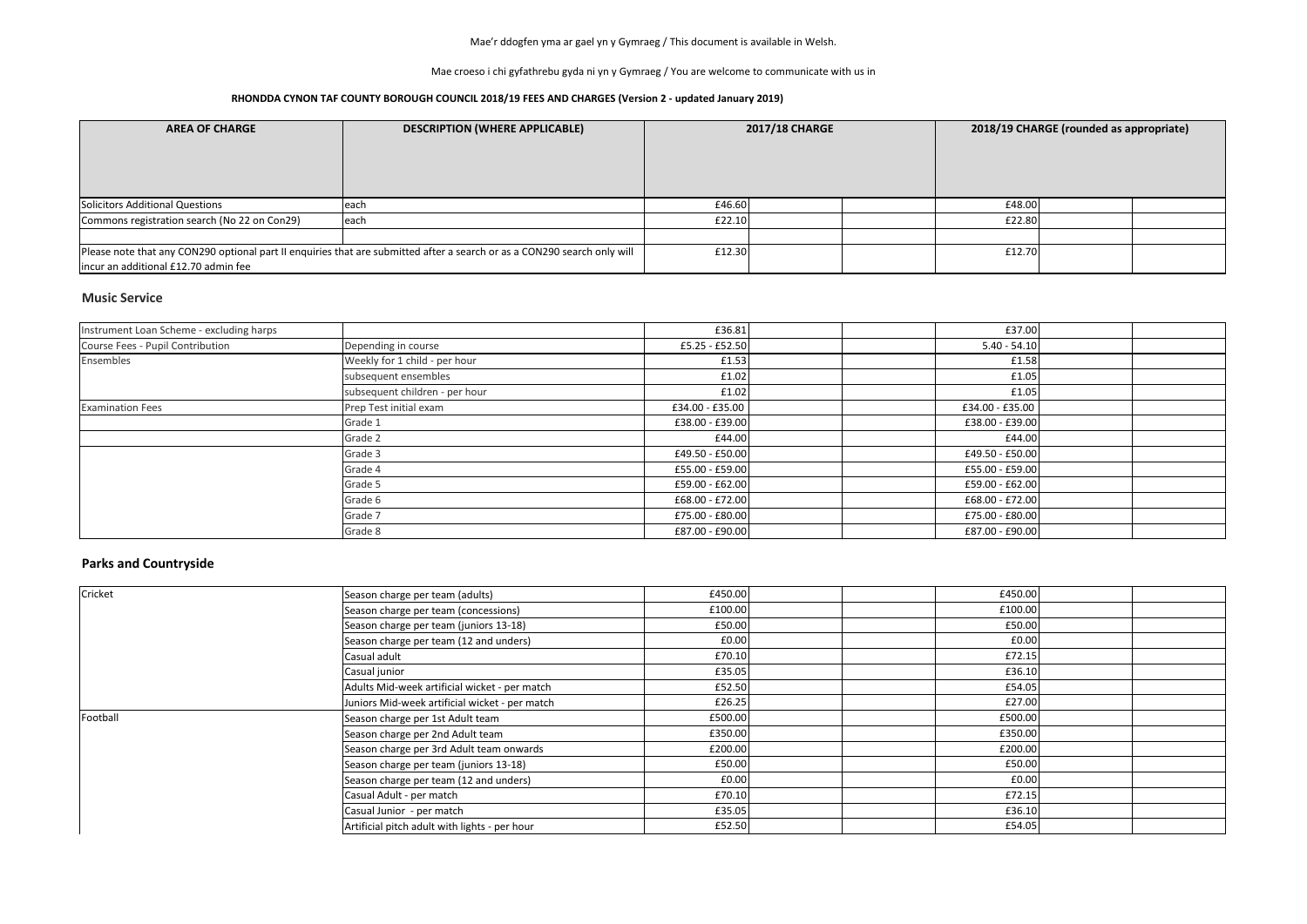Mae croeso i chi gyfathrebu gyda ni yn y Gymraeg / You are welcome to communicate with us in

| <b>AREA OF CHARGE</b> | <b>DESCRIPTION (WHERE APPLICABLE)</b>             | <b>2017/18 CHARGE</b> |         | 2018/19 CHARGE (rounded as appropriate) |
|-----------------------|---------------------------------------------------|-----------------------|---------|-----------------------------------------|
|                       |                                                   |                       |         |                                         |
|                       | 1/2 Field - per hour                              | £26.25                | £27.00  |                                         |
|                       | Artificial pitch adult without lights - per hour  | £35.00                | £36.05  |                                         |
|                       | 1/2 Field - per hour                              | £17.50                | £18.00  |                                         |
|                       | Artificial pitch junior with lights - per hour    | £26.25                | £27.00  |                                         |
|                       | 1/2 Field - per hour                              | £13.15                | £13.55  |                                         |
|                       | Artificial pitch junior without lights - per hour | £8.50                 | £8.75   |                                         |
|                       | 1/2 Field - per hour                              | £4.25                 | £4.40   |                                         |
|                       | Extra Marking of Field - per hour                 | £41.80                | £43.05  |                                         |
| Rugby                 | Season charge per 1st Adult team                  | £500.00               | £500.00 |                                         |
|                       | Season charge per 2nd Adult team                  | £350.00               | £350.00 |                                         |
|                       | Season charge per 3rd Adult team onwards          | £200.00               | £200.00 |                                         |
|                       | Season charge per team (juniors 13-18)            | £50.00                | £50.00  |                                         |
|                       | Season charge per team (12 and unders)            | £0.00                 | £0.00   |                                         |
|                       | Casual adult - per match                          | £70.10                | £72.15  |                                         |
|                       | Casual junior - per match                         | £35.05                | £36.10  |                                         |
| Athletics             | Ynys athletic track - per hour                    | £38.20                | £39.35  |                                         |
|                       | Ynys athletic track - full day                    | £304.45               | £313.45 |                                         |
|                       | Seasonal Fee for Athletics                        | £150.00               | £150.00 |                                         |
| Lido (Pontypridd)     | Adult Swim (entry fee)                            | £1.00                 | £2.00   |                                         |
|                       | Activities                                        | £2.50                 | £2.55   |                                         |
| Catering vans         | per visit                                         | £121.85               | £125.45 |                                         |
| Special events        | per event                                         | £91.25                | £93.95  |                                         |
| Tennis                | Seasonal Fee per Tennis Club                      | £150.00               | £150.00 |                                         |
|                       | Season ticket adult                               | £63.90                | £65.80  |                                         |
|                       | Season ticket junior                              | £31.95                | £32.90  |                                         |
|                       | Casual game adult per court/ hour                 | £3.80                 | £3.90   |                                         |
|                       | Casual game junior per court/ hour                | £1.90                 | £1.95   |                                         |
|                       | Casual game mixed per court/ hour                 | £3.35                 | £3.45   |                                         |
| Golf                  | Adult per round                                   | £4.50                 | £4.65   |                                         |
|                       | Junior per round                                  | £2.25                 | £2.30   |                                         |
| <b>Crazy Golf</b>     | Adult per round                                   | N/A                   | N/A     |                                         |
|                       | Junior per round                                  | N/A                   | N/A     |                                         |
| <b>Bowls</b>          | Season ticket per adult team                      | £450.00               | £450.00 |                                         |
|                       | Season ticket per OAP team                        | £100.00               | £100.00 |                                         |
|                       | Season charge per team (juniors 13-18)            | £50.00                | £50.00  |                                         |
|                       | Season charge per team (12 and unders)            | £0.00                 | £0.00   |                                         |
|                       | Match rink fees per rink                          | £3.70                 | £3.80   |                                         |
|                       | Casual adult game per hour                        | £3.35                 | £3.45   |                                         |
|                       | Casual junior/OAP game per hour                   | £2.20                 | £2.25   |                                         |
| Hire of Pavilions     | Play groups per daily session                     | £15.20                | £15.65  |                                         |
|                       | Hire for parties per hour                         | £22.85                | £23.50  |                                         |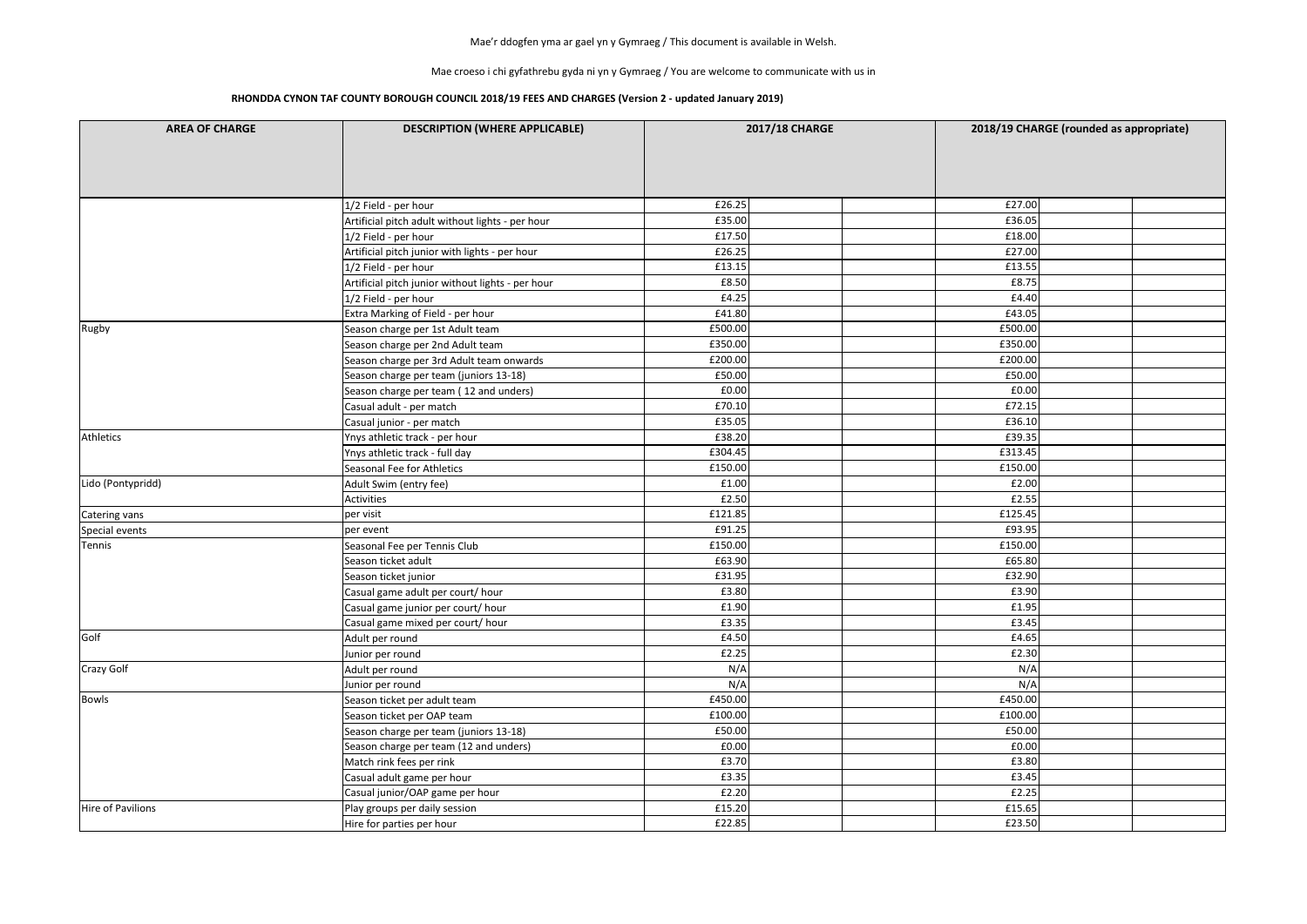Mae croeso i chi gyfathrebu gyda ni yn y Gymraeg / You are welcome to communicate with us in

#### **RHONDDA CYNON TAF COUNTY BOROUGH COUNCIL 2018/19 FEES AND CHARGES (Version 2 - updated January 2019)**

#### **Pest Control**

| <b>AREA OF CHARGE</b> | <b>DESCRIPTION (WHERE APPLICABLE)</b> | <b>2017/18 CHARGE</b> |  | 2018/19 CHARGE (rounded as appropriate) |         |  |  |
|-----------------------|---------------------------------------|-----------------------|--|-----------------------------------------|---------|--|--|
| Multi Sports Areas    | Adult with lights                     | £26.25                |  |                                         | £27.00  |  |  |
|                       | Adult without lights                  | £17.50                |  |                                         | £18.00  |  |  |
|                       | Junior with lights                    | £13.20                |  |                                         | £13.60  |  |  |
|                       | Junior without lights                 | £4.25                 |  |                                         | £4.40   |  |  |
| Funfairs              | Operating days                        | £304.45               |  |                                         | £313.45 |  |  |
|                       | Non operating days                    | £152.15               |  |                                         | £156.65 |  |  |
| Miscellaneous         | Hourly rate for attendant at training | £12.70                |  |                                         | £13.05  |  |  |
|                       | Non Cancellation Charge               | £37.95                |  |                                         | £39.05  |  |  |
|                       | Floodlights                           | £12.20                |  |                                         | £12.55  |  |  |

## **Planning Services**

| <b>Domestic Premises</b>                           | Rats/Mice - Maximum of 3 visits                                  | £26.80  | £27.60  |  |
|----------------------------------------------------|------------------------------------------------------------------|---------|---------|--|
|                                                    | Cockroaches - Maximum of three visits - indoors only - if we are | £26.80  | £27.60  |  |
|                                                    | unable to get access on an agreed appointment, this is included  |         |         |  |
|                                                    | as a visit.                                                      |         |         |  |
|                                                    | Bedbugs -single treatment                                        | £26.80  | £27.60  |  |
|                                                    | Fleas, Wasps, Carpet Beetles and Bees - single inside treatment  | £48.20  | £49.60  |  |
|                                                    |                                                                  |         |         |  |
|                                                    | Ants - single inside treatment only                              | £48.20  | £49.60  |  |
| Registered Social Landlords requiring treatment of | Rats/Mice - Maximum of 3 treatments                              | £199.50 | £205.40 |  |
| empty residential properties                       | Insects - Single treatments apart from cockroaches which may     | £97.90  | £100.80 |  |
|                                                    | require a maximum of three visits                                |         |         |  |

| Development Control (vat and postage included where applicable) |                                             |        |  |        |  |
|-----------------------------------------------------------------|---------------------------------------------|--------|--|--------|--|
| Access to Information Photocopying Charges                      | Duplicate copies of decision notices        | £5.10  |  | £5.25  |  |
| Copies of Plans                                                 | A4 black and white per copy                 | £0.10  |  | £0.10  |  |
|                                                                 | A4 colour per copy                          | £0.31  |  | £0.32  |  |
|                                                                 | A3 black and white per copy                 | £0.20  |  | £0.21  |  |
|                                                                 | A3 colour per copy                          | £0.51  |  | £0.53  |  |
|                                                                 | A2 initial copy                             | £3.10  |  | £3.20  |  |
|                                                                 | A2 subsequent copy                          | £1.55  |  | £1.60  |  |
|                                                                 | A1 initial copy                             | £5.10  |  | £5.25  |  |
|                                                                 | A1 subsequent copy                          | £2.55  |  | £2.65  |  |
|                                                                 | A0 initial copy                             | £8.20  |  | £8.45  |  |
|                                                                 | A0 subsequent copy                          | £4.10  |  | £4.20  |  |
| Provision of information not normally part of planning          | £26.35 min charge for up to 30 mins         | £25.60 |  | £26.35 |  |
| duties e.g. The provision of site histories to companies        | After 30 mins charges at £13.20 per 30 mins | £12.80 |  | £13.20 |  |
| for commercial purposes                                         |                                             |        |  |        |  |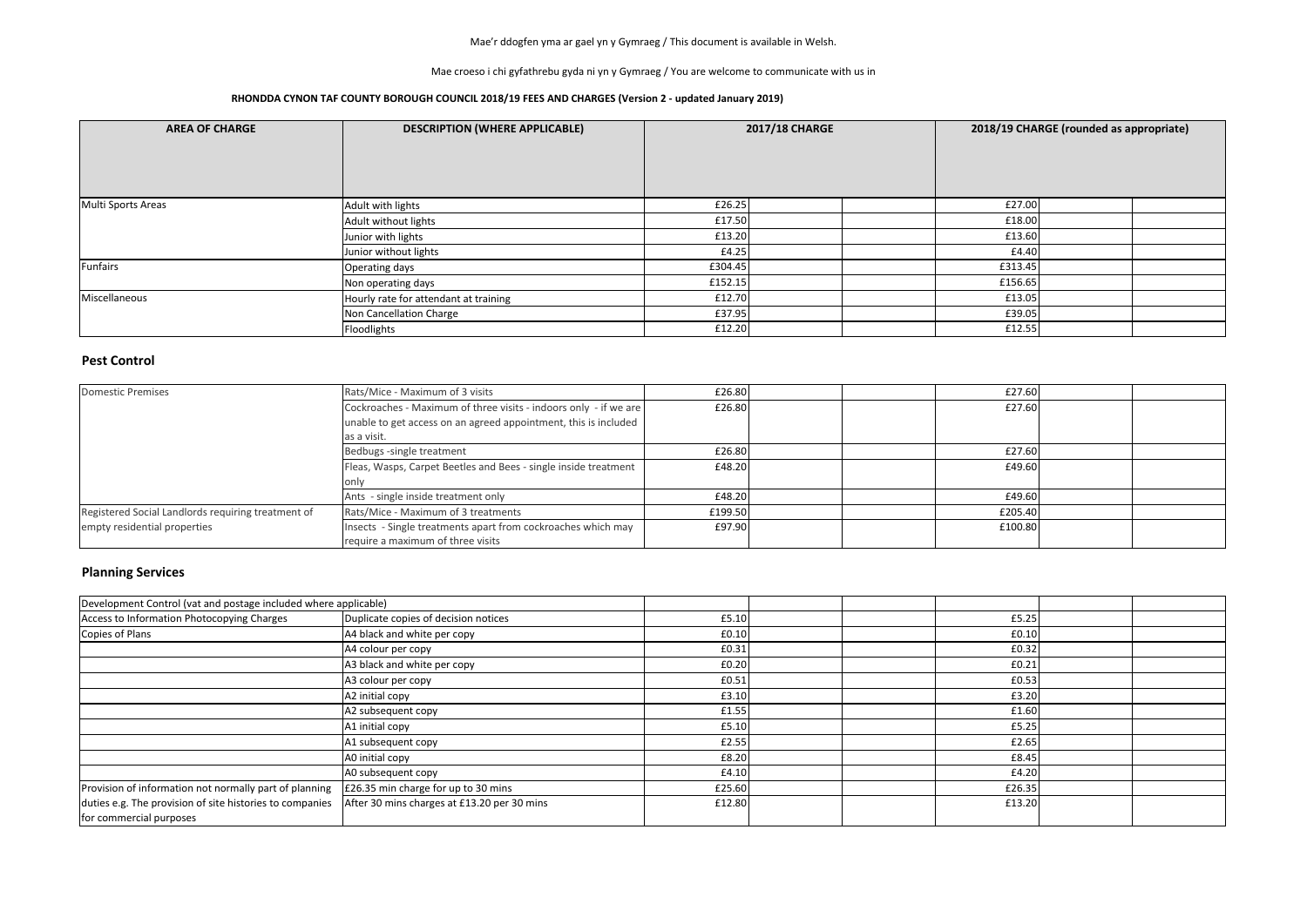Mae croeso i chi gyfathrebu gyda ni yn y Gymraeg / You are welcome to communicate with us in

### **RHONDDA CYNON TAF COUNTY BOROUGH COUNCIL 2018/19 FEES AND CHARGES (Version 2 - updated January 2019)**

| <b>AREA OF CHARGE</b> | DESCRIPTION (WHERE APPLICABLE) | <b>2017/18 CHARGE</b> |
|-----------------------|--------------------------------|-----------------------|
|                       |                                |                       |
|                       |                                |                       |
|                       |                                |                       |

|                                                     | Town and Country Planning (Fees For Applications, Deemed Applications and Site Visits) (Wales) Regulations 2015 |                                                                                                                 |                                                                                                                 |  |
|-----------------------------------------------------|-----------------------------------------------------------------------------------------------------------------|-----------------------------------------------------------------------------------------------------------------|-----------------------------------------------------------------------------------------------------------------|--|
| Householder Extension and Alterations (Including    | Where the application relates to one dwelling house                                                             | £190 per application                                                                                            | £190 per application                                                                                            |  |
| <b>Outline Applications)</b>                        | Where application relates to 2 or more dwelling houses                                                          | £380 per application                                                                                            | £380 per application                                                                                            |  |
| <b>New Dwellings</b>                                | Outline applications - Site area defined as area edged red on<br>your site plan                                 | £380 per 0.1 hectare<br>(or part thereof)                                                                       | £380 per 0.1 hectare<br>(or part thereof)                                                                       |  |
|                                                     | Site area exceeding 2.5 hectares                                                                                | £9,500 and<br>additional £100 for<br>each 0.1 hectare in<br>excess of 2.5<br>hectares. Maximum<br>£ 143,750.    | £9,500 and<br>additional £100 for<br>each 0.1 hectare in<br>excess of 2.5<br>hectares. Maximum<br>£ 143,750.    |  |
|                                                     | Full and Reserved Matters applications                                                                          | £380 per dwelling                                                                                               | £380 per dwelling                                                                                               |  |
|                                                     | Where the number of dwelling houses exceeds 50                                                                  | £19,000 and<br>additional £100 for<br>each dwelling in<br>excess of 50 dwelling<br>houses. Maximum £<br>287,500 | £19,000 and<br>additional £100 for<br>each dwelling in<br>excess of 50 dwelling<br>houses. Maximum £<br>287,500 |  |
| Non Residential and Non Agricultural Building Works | Outline applications - Site area defined as area edged red on<br>your site plan                                 | £380 per 0.1 hectare<br>(or part thereof)                                                                       | £380 per 0.1 hectare<br>(or part thereof)                                                                       |  |
|                                                     | Site area exceeding 2.5 hectares                                                                                | £9,500 and<br>additional £100 for<br>each 0.1 hectare in<br>excess of 2.5<br>hectares. Maximum<br>£143,750.     | £9,500 and<br>additional £100 for<br>each 0.1 hectare in<br>excess of 2.5<br>hectares. Maximum<br>£143,750.     |  |
|                                                     | Full and Reserved Matters applications: (i) Creating not more<br>than 40 sq. metres additional floor space      | £190 per application                                                                                            | £190 per application                                                                                            |  |
|                                                     | (ii) Creating 41 -75 sq. metres additional floor space                                                          | £380 per application                                                                                            | £380 per application                                                                                            |  |
|                                                     | (iii) Thereafter $E$ 380.00 per 75 sq. Metres (or part thereof)                                                 | Maximum £287,500                                                                                                | Maximum £287,500                                                                                                |  |

### **ABILITY CHARGE (rounded as appropriate)**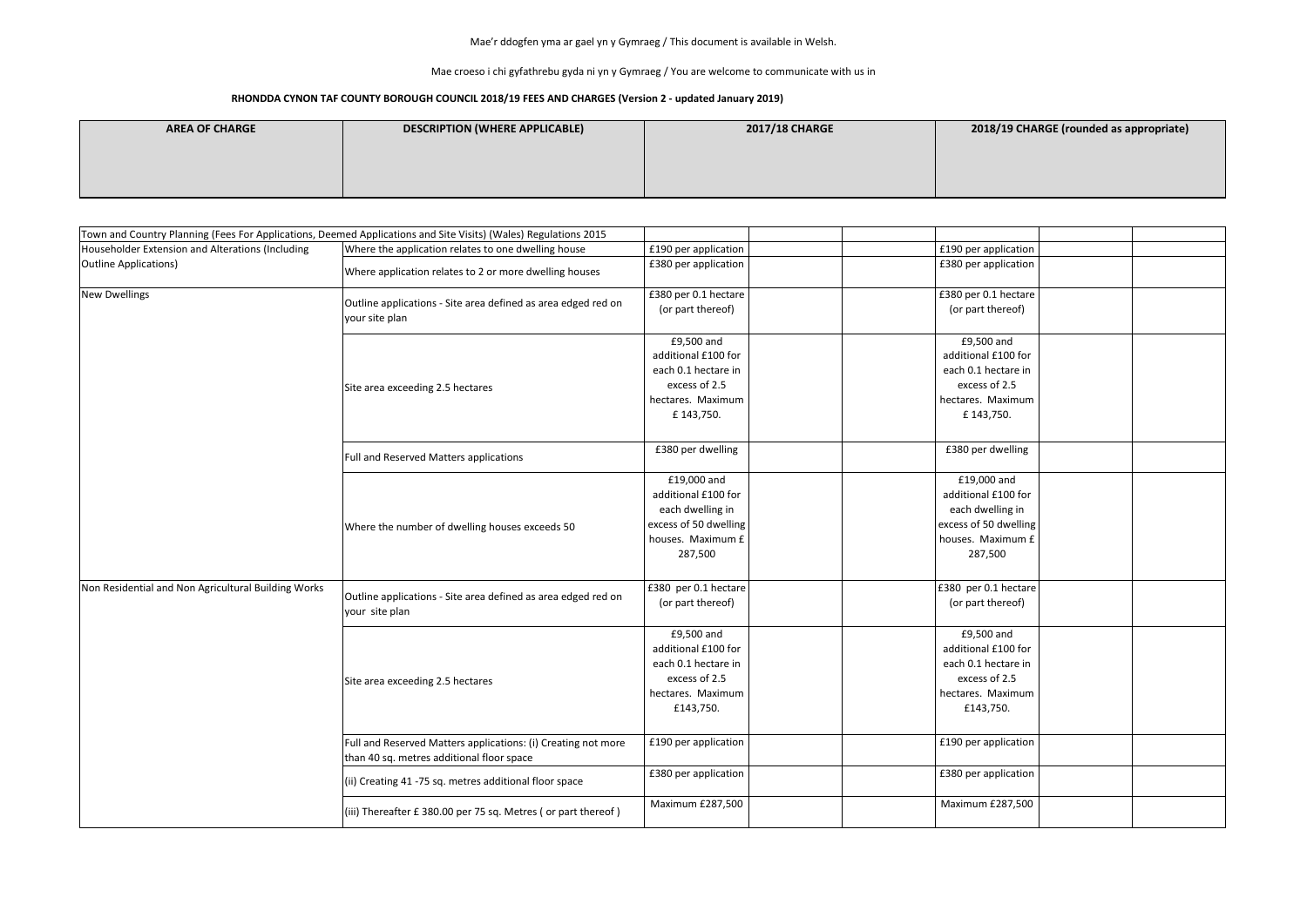Mae croeso i chi gyfathrebu gyda ni yn y Gymraeg / You are welcome to communicate with us in

| <b>AREA OF CHARGE</b>                                                                                        | <b>DESCRIPTION (WHERE APPLICABLE)</b>                                                 | <b>2017/18 CHARGE</b>                                                                                         |                                                                                                               | 2018/19 CHARGE (rounded as appropriate) |  |  |
|--------------------------------------------------------------------------------------------------------------|---------------------------------------------------------------------------------------|---------------------------------------------------------------------------------------------------------------|---------------------------------------------------------------------------------------------------------------|-----------------------------------------|--|--|
| Agricultural Buildings (other than glasshouses)                                                              |                                                                                       | £380 per 0.1 hectare                                                                                          | £380 per 0.1 hectare                                                                                          |                                         |  |  |
|                                                                                                              | Outline applications - Site area defined as area edged red on<br>your site plan       | (or part thereof)                                                                                             | (or part thereof)                                                                                             |                                         |  |  |
|                                                                                                              | Site area exceeding 2.5 hectares                                                      | £9,500 and<br>additional £100 for<br>each 0.1 hectare in<br>excess of 2.5<br>hectares. Maximum<br>£143,750.   | £9,500 and<br>additional £100 for<br>each 0.1 hectare in<br>excess of 2.5<br>hectares. Maximum<br>£143,750.   |                                         |  |  |
|                                                                                                              | Full And Reserved Matters applications : (i) 465 sq. metres of<br>floor space or less | £70 per application                                                                                           | £70 per application                                                                                           |                                         |  |  |
|                                                                                                              | (ii) 466 -540 sq. metres of floor space                                               | £380 per application                                                                                          | £380 per application                                                                                          |                                         |  |  |
|                                                                                                              | (iii) Thereafter £380 per 75 sq. metres (or part thereof)                             | Maximum £287,500                                                                                              | Maximum £287,500                                                                                              |                                         |  |  |
| Erection of Glasshouses etc on Land for the Purpose of                                                       | 465 sq. metres of floor space or less                                                 | £70 per application                                                                                           | £70 per application                                                                                           |                                         |  |  |
| Agriculture (including outline applications) : -                                                             | more than 465 sq. metres of floor space                                               | £2,150 per<br>application                                                                                     | £2,150 per<br>application                                                                                     |                                         |  |  |
| Applications for Approval of Reserved Matters                                                                |                                                                                       | £380 per application                                                                                          | £380 per application                                                                                          |                                         |  |  |
| Change of use to / Sub - division Dwellings                                                                  |                                                                                       | £380 per application                                                                                          | £380 per application                                                                                          |                                         |  |  |
|                                                                                                              | Where the change of use is to use as more than 50 dwelling<br>houses                  | £19,000 and an<br>additional £100 for<br>each dwelling in<br>excess of 50<br>dwellings. Maximum<br>£287,500   | £19,000 and an<br>additional £100 for<br>each dwelling in<br>excess of 50<br>dwellings. Maximum<br>£287,500   |                                         |  |  |
| Use of Land for the Winning and Working of Minerals,<br>the Storage of Minerals or the Disposal of Refuse or |                                                                                       | £190 per 0.1 hectare<br>(or part thereof)                                                                     | £190 per 0.1 hectare<br>(or part thereof)                                                                     |                                         |  |  |
| <b>Waste Materials</b>                                                                                       | Site Area exceeding 15 hectares                                                       | £28,500 and an<br>additional £100 for<br>each 0.1 hectare in<br>excess of 15<br>hectares. Maximum<br>£74,800. | £28,500 and an<br>additional £100 for<br>each 0.1 hectare in<br>excess of 15<br>hectares. Maximum<br>£74,800. |                                         |  |  |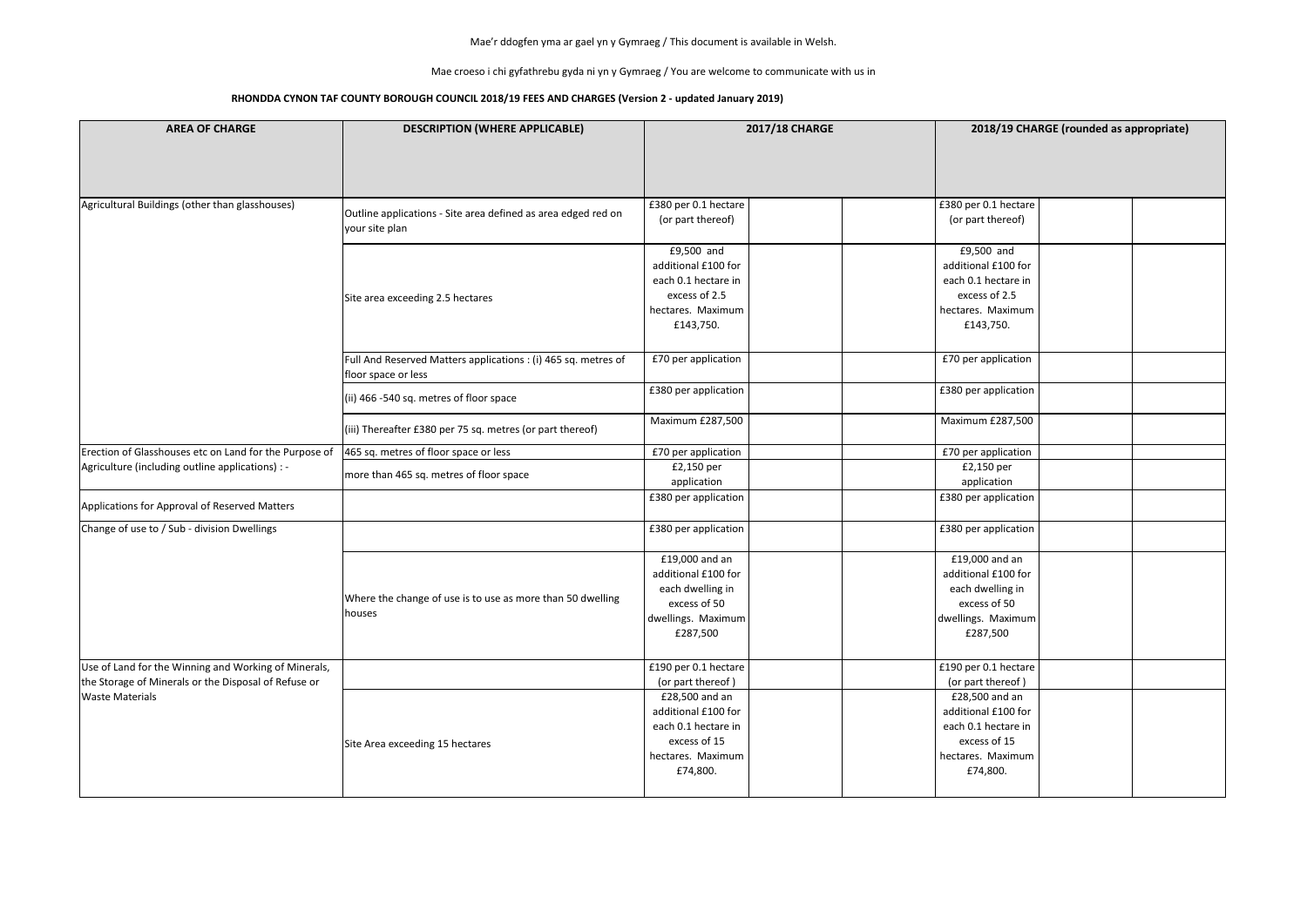Mae croeso i chi gyfathrebu gyda ni yn y Gymraeg / You are welcome to communicate with us in

| <b>AREA OF CHARGE</b>                                                           | <b>DESCRIPTION (WHERE APPLICABLE)</b>                                                                              | <b>2017/18 CHARGE</b>   |                         | 2018/19 CHARGE (rounded as appropriate) |  |  |
|---------------------------------------------------------------------------------|--------------------------------------------------------------------------------------------------------------------|-------------------------|-------------------------|-----------------------------------------|--|--|
|                                                                                 |                                                                                                                    |                         |                         |                                         |  |  |
|                                                                                 | NB Changes of use involving building or other " works " will be                                                    | £380 per application    | £380 per application    |                                         |  |  |
| Other Changes of Use                                                            | charged at a rate for the works where the fee is higher than £<br>380.00                                           |                         |                         |                                         |  |  |
| Plant and Machinery                                                             |                                                                                                                    | £385 per 0.1 hectare    | £385 per 0.1 hectare    |                                         |  |  |
|                                                                                 | Site area defined as area edged red on your site plan                                                              | (or part thereof)       | (or part thereof)       |                                         |  |  |
|                                                                                 |                                                                                                                    | £19,000 and an          | £19,000 and an          |                                         |  |  |
|                                                                                 |                                                                                                                    | additional £100 for     | additional £100 for     |                                         |  |  |
|                                                                                 |                                                                                                                    | each 0.1 hectare in     | each 0.1 hectare in     |                                         |  |  |
|                                                                                 | Site area exceeding 5 hectares                                                                                     | excess of 5 hectares.   | excess of 5 hectares.   |                                         |  |  |
|                                                                                 |                                                                                                                    | <b>Maximum £287,500</b> | <b>Maximum £287,500</b> |                                         |  |  |
| <b>Playing Fields</b>                                                           |                                                                                                                    | £385 per application    | £385 per application    |                                         |  |  |
|                                                                                 | For non profit making clubs or recreational organisations. NB<br>This does not apply to the erection of buildings. |                         |                         |                                         |  |  |
| Car Parks, Service Roads and Means of Access for<br><b>Existing Development</b> |                                                                                                                    | £190 per application    | £190 per application    |                                         |  |  |
| Operations connected with Exploratory Drilling for Oil                          |                                                                                                                    | £380 per 0.1 hectare    | £380 per 0.1 hectare    |                                         |  |  |
| or Natural Gas                                                                  |                                                                                                                    | (or part thereof)       | (or part thereof)       |                                         |  |  |
|                                                                                 |                                                                                                                    | £28,500 and an          | £28,500 and an          |                                         |  |  |
|                                                                                 |                                                                                                                    | additional £100 for     | additional £100 for     |                                         |  |  |
|                                                                                 |                                                                                                                    | each 0.1 hectare in     | each 0.1 hectare in     |                                         |  |  |
|                                                                                 | Site Area exceeding 7.5 Hectares                                                                                   | excess of 7.5           | excess of 7.5           |                                         |  |  |
|                                                                                 |                                                                                                                    | hectares. Maximum       | hectares. Maximum       |                                         |  |  |
|                                                                                 |                                                                                                                    | £287,500.               | £287,500.               |                                         |  |  |
|                                                                                 |                                                                                                                    | £190.00 per 0.1         | £190.00 per 0.1         |                                         |  |  |
|                                                                                 |                                                                                                                    | hectare (or part        | hectare (or part        |                                         |  |  |
| All other Operations (including the winning and working                         |                                                                                                                    | thereof) of the site    | thereof) of the site    |                                         |  |  |
| of minerals)                                                                    |                                                                                                                    | area to a maximum       | area to a maximum       |                                         |  |  |
|                                                                                 |                                                                                                                    | of £287,500             | of £287,500             |                                         |  |  |
|                                                                                 | Including applications to renew planning permissions, where                                                        | £190 per application    | £190 per application    |                                         |  |  |
| Variation or Removal of Conditions                                              | the development has not begun and the consent has not yet                                                          |                         |                         |                                         |  |  |
|                                                                                 | become time expired                                                                                                |                         |                         |                                         |  |  |
| Advertisements                                                                  | (i) A sign erected on business premises in connection with that                                                    | £100 per site           | £100 per site           |                                         |  |  |
|                                                                                 | business                                                                                                           |                         |                         |                                         |  |  |
|                                                                                 | (ii) An advance sign to business premises but not visible from                                                     | £100 per site           | £100 per site           |                                         |  |  |
|                                                                                 | the premises<br>(iii) All other advertisements including multiple                                                  | £380 per site           | £380 per site           |                                         |  |  |
|                                                                                 |                                                                                                                    |                         |                         |                                         |  |  |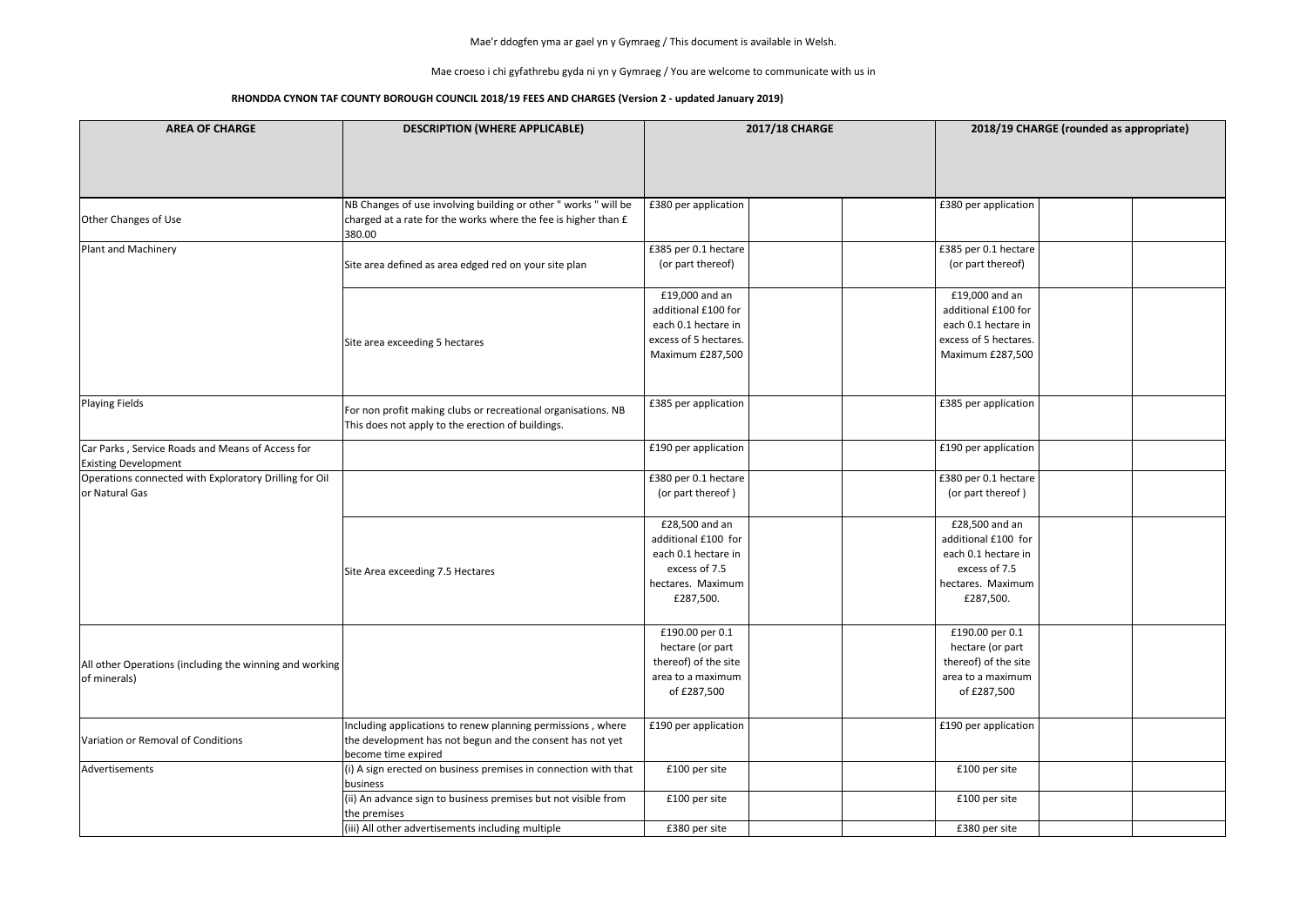Mae croeso i chi gyfathrebu gyda ni yn y Gymraeg / You are welcome to communicate with us in

#### **RHONDDA CYNON TAF COUNTY BOROUGH COUNCIL 2018/19 FEES AND CHARGES (Version 2 - updated January 2019)**

| <b>AREA OF CHARGE</b>           | <b>DESCRIPTION (WHERE APPLICABLE)</b>                                                                                                          | <b>2017/18 CHARGE</b>      |  | 2018/19 CHARGE (rounded as appropriate) |  |  |
|---------------------------------|------------------------------------------------------------------------------------------------------------------------------------------------|----------------------------|--|-----------------------------------------|--|--|
| <b>Prior Approvals</b>          | Application under Part 6 (agricultural and operations), Part 7<br>(forestry buildings and operations) or Part 31 (demolition of<br>buildings). | £80 per application        |  | £80 per application                     |  |  |
|                                 | An application under Part 24 (development by electronic<br>communications code operators)                                                      | £380 per application       |  | £380 per application                    |  |  |
| Discharge of Condition          | Where the application related to extending or altering a<br>dwelling house or other development in the curtilage of a<br>dwelling house        | £30 per request            |  | £30 per request                         |  |  |
|                                 | All other application types                                                                                                                    | £95 per request            |  | £95 per request                         |  |  |
| Non Material Amendment          | Where the application related to Householder Extension and<br>Alterations                                                                      | £30 per application        |  | £30 per application                     |  |  |
|                                 | All other types of applications                                                                                                                | £95 per application        |  | £95 per application                     |  |  |
| Lawful Development Certificates | Application for existing use or development not supported by an<br><b>Established Use Certificate</b>                                          | See normal fee<br>schedule |  | See normal fee<br>schedule              |  |  |
|                                 | Application for a proposed use or development                                                                                                  | Half the normal fee        |  | Half the normal fee                     |  |  |

## **Roundabout Sponsorship**

| Advertising | £3,068 - £4,295 |  | $£3,159 - £4,422$ |  |
|-------------|-----------------|--|-------------------|--|
|             |                 |  |                   |  |

## **School Meals**

| __<br>Pupil Meals - Hot (Primar<br>ırv School) | £2.40                      |  | £2.50 |  |
|------------------------------------------------|----------------------------|--|-------|--|
| Adult / Teach<br>Teacher Meal                  | $\sim$ $\sim$<br>ا (2.05 ـ |  | £2.95 |  |

### **School Non Attendance Fines**

#### **Social Care**

| School Attenda<br>Penalty Notice<br>l within 28 davs<br>. Fixed P<br>-paic<br>audille :             | £60.00  | £60.00                  |  |
|-----------------------------------------------------------------------------------------------------|---------|-------------------------|--|
| $\sim$<br>School Atte<br><b>Penalty Notice</b><br>, paid within 42 days .<br>e Fixed I<br>.ndance ' | £120.00 | 2120.001<br>L J ZU.UU I |  |

| Independent Living & Day Services |                                         |                  |               |                  |               |  |
|-----------------------------------|-----------------------------------------|------------------|---------------|------------------|---------------|--|
| <b>Respite Care</b>               | Residential - Elderly / Frail           | max £70 per week | Charges are   | max £80 per week | Charges are   |  |
|                                   | Nursing - Elderly / Frail               | max £70 per week | subject to a  | max £80 per week | subject to a  |  |
|                                   | Residential - Elderly Mentally Impaired | max £70 per week | financial     | max £80 per week | financial     |  |
|                                   | Nursing - EMI                           | max £70 per week | assessment as | max £80 per week | assessment as |  |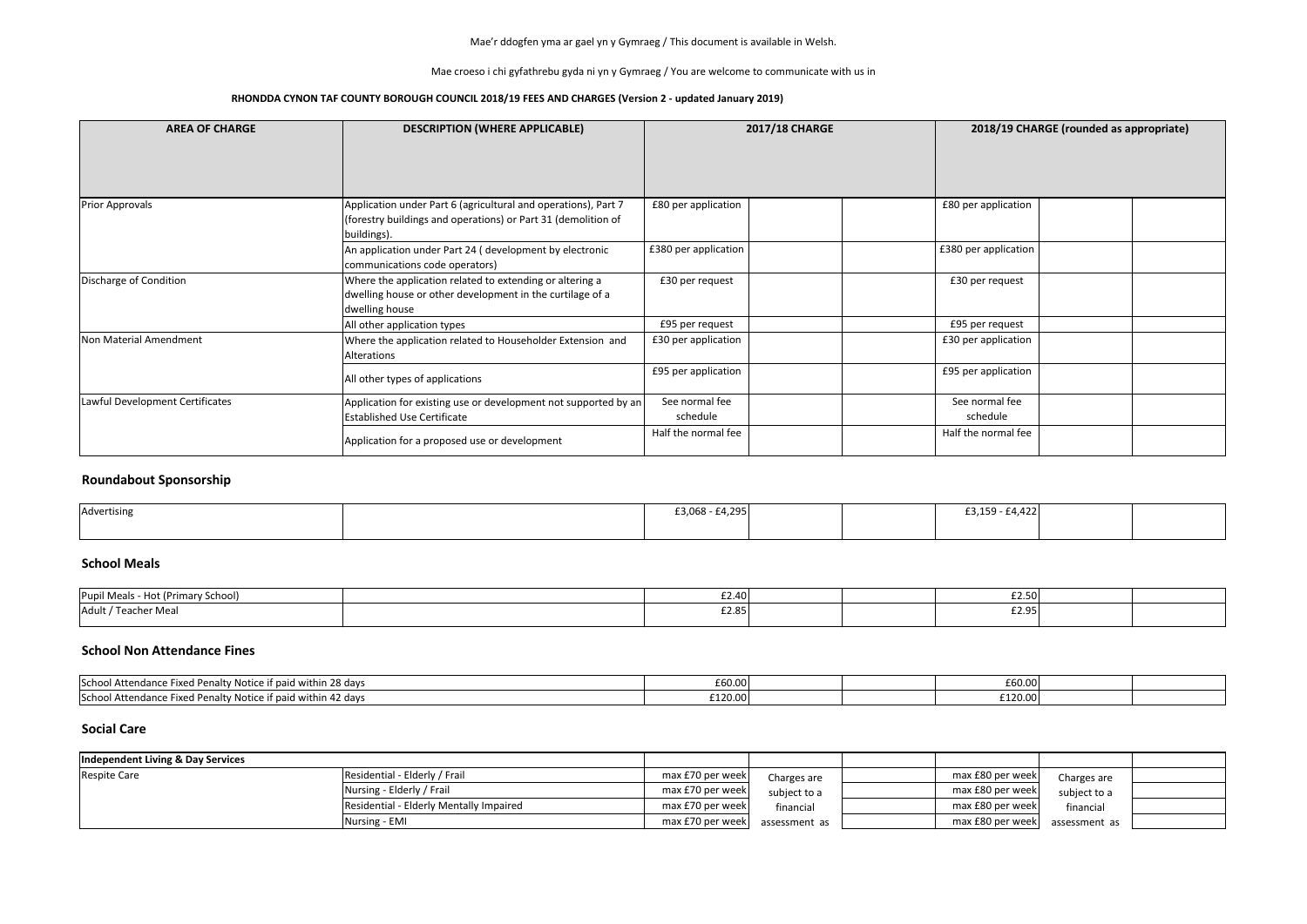Mae croeso i chi gyfathrebu gyda ni yn y Gymraeg / You are welcome to communicate with us in

#### **RHONDDA CYNON TAF COUNTY BOROUGH COUNCIL 2018/19 FEES AND CHARGES (Version 2 - updated January 2019)**

|         | 2018/19 CHARGE (rounded as appropriate) |  |
|---------|-----------------------------------------|--|
| £17.00  | part of the                             |  |
|         | <b>Councils Fairer</b>                  |  |
| £69.06  | Charging Policy -                       |  |
| £135.36 | max charge of £80                       |  |
| £156.32 | per week9                               |  |
|         |                                         |  |
| £71.10  |                                         |  |
| £139.35 |                                         |  |
| £160.93 |                                         |  |
|         |                                         |  |
| £85.32  |                                         |  |
| £167.22 |                                         |  |
| £193.12 |                                         |  |
| £3.70   |                                         |  |
|         |                                         |  |
| £3.70   |                                         |  |
| £4.44   |                                         |  |
| £4.44   |                                         |  |
| £15.00  |                                         |  |
| £8.53   |                                         |  |
| £11.90  |                                         |  |
| £588.00 | Charges are                             |  |
| £594.00 | subject to a                            |  |
| £623.00 | financial                               |  |
| £628.00 | assessment                              |  |
| £55.00  |                                         |  |
| £11.58  |                                         |  |
|         |                                         |  |
|         |                                         |  |
|         |                                         |  |
|         |                                         |  |

| <b>AREA OF CHARGE</b>                                                                      | <b>DESCRIPTION (WHERE APPLICABLE)</b>                                                                                   | <b>2017/18 CHARGE</b> |                           |         | 2018/19 CHARGE (rounded as appropriate) |  |  |
|--------------------------------------------------------------------------------------------|-------------------------------------------------------------------------------------------------------------------------|-----------------------|---------------------------|---------|-----------------------------------------|--|--|
|                                                                                            |                                                                                                                         |                       |                           |         |                                         |  |  |
| Home Care and Day Care Charges                                                             | per hour                                                                                                                | £17.00                | part of the               | £17.00  | part of the                             |  |  |
| Lifeline & Telecare 7                                                                      | ifeline if assessment criteria is met                                                                                   |                       | <b>Councils Fairer</b>    |         | <b>Councils Fairer</b>                  |  |  |
|                                                                                            | Tier 1 - lifeline                                                                                                       | £69.06                | Charging Policy -         | £69.06  | Charging Policy -                       |  |  |
|                                                                                            | Tier 2 - home safety                                                                                                    |                       | £135.36 max charge of £70 |         | £135.36 max charge of £80               |  |  |
|                                                                                            | Tier 3 - telecare                                                                                                       | £156.32               | per weeks                 | £156.32 | per week9                               |  |  |
|                                                                                            | Lifeline if assessment criteria is met but not part of a care<br>package                                                |                       |                           |         |                                         |  |  |
|                                                                                            | Tier 1 - lifeline                                                                                                       | £69.06                |                           | £71.10  |                                         |  |  |
|                                                                                            | Tier 2 - home safety                                                                                                    | £135.36               |                           | £139.35 |                                         |  |  |
|                                                                                            | Tier 3 - telecare                                                                                                       | £156.32               |                           | £160.93 |                                         |  |  |
|                                                                                            | Lifeline if assessment criteria not met                                                                                 |                       |                           |         |                                         |  |  |
|                                                                                            | Tier 1 - lifeline                                                                                                       | £82.87                |                           | £85.32  |                                         |  |  |
|                                                                                            | Tier 2 - home safety                                                                                                    | £162.43               |                           | £167.22 |                                         |  |  |
|                                                                                            | Tier 3 - telecare                                                                                                       | £187.58               |                           | £193.12 |                                         |  |  |
| <b>Provision of Meals</b>                                                                  | Meals on Wheels per Meal                                                                                                | £3.45                 |                           | £3.70   |                                         |  |  |
|                                                                                            | Day Centres:                                                                                                            |                       |                           |         |                                         |  |  |
|                                                                                            | <b>Client Lunch</b>                                                                                                     | £3.53                 |                           | £3.70   |                                         |  |  |
|                                                                                            | <b>Staff Meal</b>                                                                                                       | £4.23                 |                           | £4.44   |                                         |  |  |
|                                                                                            | <b>Visitor Meal</b>                                                                                                     | £4.23                 |                           | £4.44   |                                         |  |  |
| Day Centre - Room Hire                                                                     | Hire of hall                                                                                                            | £14.57                |                           | £15.00  |                                         |  |  |
|                                                                                            | Hire of small hall                                                                                                      | £8.28                 |                           | £8.53   |                                         |  |  |
|                                                                                            | Centre hall plus small room                                                                                             | £11.55                |                           | £11.90  |                                         |  |  |
| Residential Accommodation for Older People 10                                              | Residential Care - Elderly / Frail                                                                                      | £565.00               | Charges are               | £588.00 | Charges are                             |  |  |
|                                                                                            | Nursing Care - Elderly / Frail                                                                                          | £565.00               | subject to a              | £594.00 | subject to a                            |  |  |
|                                                                                            | Residential Care - Elderly Mentally Impaired                                                                            | £599.00               | financial                 | £623.00 | financial                               |  |  |
|                                                                                            | Nursing Care - Elderly Mentally Impaired                                                                                | £604.00               | assessment                | £628.00 | assessment                              |  |  |
| Receivership                                                                               | Protection of property: Inventory fee                                                                                   | £53.43                |                           | £55.00  |                                         |  |  |
|                                                                                            | Protection of property: Fee per visit                                                                                   | £11.25                |                           | £11.58  |                                         |  |  |
| 7 - Lifeline and Telecare - the financial information noted represents half yearly charges |                                                                                                                         |                       |                           |         |                                         |  |  |
| <b>July 2017</b>                                                                           | 8 - Price amended from £60 to £70 per week, effective from 1st October 2017, in line with Cabinet decision made on 18th |                       |                           |         |                                         |  |  |
| September 2018                                                                             | 9 - Price amended from £70 to £80 per week, effective from 1st October 2018, in line with Cabinet decision made on 20th |                       |                           |         |                                         |  |  |
| 10 - Fees updated following agreement in-year                                              |                                                                                                                         |                       |                           |         |                                         |  |  |

#### **Street Works**

| <b>Inspection Fees</b> | nple Inspection.<br>ISamı | £50.00 |  | £50.00 |  |
|------------------------|---------------------------|--------|--|--------|--|
|                        | Third Party               | £68.00 |  | £68.00 |  |
|                        | Defect Inspection         | £47.50 |  | £47.50 |  |
|                        |                           |        |  |        |  |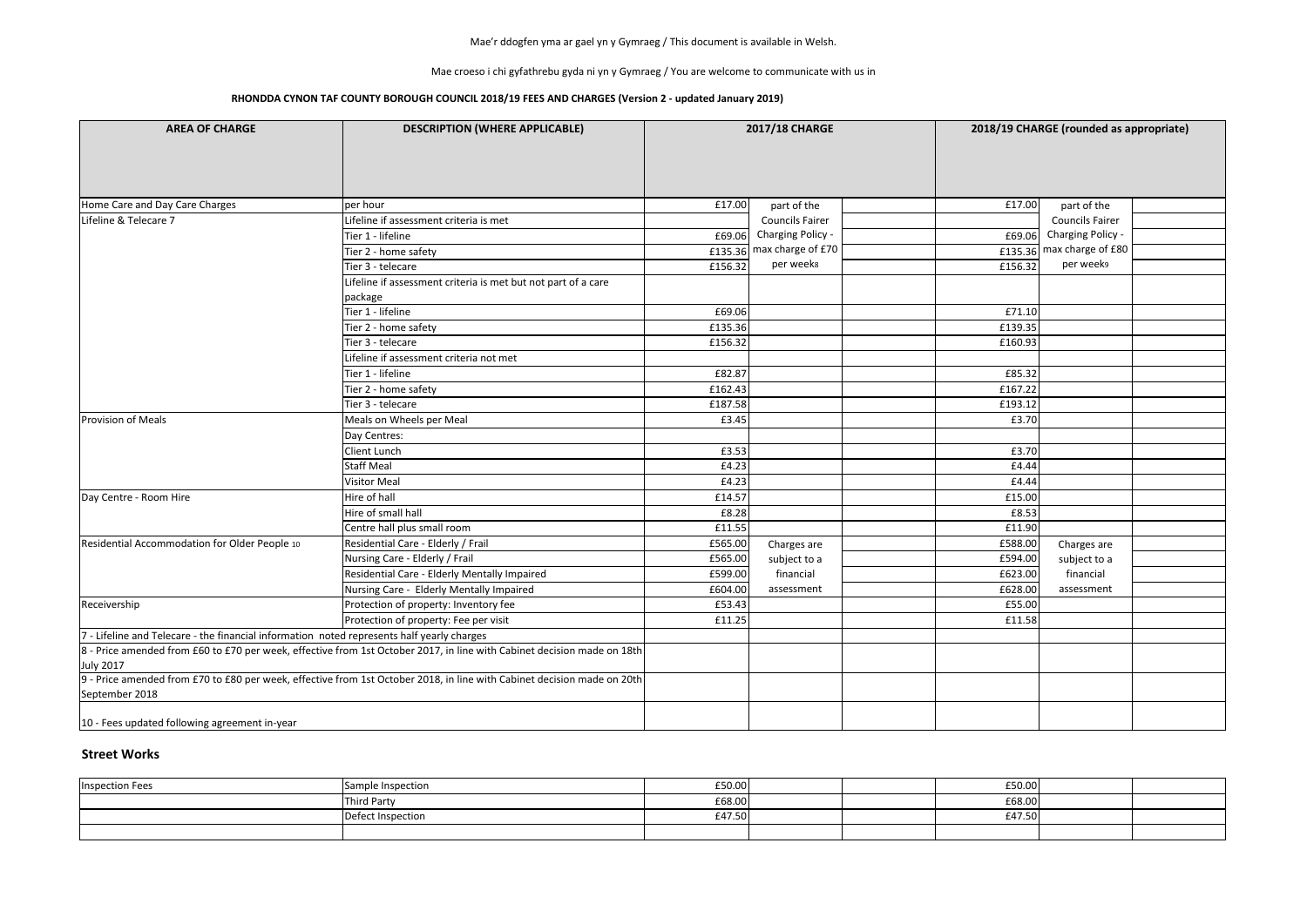Mae croeso i chi gyfathrebu gyda ni yn y Gymraeg / You are welcome to communicate with us in

### **RHONDDA CYNON TAF COUNTY BOROUGH COUNCIL 2018/19 FEES AND CHARGES (Version 2 - updated January 2019)**

#### **Theatres**

| <b>AREA OF CHARGE</b>                                      | <b>DESCRIPTION (WHERE APPLICABLE)</b>                                                                       |                                 | <b>2017/18 CHARGE</b> |                                      | 2018/19 CHARGE (rounded as appropriate) |
|------------------------------------------------------------|-------------------------------------------------------------------------------------------------------------|---------------------------------|-----------------------|--------------------------------------|-----------------------------------------|
| New Roads and Street Works Act 1991 (NRASWA)               |                                                                                                             |                                 |                       |                                      |                                         |
| Section 74 - prolonged occupation of the highway - per day |                                                                                                             | £100 - £2,500                   |                       | $£100 - £2,500$                      |                                         |
| <b>Highways Act Licences</b>                               |                                                                                                             |                                 |                       |                                      |                                         |
| <b>Street works</b>                                        | Scaffolding Licence<br>Skip Permit<br>Section 50 Licence - New Roads & Street Works Act - New &<br>Existing | £30.50<br>£30.50<br>£544.85     |                       | £31.40<br>£31.40<br>£560.90          |                                         |
| Development Control                                        | <b>Highway Searches</b><br>Section 38 and 111 road agreements                                               | £30.45<br>6.5% of cost of works |                       | £31.35<br>6.5% of cost of works      |                                         |
|                                                            | Inspections of evacuations greater than 200m long                                                           | £235 or £380 per<br>200m        |                       | £235 or £380 per<br>200 <sub>m</sub> |                                         |
| <b>Traffic Signals</b>                                     | Switch Off                                                                                                  | £204.50                         |                       | £210.55                              |                                         |
|                                                            | Pedestrian crossing switch off                                                                              | £204.50                         |                       | £210.55                              |                                         |

**Trading Standards**

| Rehearsals                        | First Get in/Rehearsal - 6 hours Mon - Sat                        | £884.00         | £910.00         |  |
|-----------------------------------|-------------------------------------------------------------------|-----------------|-----------------|--|
|                                   | Additional Rehearsal - 6 hours Mon - Sat                          | £991.00         | £1,020.00       |  |
| Performances                      | First, second & third Performances - 6 hours Mon - Sat            | £1,377.00       | £1,418.00       |  |
|                                   | <b>Subsequent Performances</b>                                    | £1,590.00       | £1,637.00       |  |
|                                   | Additional seating level - per level                              | £259.00         | £267.00         |  |
|                                   | Additional Technician per technician per hour min 3 hours         | £33.00          | £34.00          |  |
| Over-run Charge                   | Rehearsal per hour                                                | £177.00         | £182.00         |  |
|                                   | Performance per hour                                              | £379.00         | £390.00         |  |
|                                   | Add on for additional seating level per additional level per hour | £82.00          | £84.00          |  |
| <b>Box Office Admin</b>           |                                                                   | 7.5%            | 7.5%            |  |
| Performing Rights Society Charges |                                                                   | applicable rate | applicable rate |  |
| <b>Ticket Printing</b>            | per ticket                                                        | £0.06           | £0.06           |  |
| Return of unsold tickets          | per ticket                                                        | £0.13           | £0.13           |  |
| Cinema                            | Adult (Full)                                                      | £6.15           | £6.15           |  |
|                                   | Child                                                             | £3.70           | £3.70           |  |
|                                   | Senior / Concessions                                              | £3.70           | £3.70           |  |
|                                   | Family (4 tickets)                                                | £14.80          | £14.80          |  |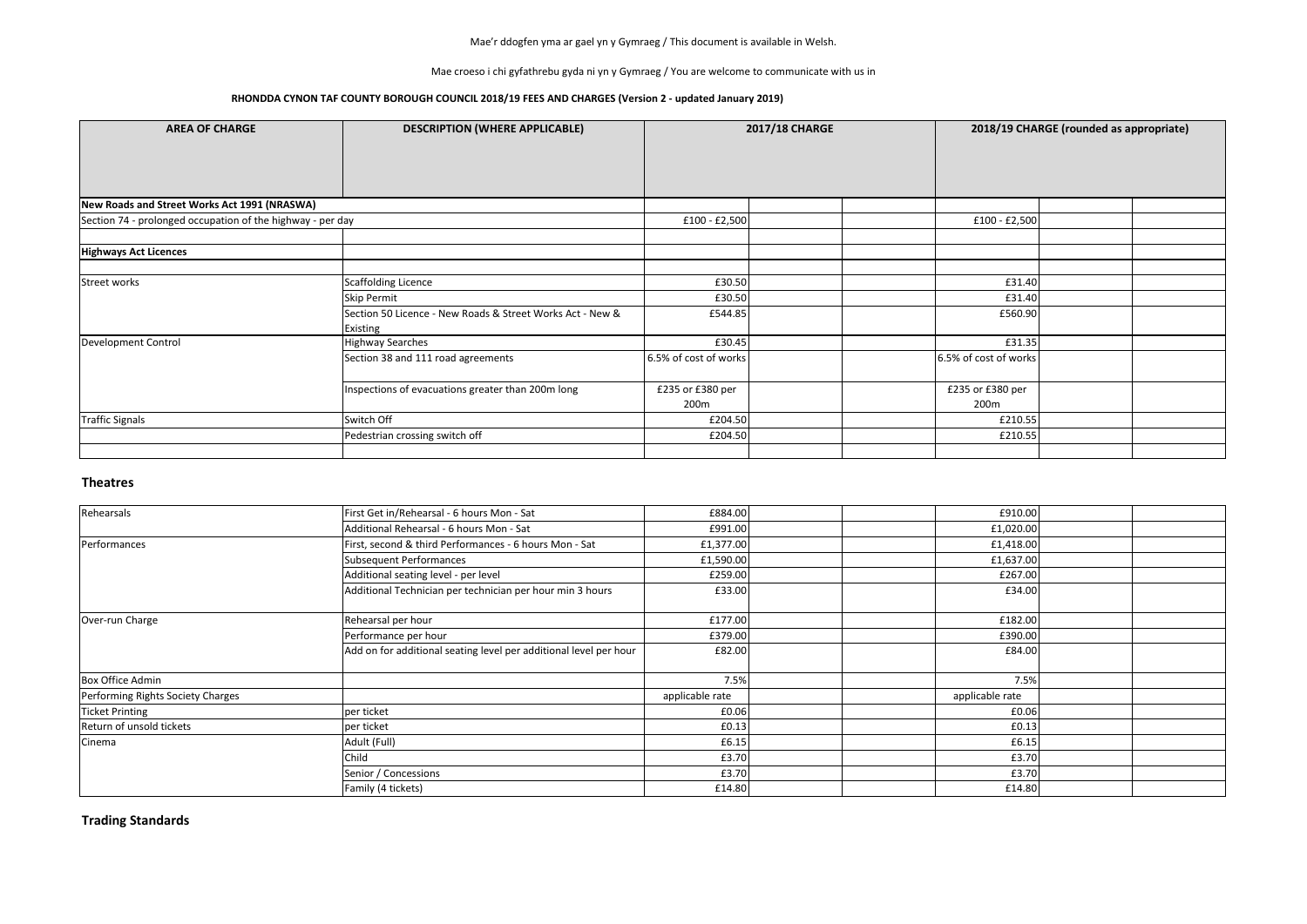Mae croeso i chi gyfathrebu gyda ni yn y Gymraeg / You are welcome to communicate with us in

### **RHONDDA CYNON TAF COUNTY BOROUGH COUNCIL 2018/19 FEES AND CHARGES (Version 2 - updated January 2019)**

| <b>AREA OF CHARGE</b>                                                                | <b>DESCRIPTION (WHERE APPLICABLE)</b>                                                                                                                                                                                                                                                                                                                                             | <b>2017/18 CHARGE</b> | 2018/19 CHA |
|--------------------------------------------------------------------------------------|-----------------------------------------------------------------------------------------------------------------------------------------------------------------------------------------------------------------------------------------------------------------------------------------------------------------------------------------------------------------------------------|-----------------------|-------------|
|                                                                                      |                                                                                                                                                                                                                                                                                                                                                                                   |                       |             |
| metrological activity.                                                               | Fees for the purpose of any work carried out under the provisions of Weights and Measures Act 1985 and for any other                                                                                                                                                                                                                                                              |                       |             |
| member of staff and will include travelling to the place of verification or testing. | For the testing of any equipment, the fee will be determined by the hourly rate of the Weights and Measures Inspector<br>and will include a fee for time for preparation and travelling to the place of verification or testing. Where the nature of<br>the equipment requires the presence of support staff, an additional fee will be charged to include an hourly rate for the |                       |             |
|                                                                                      | An additional charge will be made to cover the cost of hiring any additional equipment required for the test.                                                                                                                                                                                                                                                                     |                       |             |
| Weights & Measures 11                                                                | Hourly rate for an inspector of weights & measures                                                                                                                                                                                                                                                                                                                                | £82.67                | £85.56      |
|                                                                                      | Hourly rate for support staff                                                                                                                                                                                                                                                                                                                                                     | £41.34                | £42.55      |
|                                                                                      | <b>Weights</b>                                                                                                                                                                                                                                                                                                                                                                    |                       |             |
|                                                                                      | Weights exceeding 5kg or not exceeding 500mg, 2 CM (hourly<br>rate)                                                                                                                                                                                                                                                                                                               | £82.67                | £85.56      |
|                                                                                      | Other weights (hourly rate)                                                                                                                                                                                                                                                                                                                                                       | £82.67                | £85.56      |
|                                                                                      | <b>Non Trade Weights:</b>                                                                                                                                                                                                                                                                                                                                                         |                       |             |
|                                                                                      | Weights <65mg                                                                                                                                                                                                                                                                                                                                                                     | £18.84                | £19.50      |
|                                                                                      | Weights >65mg > 3.5kg                                                                                                                                                                                                                                                                                                                                                             | £16.05                | £16.61      |
|                                                                                      | Weights > 3.5kg                                                                                                                                                                                                                                                                                                                                                                   | £18.84                | £19.50      |
|                                                                                      | Cleaning of any weight, an additional fee may be charged (per<br>hour)                                                                                                                                                                                                                                                                                                            | £82.67                | £85.56      |
|                                                                                      | Adjusting of any weight, an additional fee may be charged (per<br>hour)                                                                                                                                                                                                                                                                                                           | £82.67                | £85.56      |
|                                                                                      | Calibration certificate                                                                                                                                                                                                                                                                                                                                                           | £22.78                | £23.58      |
|                                                                                      | <b>Measures</b>                                                                                                                                                                                                                                                                                                                                                                   |                       |             |
|                                                                                      | Linear measures not exceeding 3m, for each sale                                                                                                                                                                                                                                                                                                                                   | £10.29                | £10.65      |
|                                                                                      | Capacity measures, without divisions, not exceeding 1 ltr                                                                                                                                                                                                                                                                                                                         | £7.70                 | £7.97       |
|                                                                                      | Cubic ballast measures (other than brim measures)                                                                                                                                                                                                                                                                                                                                 | £182.02               | £188.39     |
|                                                                                      | Liquid capacity measures for making up & checking average<br>quantity packages                                                                                                                                                                                                                                                                                                    | £28.77                | £29.78      |
|                                                                                      | Templates: per scale - first item                                                                                                                                                                                                                                                                                                                                                 | £50.03                | £51.78      |
|                                                                                      | Templates: second and subsequent items                                                                                                                                                                                                                                                                                                                                            | £18.93                | £19.59      |
|                                                                                      | <b>Weighing Instruments</b>                                                                                                                                                                                                                                                                                                                                                       |                       |             |
|                                                                                      | Non EC: Not exceeding 1 tonne                                                                                                                                                                                                                                                                                                                                                     | £65.34                | £67.63      |
|                                                                                      | Exceeding 1 tonne to 10 tonne                                                                                                                                                                                                                                                                                                                                                     | £105.85               | £109.55     |
|                                                                                      | <b>Exceeding 10 tonnes</b>                                                                                                                                                                                                                                                                                                                                                        | £221.05               | £228.79     |
|                                                                                      | EC (NAWI): Not exceeding 1 tonne                                                                                                                                                                                                                                                                                                                                                  | £108.75               | £112.56     |
|                                                                                      | Exceeding 1 tonne to 10 tonne                                                                                                                                                                                                                                                                                                                                                     | £168.32               | £174.21     |

### **ABILITY CHARGE (rounded as appropriate)**

| £85.56  |  |
|---------|--|
| £42.55  |  |
|         |  |
| £85.56  |  |
| £85.56  |  |
|         |  |
| £19.50  |  |
| £16.61  |  |
| £19.50  |  |
| £85.56  |  |
| £85.56  |  |
| £23.58  |  |
|         |  |
| £10.65  |  |
| £7.97   |  |
| £188.39 |  |
| £29.78  |  |
| £51.78  |  |
| £19.59  |  |
|         |  |
| £67.63  |  |
| £109.55 |  |
| £228.79 |  |
| £112.56 |  |
| £174.21 |  |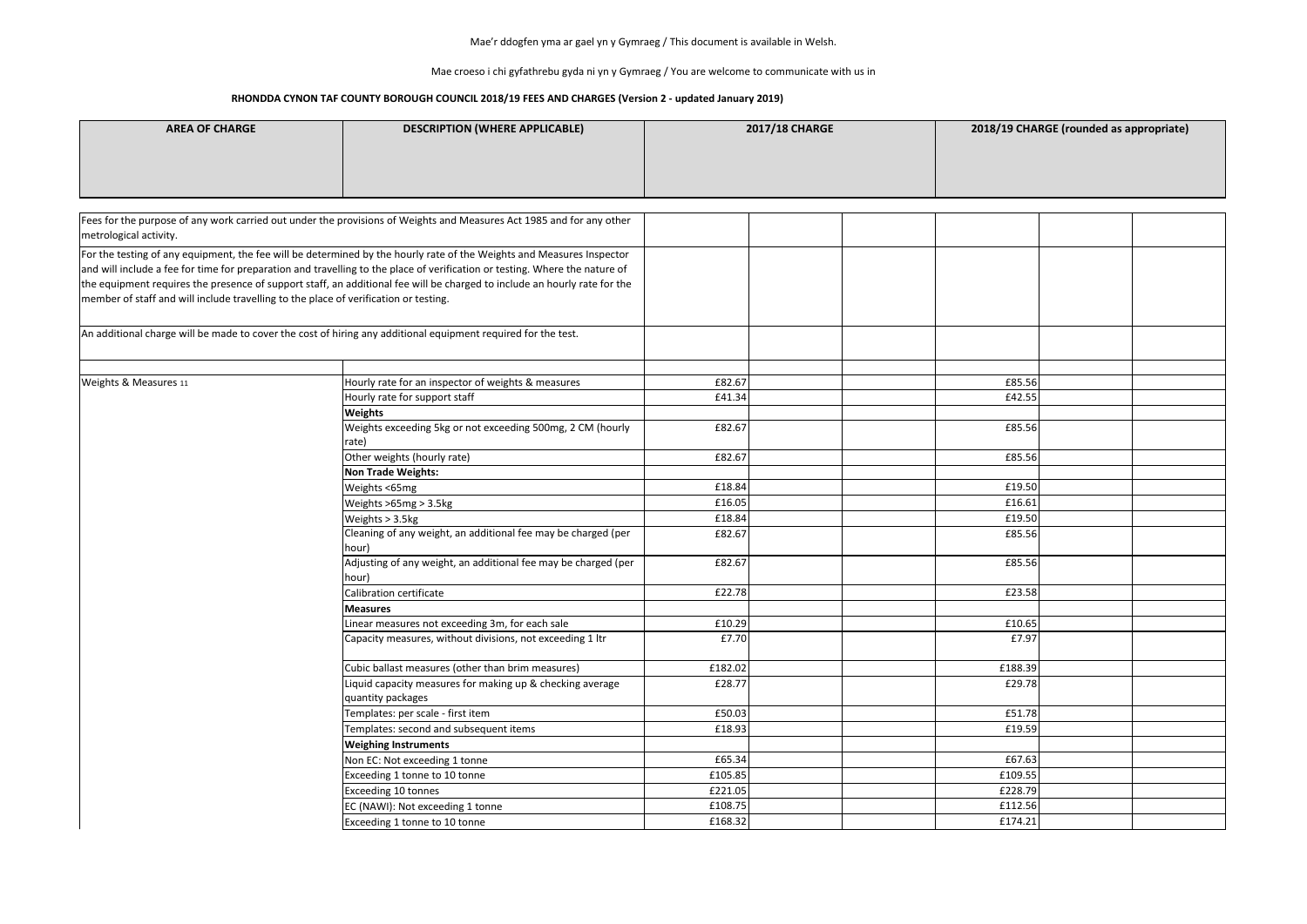Mae croeso i chi gyfathrebu gyda ni yn y Gymraeg / You are welcome to communicate with us in

### **RHONDDA CYNON TAF COUNTY BOROUGH COUNCIL 2018/19 FEES AND CHARGES (Version 2 - updated January 2019)**

| <b>AREA OF CHARGE</b> | <b>DESCRIPTION (WHERE APPLICABLE)</b>                                                                                                                                             | <b>2017/18 CHARGE</b> | 2018/19 CHARGE (rounded as appropriate) |
|-----------------------|-----------------------------------------------------------------------------------------------------------------------------------------------------------------------------------|-----------------------|-----------------------------------------|
|                       |                                                                                                                                                                                   |                       |                                         |
|                       |                                                                                                                                                                                   |                       |                                         |
|                       |                                                                                                                                                                                   |                       |                                         |
|                       | Exceeding 10 tonnes                                                                                                                                                               | £368.46               | £381.36                                 |
|                       | Measuring instruments for intoxication liquor                                                                                                                                     |                       |                                         |
|                       | Not exceeding 150ml                                                                                                                                                               | £17.92                | £18.55                                  |
|                       | Other                                                                                                                                                                             | £20.72                | £21.45                                  |
|                       | Measuring instruments for Liquid Fuel & Lubricants                                                                                                                                |                       |                                         |
|                       | Container type (not subdivided)                                                                                                                                                   | £75.12                | £77.75                                  |
|                       | Single / multi-outlets (nozzles)                                                                                                                                                  |                       |                                         |
|                       | First nozzle tested per site                                                                                                                                                      | £122.54               | £126.83                                 |
|                       | Each additional nozzle tested                                                                                                                                                     | £75.28                | £77.91                                  |
|                       | Testing of peripheral electronic equipment on a separate visit                                                                                                                    | £82.67                | £85.56                                  |
|                       | (per site)                                                                                                                                                                        |                       |                                         |
|                       | Testing of credit card acceptor (per unit)                                                                                                                                        | £82.67                | £85.56                                  |
|                       | Road tanker fuel measuring equipment (above 100 ltr)                                                                                                                              |                       |                                         |
|                       | <b>Meter measuring systems:</b>                                                                                                                                                   |                       |                                         |
|                       | Wet hose with two testing liquids                                                                                                                                                 | £263.01               | £272.22                                 |
|                       | Wet hose with three testing liquids                                                                                                                                               | £306.85               | £317.59                                 |
|                       | Dry hose with two testing liquids                                                                                                                                                 | £292.20               | £302.43                                 |
|                       | Dry hose with three testing liquids                                                                                                                                               | £336.21               | £347.98                                 |
|                       | Wet/dry hose with two testing liquids                                                                                                                                             | £409.11               | £423.43                                 |
|                       | Wet/dry hose with three testing liquids                                                                                                                                           | £437.35               | £452.66                                 |
|                       | Dipstick measuring systems:                                                                                                                                                       |                       |                                         |
|                       | Up to 7,600 litres                                                                                                                                                                | £178.96               | £185.22                                 |
|                       | Over 7,600 litres, basic fee plus additional fee per officer per                                                                                                                  | £82.67                | £85.56                                  |
|                       | hour                                                                                                                                                                              |                       |                                         |
|                       | Initial dipstick                                                                                                                                                                  | £20.71                | £21.43                                  |
|                       | Spare dipstick                                                                                                                                                                    | £20.71                | £21.43                                  |
|                       | Replacement dipstick (excluding compartment exam)                                                                                                                                 | £45.47                | £47.06                                  |
|                       | Certificate of errors                                                                                                                                                             | £53.30                | £55.17                                  |
|                       | 11 - Weights and Measures - prices for 2017/18 and 2018/19 have been up dated to reflect those set by the All Wales Joint Notified Body for Trading Standards, where appropriate. |                       |                                         |

### **Traffic Management**

| Existing traffic data from information already held on database | £76.70    |  | £78.95    |  |
|-----------------------------------------------------------------|-----------|--|-----------|--|
| Collision report, interpreted listing                           | £81.80    |  | £84.20    |  |
| Access protection markings applications (T Bar)                 | £211.25   |  | £217.50   |  |
| Temporary traffic orders                                        | £2,970.45 |  | £3,058.10 |  |
| <b>Emergency traffic orders</b>                                 | £1,122.00 |  | f1,155.10 |  |
| Town Police Clauses Act                                         | £1,386.00 |  | £1,426.90 |  |

## **Transportation**